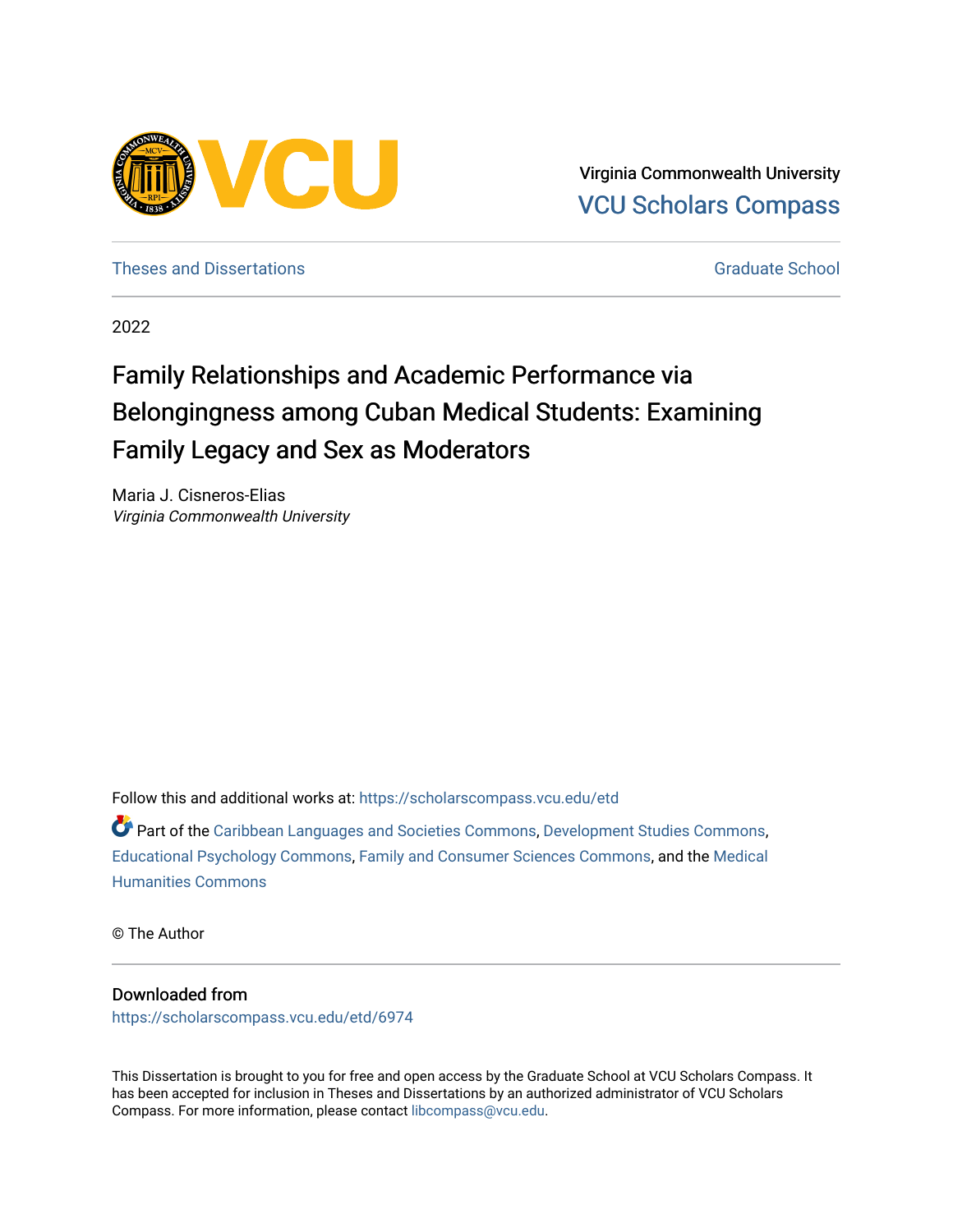Family Relationships and Academic Performance via Belongingness among Cuban Medical Students: Examining Family Legacy and Sex as Moderators

A dissertation submitted in partial fulfillment of the requirements for the degree of Doctor of Philosophy at Virginia Commonwealth University

By: Maria de Jesus Cisneros-Elias

M.A., California State University, Northridge, March 2018

Director: Chelsea D. Williams, Ph.D.

Assistant Professor of Psychology

Department of Psychology

Virginia Commonwealth University

Richmond, Virginia

Date: April 22, 2022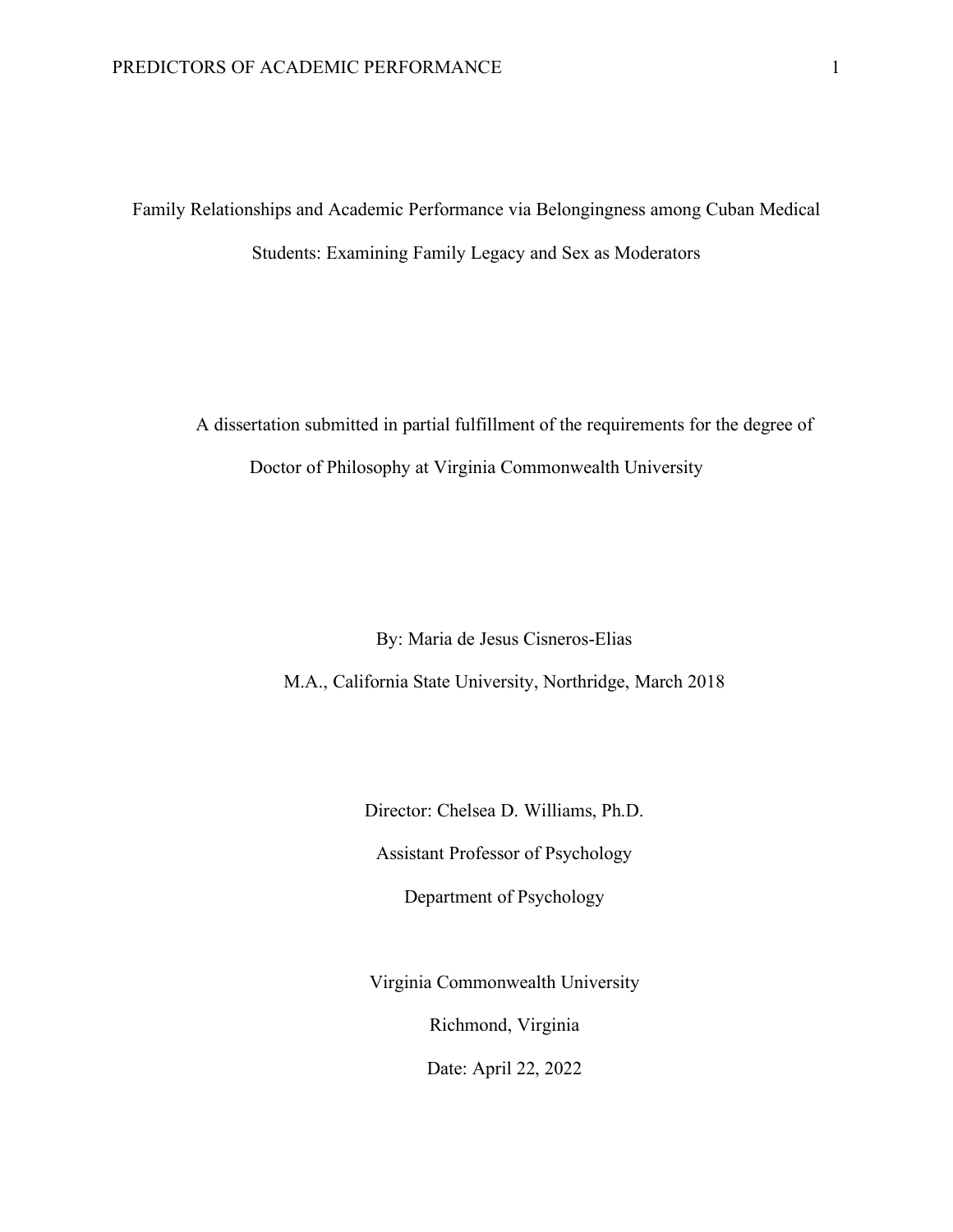#### **Personal Acknowledgements**

I would like to thank a number of people who have been influential in my life and have led me to this moment of completing my doctoral journey. Thank you to my husband Efrain Elias my companion in life who has supported my educational aspirations and helped me cope with the various demands of being a PhD mom. To my daughter Delilah, you have shown me the importance of caring for myself, and for teaching me to enjoy the simple things in life like throwing rocks in the water and enjoying the splash. I would like to thank my parents Enrique and Sara who planted the seed and have always been the number one supporters of my siblings' and I educational attainment. Thank you to my siblings Lupita, Luis, Marisela, Daniela, Cecilia, Antonio, Javier, my niece and nephew Melanie and Josue, my brother-in-law Jose, and my best friends/cousins Edelmira and Fabiola. Though I have missed you all dearly when far I am thankful for your constant love and support. I would also like to thank my in-laws who all oneway-or-another have shown me support in this long process. It has taken a village to allow me to be where I am today, thank you all.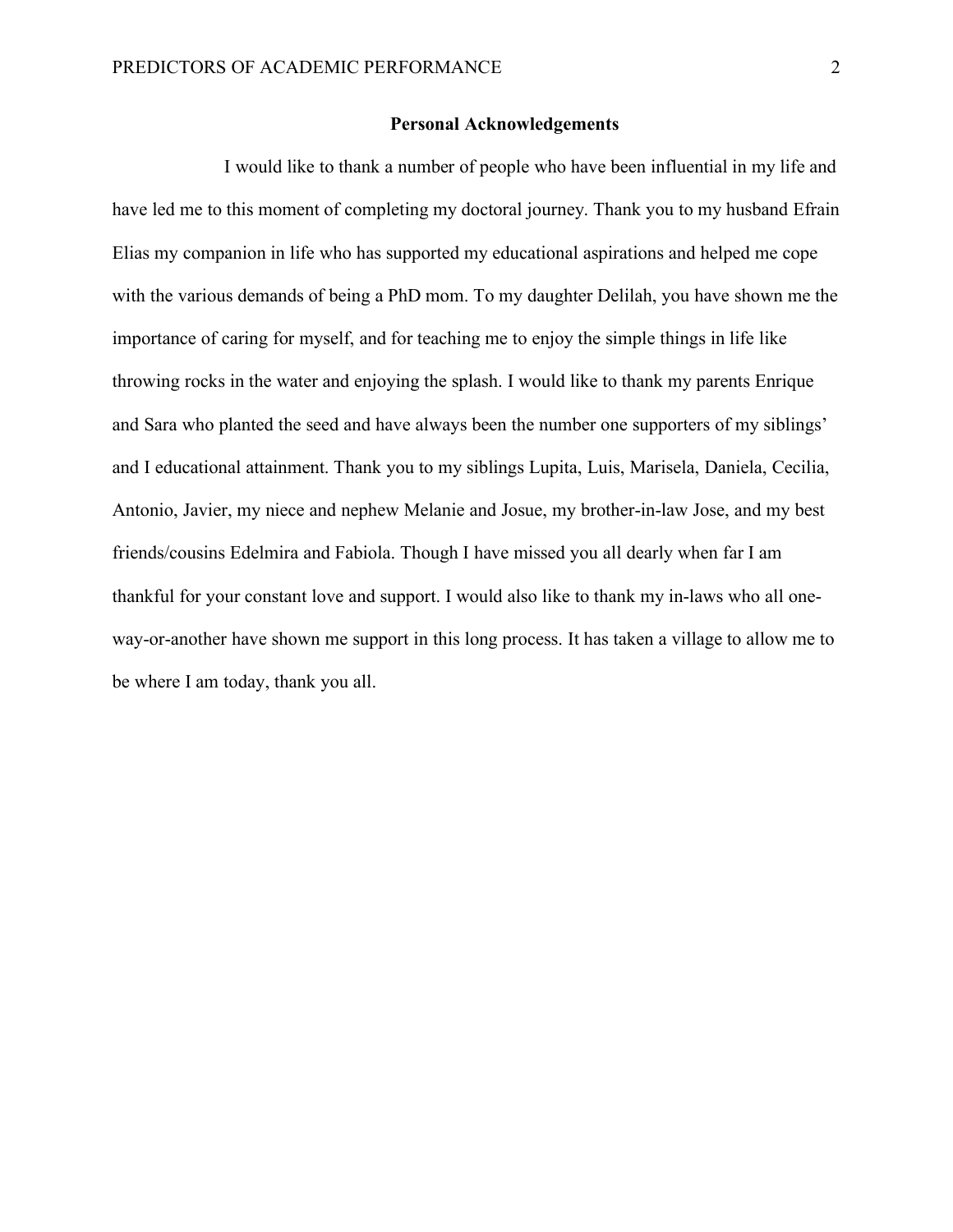#### **Acknowledgements**

Going through a 5-year program is no easy task, and it could not have been possible for me without my extended village which is my academic family. Thank you Arlenis, Chloe, and Eryn you all have helped me cope with the challenges of being a first-gen student, mother, woman, researcher, and celebrated the small victories with me that have led to this accomplishment. I would like to acknowledge my mentor Dr. Chelsea Williams; your unconditional support since day one has been a major factor in my enriched experience at VCU, I always felt like you had my back in my transition to parenthood, my development as a scholar, and my personal development. To my dissertation committee. Dr. Bravo, thank you for allowing me to use your dataset to explore my research interests. Dr. Lozada thank you for being a second mentor and being so supportive throughout the program. Dr. Sullivan thank you for supporting various projects of mine and allowing me to bring my 3-month-old to your class it truly made me feel seen and accepted in my new role as a mom in academia. Dr. Corona and Dr. Williams thank you both for your feedback and support in realizing this idea. I would also like to mention important friendships I have made throughout my academic journey that have inspired me and made the process much more enjoyable at different phases in my trajectory Aixa, Griselda, Dehidanin, Karen, Rosa, Isabel, Maira, Tannie, Katie, Miriam, Arlenis, Lisa, Isis, Krystal, Rachel, and many others thank you all.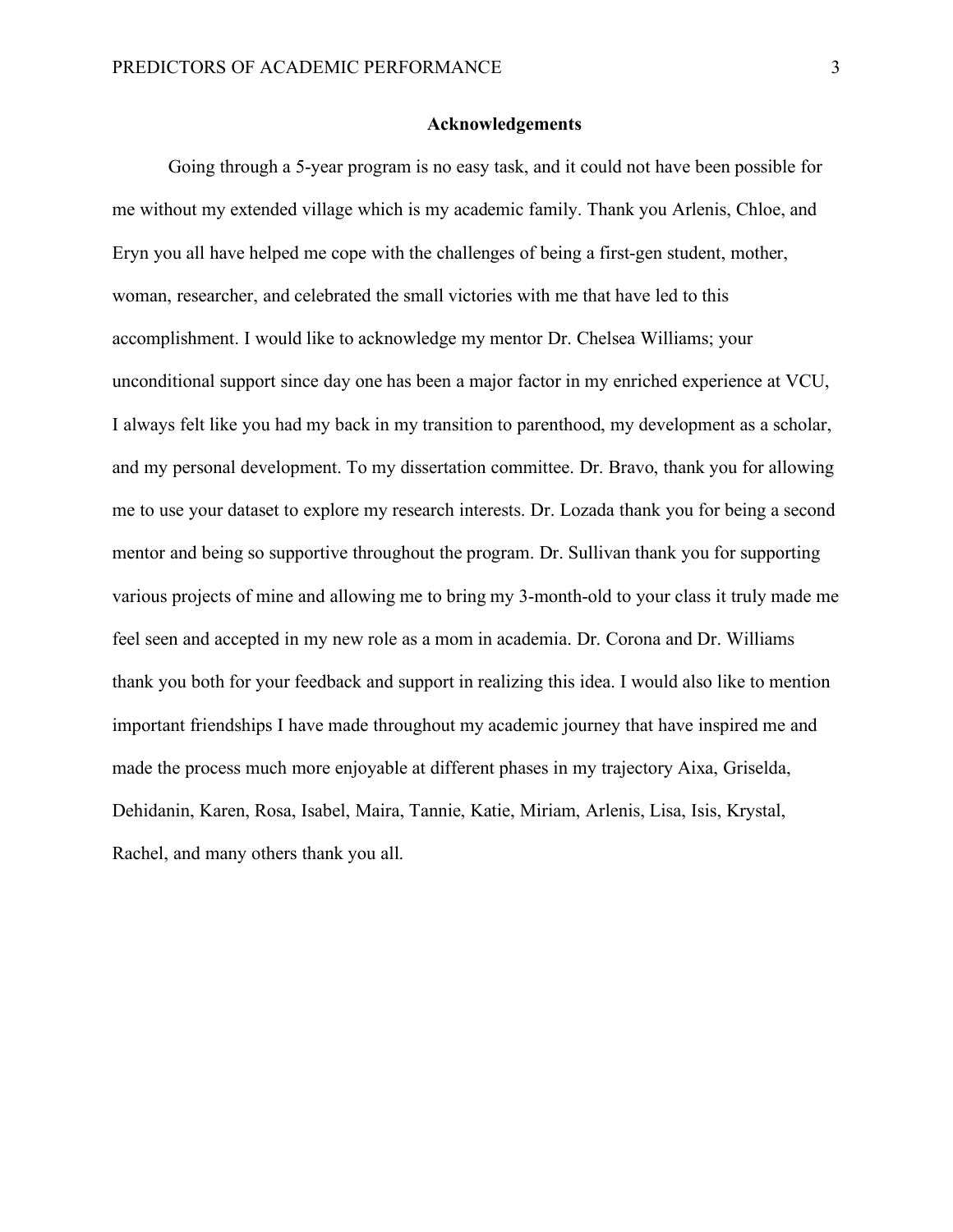## Table of Contents

|                                                                              | Page |
|------------------------------------------------------------------------------|------|
|                                                                              |      |
|                                                                              |      |
|                                                                              |      |
|                                                                              |      |
| Cuban Context and Relations between Cuba and the United States 10            |      |
| The Direct Relation between Family Relationships and Academic Performance 12 |      |
| Relations between Family Relationships and Belongingness 14                  |      |
| Relations between Belongingness and Academic Performance 16                  |      |
|                                                                              |      |
|                                                                              |      |
|                                                                              |      |
|                                                                              |      |
|                                                                              |      |
|                                                                              |      |
|                                                                              |      |
|                                                                              |      |
|                                                                              |      |
|                                                                              |      |
|                                                                              |      |
|                                                                              |      |
|                                                                              |      |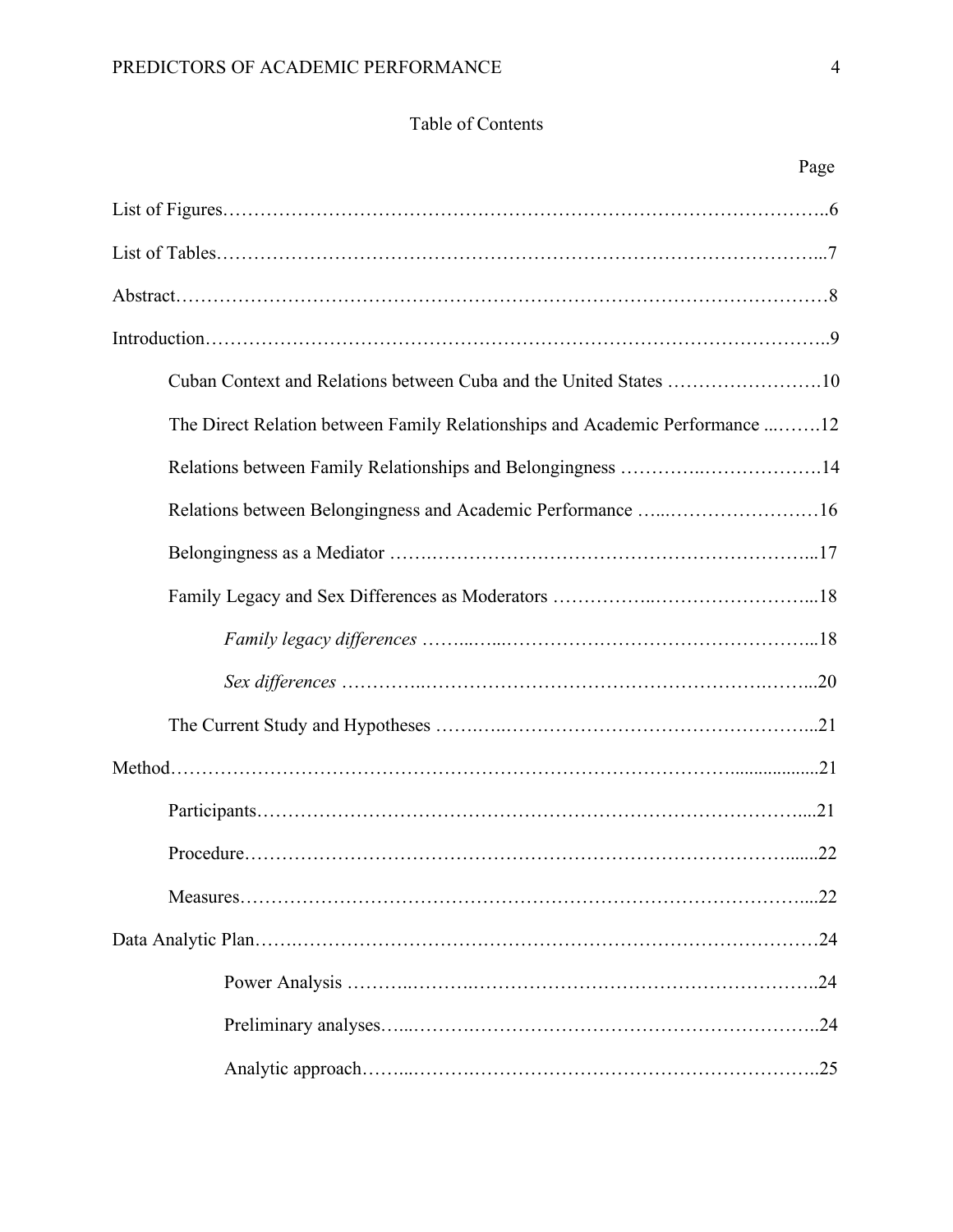| Relations between Belongingness and Academic Performance 30 |  |
|-------------------------------------------------------------|--|
|                                                             |  |
|                                                             |  |
|                                                             |  |
|                                                             |  |
|                                                             |  |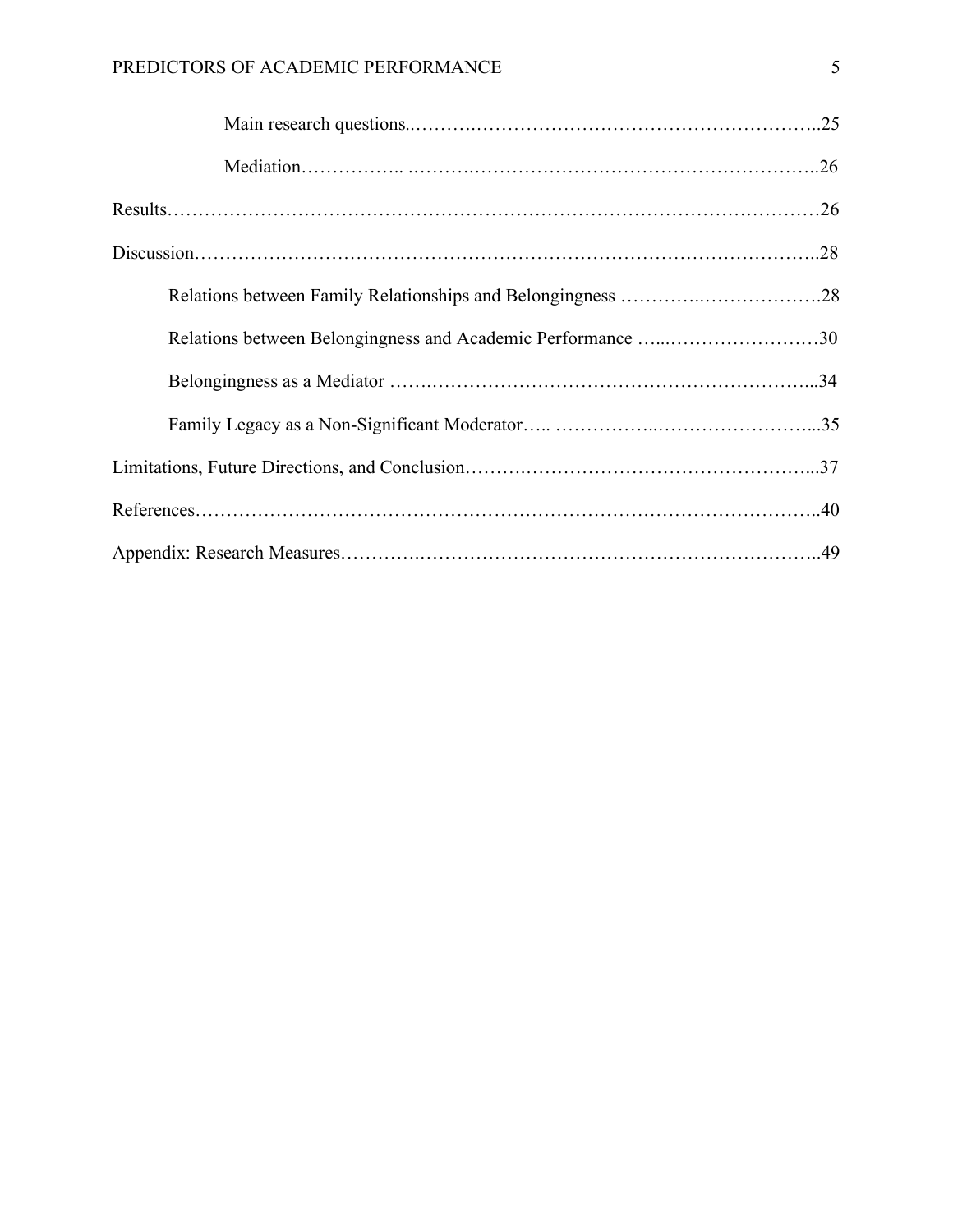## List of Figures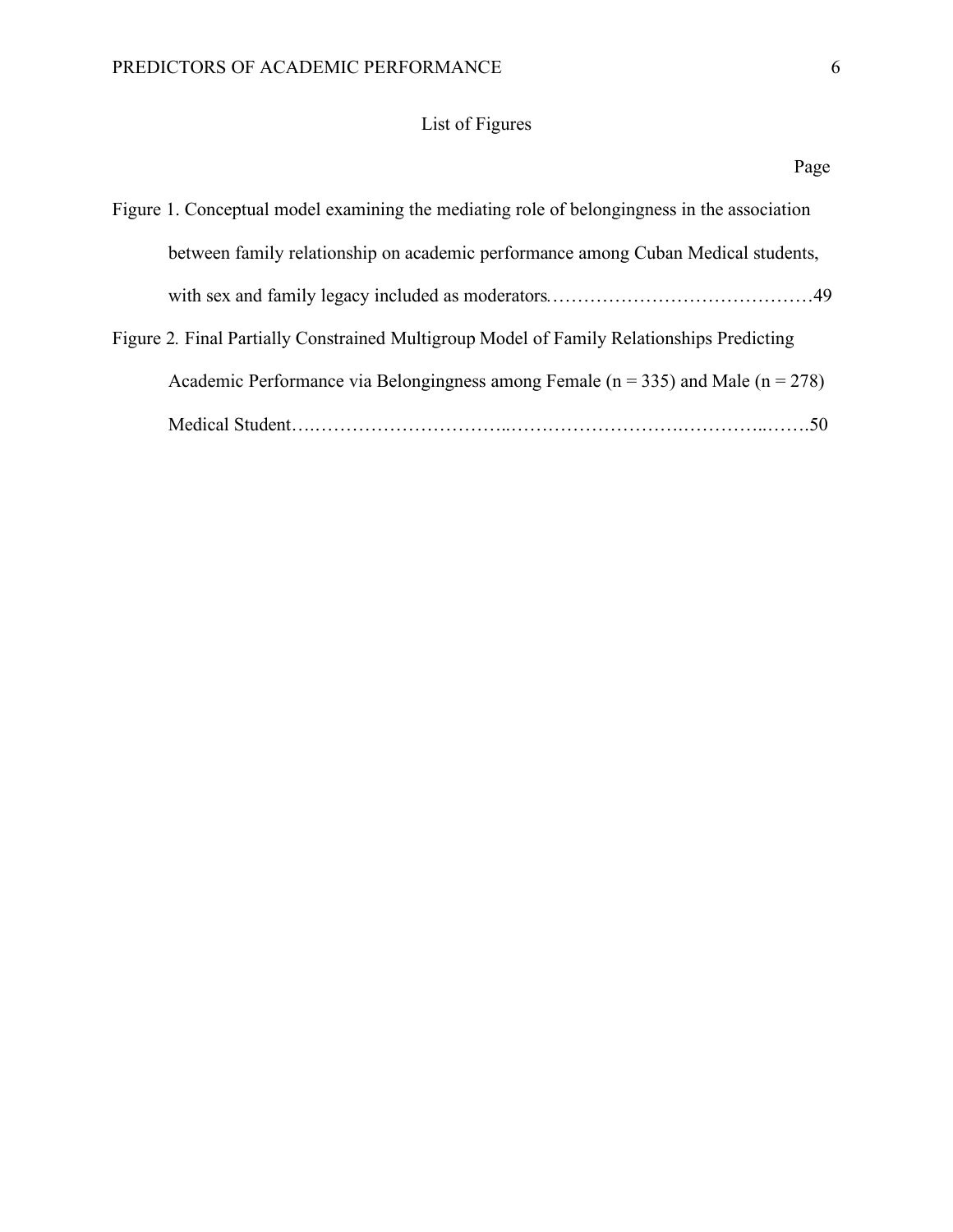## List of Tables

|--|

| Table 1. Means, Standard Deviations, and Correlations among Study Variables and Controls for |
|----------------------------------------------------------------------------------------------|
|                                                                                              |
| Table 2. Means, Standard Deviations, and Correlations among Study Variables and Controls for |
|                                                                                              |
| Table 3. Nested Model Comparisons and Chi-Square Difference Tests for Constraints Imposed    |
|                                                                                              |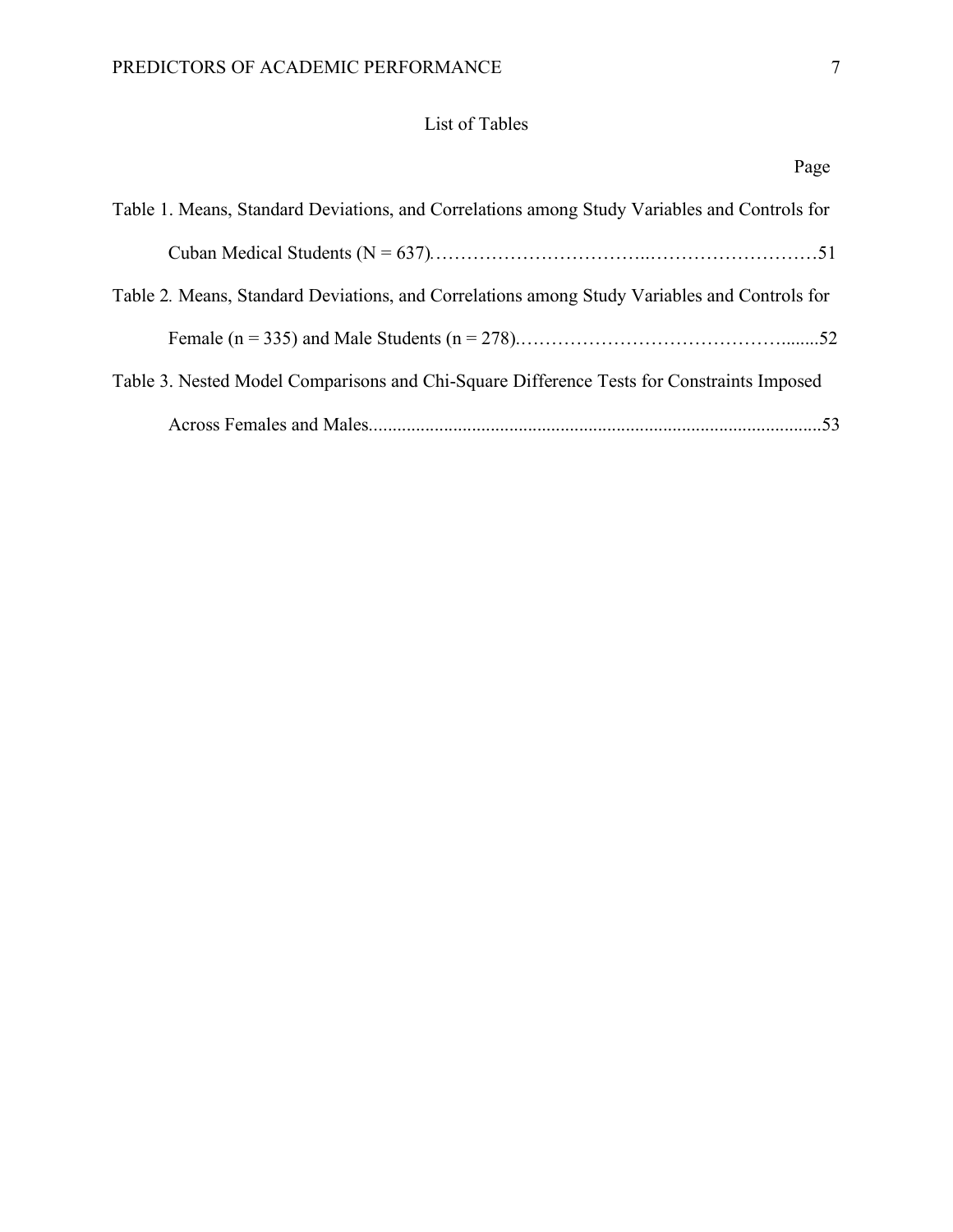#### **Abstract**

Medical diplomacy is a foundational part of Cuban domestic and foreign policy (Feinsilver, 2010). Cuba has an abundance of doctors, encouraged by the country's free medical education program (Hand et al., 2020), and has made a significant impact with its well-established healthcare system, provision of healthcare for all of its citizens, and healthcare support internationally. The current study aims to focus on processes underlying Cuban medical students' academic performance, as they are a critical component of this successful system, and a population that has received limited empirical attention. Thus, the current study used path analyses to examine the relations between improved family relationships and academic performance mediated by belongingness and moderated by family legacy (i.e., having family members working in the medical field), and sex differences among Cuban medical students ( $N =$ 637) residing in Cuba (*M* age = 21.36,  $SD = 2.04$ ). We found that improved family relationships significantly predicted increased belongingness to the field of medicine which, in turn, predicted increase perceptions of academic performance for Cuban medical students, this mediation only held for male and not female students. In other words, only male medical students with improved family relationships reported more feelings of belonging to the school of medicine and higher academic performance, this was not true for female students. Discussion on societal implications for sex differences will be addressed. Limitations, implications, and future direction will be further discussed.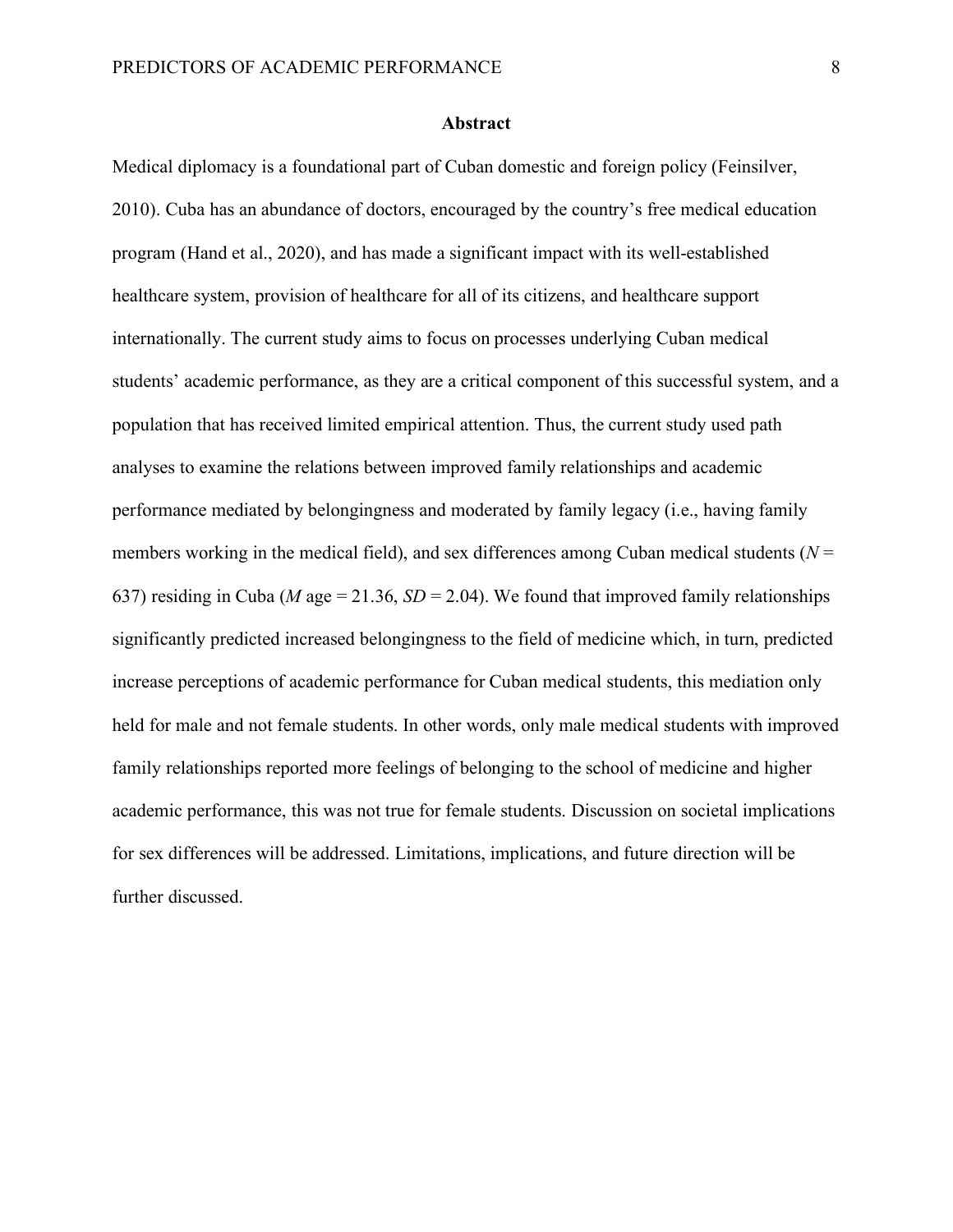Family Relationships and Academic Performance via Belongingness among Cuban Medical

Students: Examining Family Legacy and Sex as Moderators

Medical diplomacy is a foundational part of Cuban domestic and foreign policy (Feinsilver, 2010). Access to healthcare in Cuba is universal and state funded, and Cuba provides medical assistance to more than one hundred countries for short-term emergencies and on a longterm basis. Cuba has provided free medical education for foreign students to contribute to the sustainability of other countries' health programs (Feinsilver, 2010). Further, Cuba has an abundance of doctors, encouraged by the country's free medical education program (Hand et al., 2020). Cuba has made a significant impact with its well-established healthcare system, provision of healthcare for all of its citizens, and healthcare support internationally. The current study aims to focus on processes underlying Cuban medical students' academic performance, as they are a critical component of this successful system, and a population that has received limited empirical attention.

The government in Cuba recognizes that the future of their society is intricately tied to the health and education of their youth (Steinmetz, 2005). Cuba consists of a collectivistic structure in which family relationships are an integral aspect of development (Galati et al, 2004). Thus, in understanding medical students' academic performance, it is important to consider the ways in which medical students are connected to and supported by their families. Although some work has tested associations among Cuban individuals in the United States (e.g., Cutrona et al.,1994; LeCroy & Krysik, 2008; Lopez & Vazoquez, 2002), no work to date has tested how family relationships inform academic performance among Cuban medical students.

Furthermore, not only is it important to examine how family impacts academic performance, but research is needed that tests the mechanisms (e.g., moderators and mediators)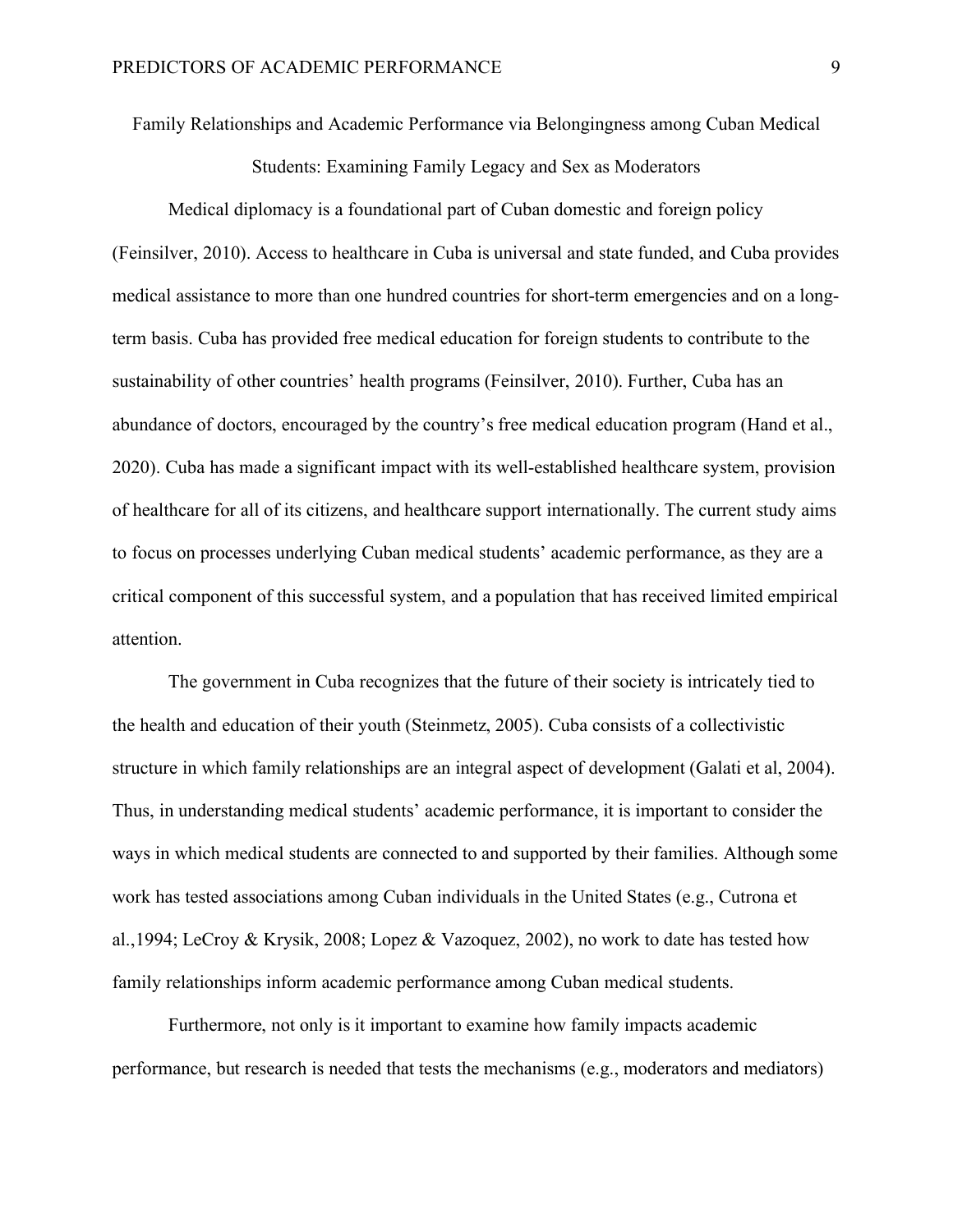that play a role in this association. For example, among a sample of Latinx high school students (which included Cuban youth), school belongingness mediated the relation between family involvement and academic adjustment (Kupermind et al., 2008). Among medical students in medical school, families may provide a secure and attached foundation, which may then translate into feeling a sense of attachment and connection with their profession, which may then inform their ability to do well in medical school. Lastly, both family legacy (i.e., having family members in one's field) and sex (i.e., identifying as female or male) has impacted belongingness and academic performance, and these factors may also moderate the mediation process from family relationships to academic performance via belongingness.

No work has tested this full moderated mediation process; however, previous work provides support for parts of this model, such as the association between family relationships and belongingness, and between belongingness and academic performance. Below, I detail previous empirical work, identify gaps, and highlight the goals of the current study by providing (a) a contextual description of Cuba and relations between Cuba and the United States (U.S.) , (b) the direct relation between family relationships and academic performance, (c) relations between family relationships and belongingness, (d) relations between belongingness and academic performance, (e) belongingness as a mediator, and (f) family legacy and sex differences as moderators.

#### **Cuban Context and Relations between Cuba and the U.S.**

Relations between Cuba and the U.S. have been strained for more than 60 years. Since 1959, the U.S. has implemented sanctions on Cuba in an attempt to isolate the country economically and diplomatically, longer than any other country (Council on Foreign Relations, 2021). This was the case until December 2014 when President of the U.S., Barack Obama, and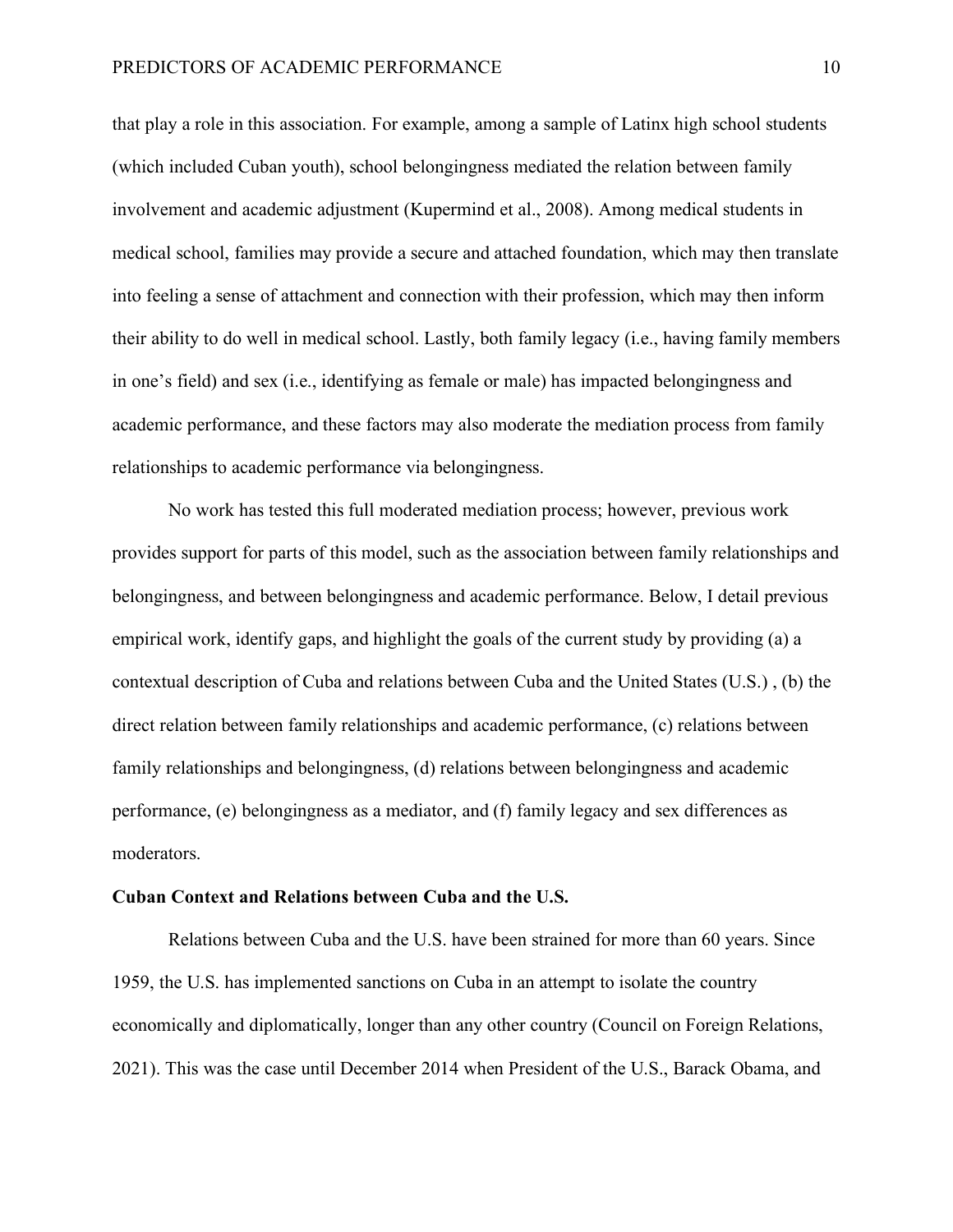the Cuban president at the time, Raul Castro, announced that they would restore full diplomatic ties. Before leaving office, President Obama reopened the embassy in Havana, allowed commercial flights between the two countries, and Cuba was removed from the State Department's terrorism list of state sponsors of terrorism (Council on Foreign Relations, 2021). In 2021, these policies were then reversed by the U.S. Trump administration, and the relations between the two countries were severed once again (Council on Foreign Relations, 2021).

The political climate between the two countries has made it difficult for scientific collaboration, though there have been exceptions. For example, in 1980 there was an agreement between the U.S. Smithsonian Institution and the Cuban Academy of Sciences to build on past shared resources, challenges, and abilities (Pastrana, 2015; Ronda-Pupo, 2021). Later, in the 1990s, a similar scientific agreement followed between Cuban Academy and the New York Botanical Garden, Social Sciences Research Council, and other centers and universities (Pastrana, 2015). In 2014, the American Association for the Advancement of Science and the Cuban Academy agreed to jointly focus on biomedical research in cancer, infectious diseases, drug resistance, and neurosciences (Council on Foreign Relations, 2021). Though, the political environment between the two countries has made it difficult for collaborations between scientists in the U.S. and Cuba, a study that assessed U.S.-Cuba collaborations found that both scientific communities have increased their collaborative efforts to solve scientific questions of primary common interest, regardless of the prohibitions imposed by U.S. Embargo on Cuba and the political party in the Oval Office (Ronda-Pupo, 2021).

The Obama administration's lowering of barriers has had the largest positive effect on Cuban collaborative scientific relationships (Ronda-Pupo, 2021). One product of this grace period lead to new insight into Cuban life recorded by academics traveling to Cuba. Notes on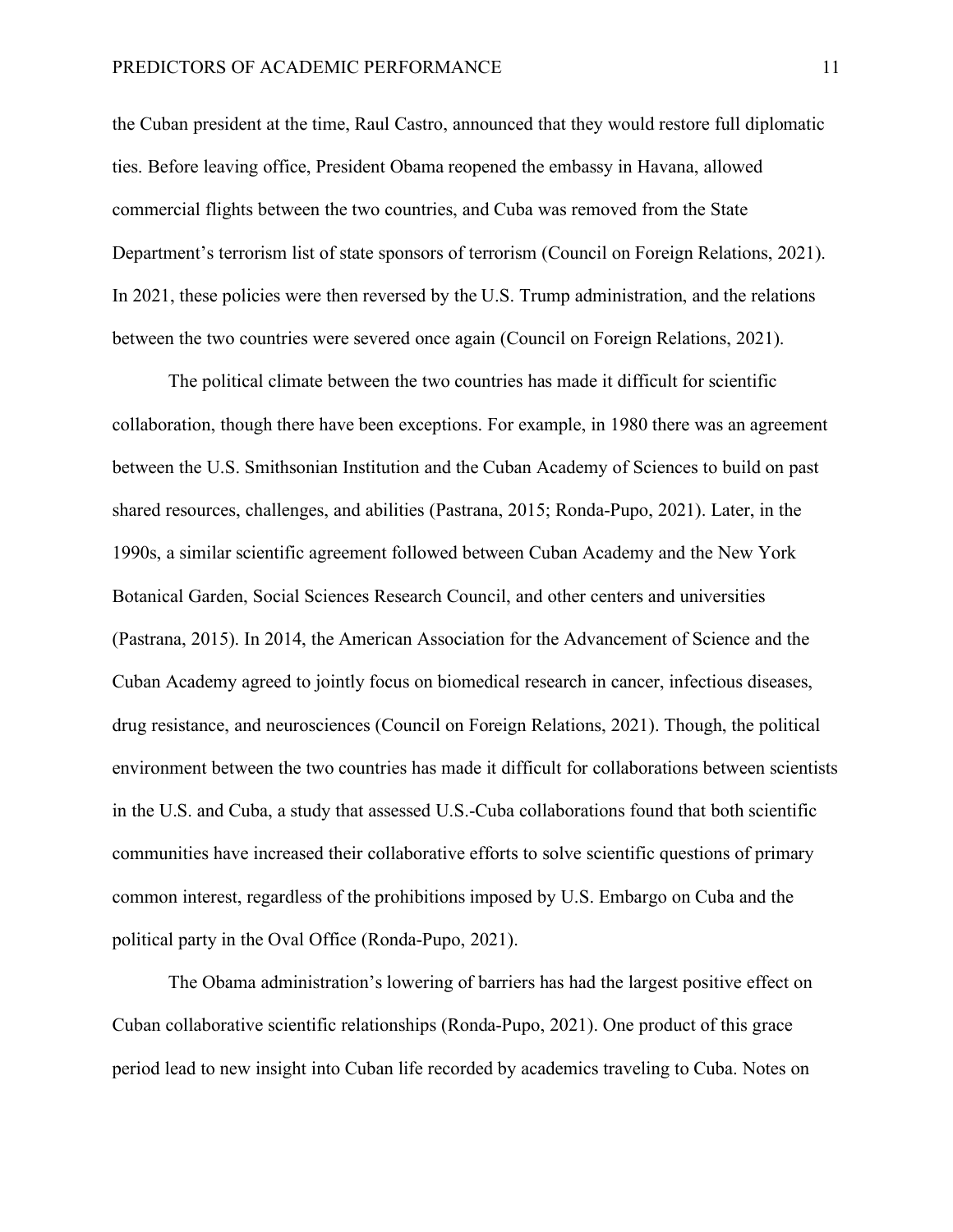first-hand experiences of Cuba's education system state that Cuba's education system is national and rooted in the political system of the country. In Cuba it is mandatory to attend school up to 9<sup>th</sup> grade, where the average education level is  $10^{th}/11^{th}$  grade (Cruz, 2017). After 9<sup>th</sup> grade, students in Cuba have the option of attending pre-university school  $10^{th}$ -12<sup>th</sup> grade (the most common path selected), which works as a college pathway to various careers at a university (e.g., medicine, engineering, education), or going to a trade school. In order to enter pre-university schools, an entrance exam must be taken that assesses knowledge and skills in the basic areas of Spanish, mathematics, and science (Cruz, 2017). Women are guaranteed equal educational opportunities and consist of more than half of university graduates (Levinson, 2021). Cuba maintains one of the highest literacy levels in the world, and it boasts one of the world's best health systems, with every citizen having access to healthcare (Cole et al., 2018).

Cubans are the third largest Latinx group in the U.S, tied with Salvadorans (Noe-Bustamante, 2019). Most scholarly studies assessing Latinx individuals in the U.S. focus on Mexicans because they are 62% of the Latinx population in the U.S. (Noe-Bustamante, 2019). Cubans share similarities with other Latinx groups, such as shared overall culture, values, and language (Galati et al., 2004; Gateway to Health Communications, 2021). It is misleading to suggest that all Latinx groups are the same because they each contain cultural diversity that results from unique histories and contexts that distinguish them (Gateway to Health Communications, 2021). Recognizing individuality, but also commonality, the current study cites work with Cubans when it has been conducted, but also draws from research with other Latinx subgroups to provide empirical support for the expected relations in the current study. **The Direct Relation Between Family Relationships and Academic Performance**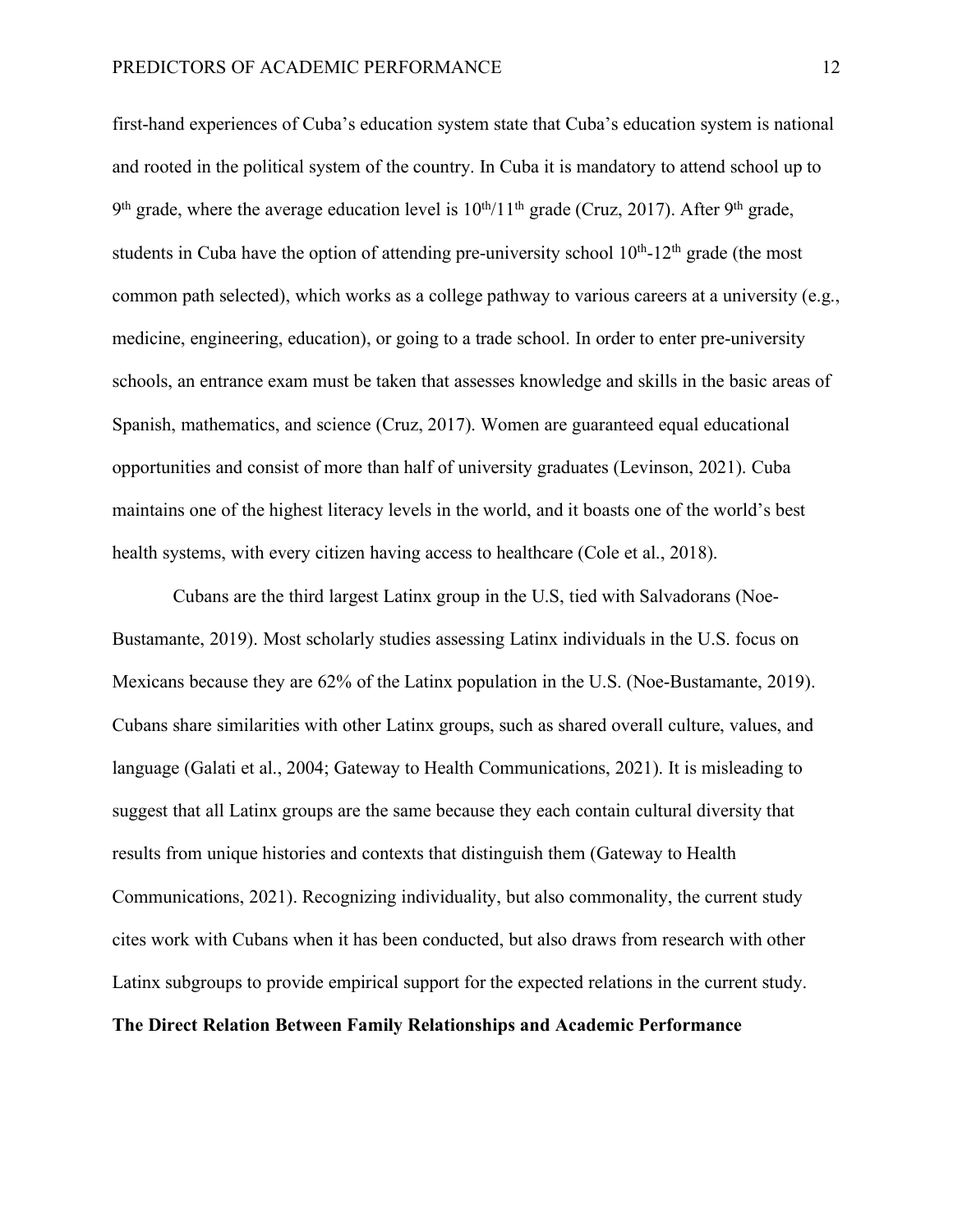Relationships with family among emerging adults of color have been found to be protective (Freeberg & Stein, 1996; Hong et al., 2021; Moilanen & Raffaelli, 2010). Emerging adulthood is a transition stage into adulthood where a person (18-25 years of age) experiences various changes, including going on to higher education (Arnett, 2000). For Latinx college students, including Cuban Americans, family has been found to be central to their social support during this developmental period, as students are often still connected emotionally and financially with their families (Freeberg & Stein, 1996; Moilanen & Raffaelli, 2010). Latinx emerging adults have been found to engage in frequent interactions with their family system and rate their parental support higher than peer support (Freeberg & Stein, 1996; Moilanen & Raffaelli, 2010). Further, supporting literature indicates that family members are repositories of various types of support, such as listening, caregiving, and attention (Gottlieb & Bergen, 2010).

Although family members have been found to be important in general to Latinx emerging adults, there have been mixed findings in the literature regarding the impact of family support on emerging adults' academic outcomes. Studies have found that family support is related to higher grade point average of middle school, high school, and university students (Cutrona et al.,1994; LeCroy & Krysik, 2008; Li & Casillas, 2017; Lopez et al., 2002; Wang et al., 2014). For example, among 418 university students, family support was found to significantly predict academic achievement rather than friends or romantic partners (Cutrona et al., 1994). Further, among adolescents, family involvement has been found to increase over time while predicting academic performance (Li & Casillas, 2017; Wang et al., 2014).

Yet, a study done with medical students in the U.S. found that more outside social support (e.g., parental support, friend support, partner support) was related to lower academic performance of medical students (Rospenda et al., 1994). Even though this study focused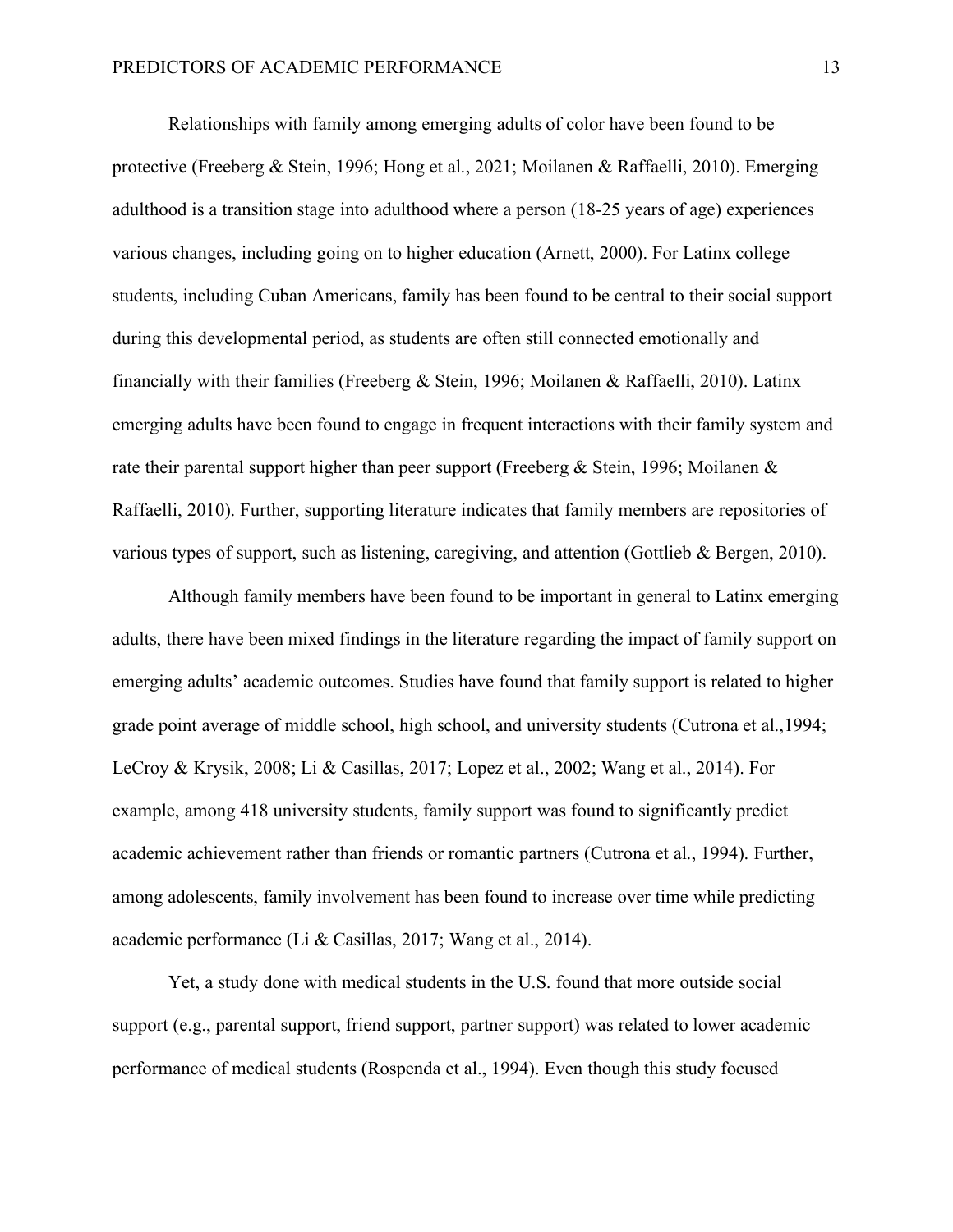specifically on medical students, it did not assess the individual effects of family support, which is particularly important for Cuban students. Different findings may emerge when specific relationships with family are assessed in relation to academic performance among Cuban medical students.

Although previous work, albeit some of it mixed, supports the direct link from family relationships and academic performance, it is important to understand potential mechanisms that may account for this relation, such as belongingness. No study has tested the mediational process by which family relationships is associated with perceptions of academic performance *through* belongingness in the medical field. However, previous work supports this mediational process by testing aspects of this model in terms of (a) family relations and belongingness, and (b) belongingness and academic performance.

#### **Relations between Family Relationships and Belongingness**

Regarding the first part of the mediation process, existing work provides some support for the relation between family relationships and belongingness. Maslow (1943) first conceptualized the need to belong as one of five fundamental human experiences. School belonging (or belongingness) has been defined as a psychological construct that involves students feeling personally accepted, respected, included, and supported by others in the school social environment, and applies to both secondary school and university settings (Goodenow & Grady, 1993; Slaten et al., 2016). In the belongingness literature, there is consistency in the use of the definition, but a varied use of the terminology to describe it (Slaten et al., 2016), including the terms *school connectedness, school bonding, school identification, school attachment, and a sense of community*, or *belongingness*. In the current study we use the term *belongingness*, and when discussing previous literature, we use the term that authors included in their study.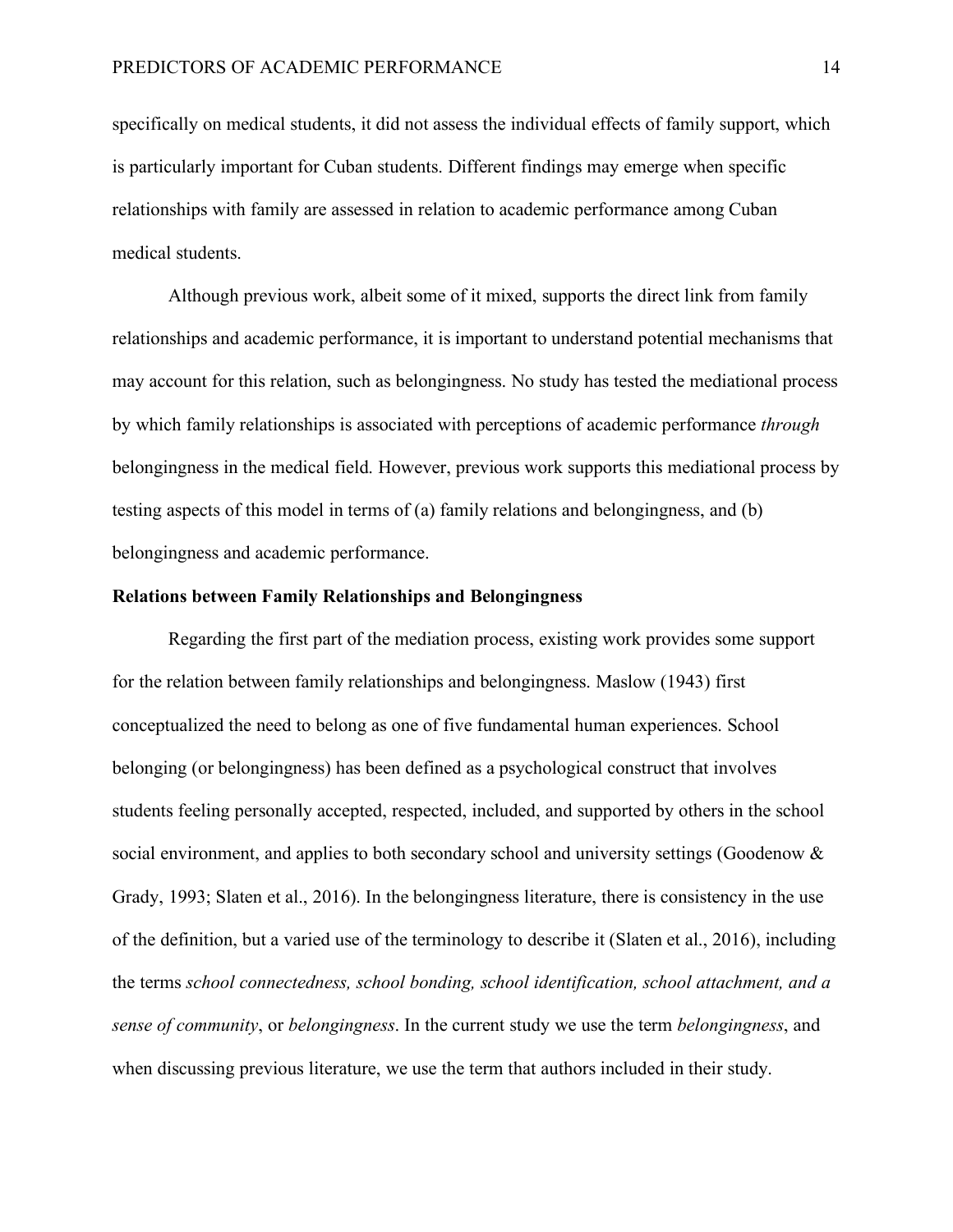A theory that is useful for understanding the benefits of family relationships to school belongingness is social capital theory (McNeal, 1999). Social capital theory (Bourdieu, 1986; McNeal, 1999) has conceptualized social capital as containing three elements, including social ties between family members (e.g., parents and their children), norms of obligation and reciprocity, and educational support. Thus, a contagion effect may occur, such that students see and model their parents', siblings' or other family members' positive views of schooling, such attitudes, behaviors, and enjoying and being comfortable in school settings. Therefore, when Cuban medical students have better family relationships, they may be more likely to see positive views on education from others, which they may internalize to feel more comfortable and have a sense of belongingness in medical school.

Existing work supports this notion among Latinx youth in early to late adolescence. Garcia-Reid (2007) found that support provided by Dominican, Mexican, and Puerto Rican parents with female adolescents age 13 and 14 positively contributed to their daughters' school engagement (sons were not included in this study). Also, when Latinx immigrant parents (i.e., from Mexico, El Salvador, Guatemala, Honduras, Nicaragua, Cuba, Dominican Republic, Puerto Rico, Colombia or Peru) demonstrated school involvement in their adolescents' education, adolescents expressed a sense of belonging in school (Ibañez et al., 2004). Other studies that did not include Latinx individuals also found that family support promotes school-related interests in children 11 to 13 years of age (Wentzel, 1998). Further, family support has been found to promote school identification for adolescents age 12 to 17 above peer support (Wang & Eccles, 2012). Although existing work has not focused on emerging adults and Cuban university students specifically, findings with Latinx (predominantly Mexican, Dominican, and Puerto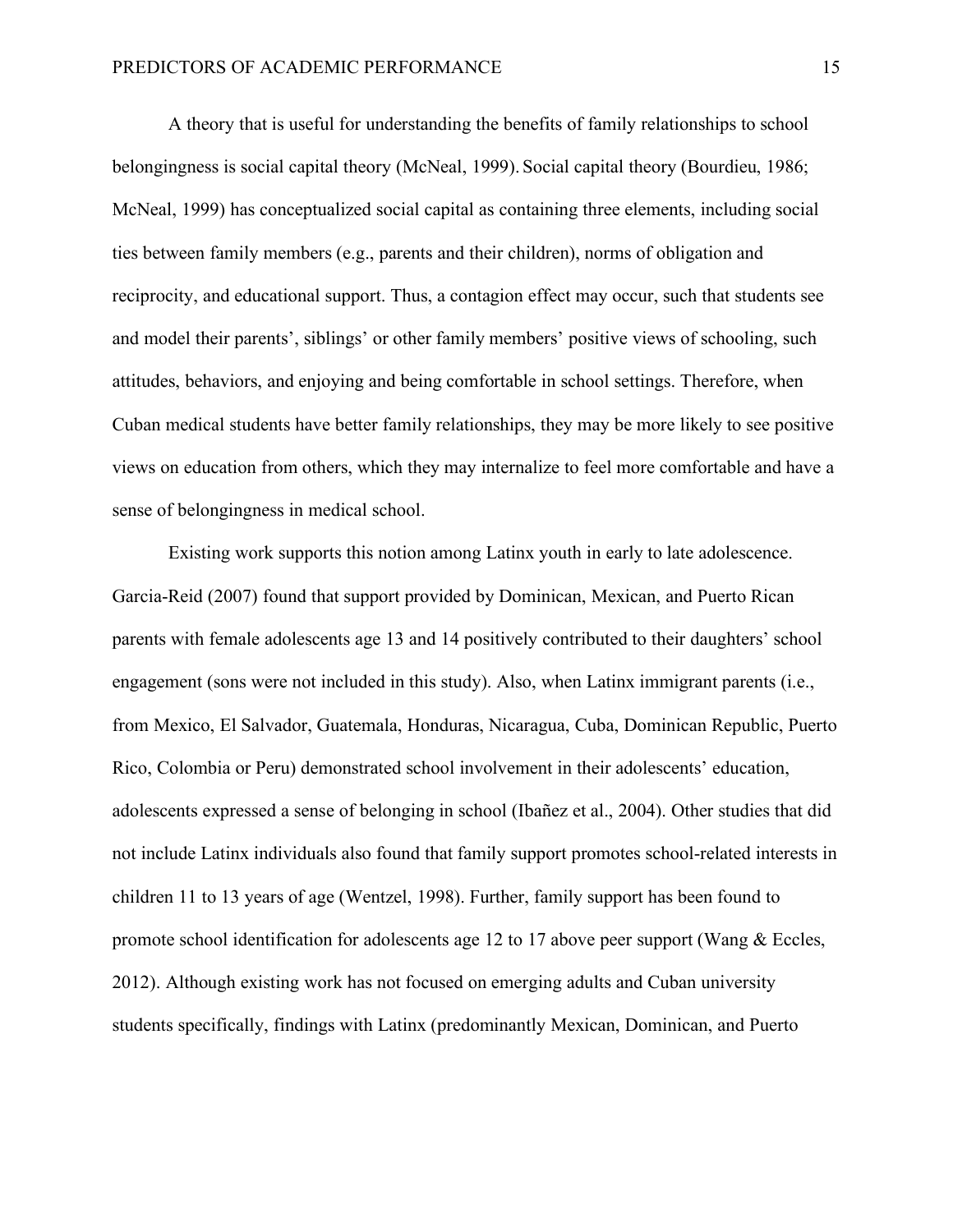Rican) families and adolescents provides empirical support for a possible link between family support and belongingness in the university setting in Cuba.

#### **Relations between Belongingness and Academic Performance**

Regarding the latter part of the model, there is theoretical and empirical support for the relation between belongingness and academic performance. Glasser's (1986) control theory in the classroom is useful for understanding how belongingness would be expected to inform academic performance. Glasser (1986) argues that belongingness is one of five student basic needs that, if met, can lead to motivation and success in the classroom setting. A major premise of control theory is that all human behavior is generated internally by the behaving person, and if a student does not feel a sense of connection to school, they will pay little attention to academic subjects (Glasser, 1986).

Consistent with these notions, having a strong sense of belongingness to school has been found to be promotive of academic outcomes among diverse adolescents, including Latinx adolescents (Anderman, 2002; Gonzalez & Padilla, 1997; Ibañez et al., 2004; LeCroy & Krysik, 2008). For example, Ibañez and colleagues (2004) focused on Latinx (i.e., Mexican, Central American, Salvadoran, Guatemalan, Honduran, Nicaraguan, Cuban, Dominican, Puerto Rican) adolescents aged 14 to 19, and found that school belongingness was associated with higher achievement motivation. Further, LeCroy and Krysik (2008) focused on Hispanic (i.e., primarily Mexican decent) adolescents aged 12 to 13, and found that greater attachment to school was associated with higher grade point average (GPA).

However, there is also research that has found that sense of school belonging does not have an effect on GPA among Mexican, Puerto Rican, and Cuban high school students (Delgado et al., 2016; Sanchez et al., 2005). A possible reason for the inconclusive findings regarding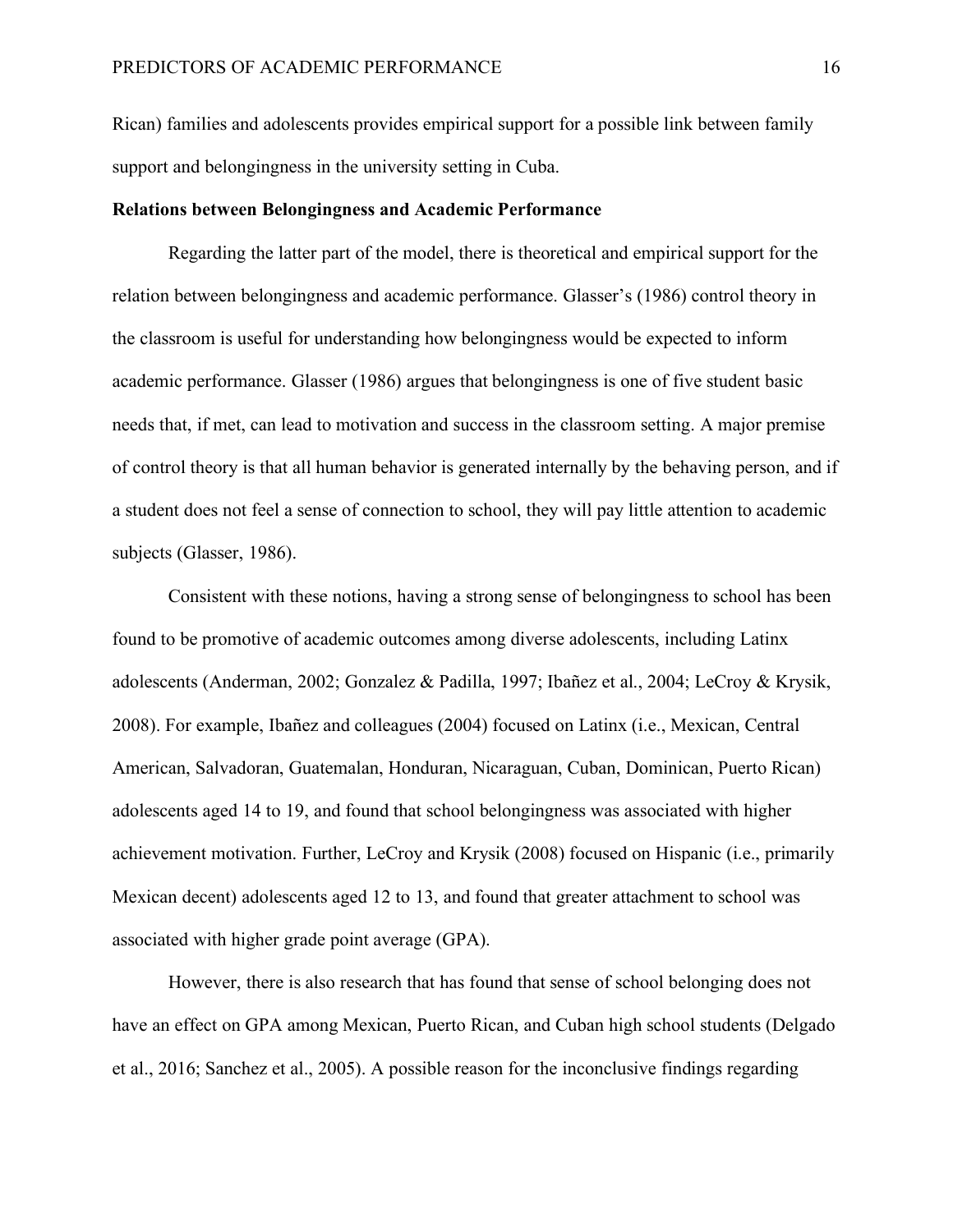belongingness and academic performance may be that the focus of existing studies has been on a young population (i.e., adolescents age 11-17). In adolescence it is required to attend school regardless of interest, as opposed to a university setting where school is optional, possibly making college students' belongingness and doing well in school more meaningful and important because university students make the decision to continue on to higher education.

Research on relations between school belongingness and academic achievement among emerging adults in college/university settings has been more limited than work with adolescents. In a noteworthy exception, among diverse (predominantly White, but including Latinx) emerging adults in their first year of college, students' greater university belonging was associated with improved grades and academic competence (Pittman & Richmond, 2007). In another study, among college freshmen (i.e., White and African American), students' sense of belonging was associated with academic motivation (Freeman et al., 2007). Overall, no work to our knowledge has focused on Cuban medical students specifically, and the work in this developmental period overall is limited. In fact, a recent review on school belonging called for future research to be completed with college students to better understand school belonging among this population (Slaten et al., 2016). Guided by Glasser's (1986) control theory, it is expected that university students' belongingness will be associated with their academic performance in the present study.

#### **Belongingness as a Mediator**

Collectively, support provided by Latinx families (predominantly with adolescents in the U.S.) has been found to positively contribute to their children's academic achievement (Garcia-Reid, 2007; Ibañez et al., 2004; Wentzel, 1998). Additionally, having a strong sense of belongingness has been found to be promotive of academic achievement of Latinx adolescents,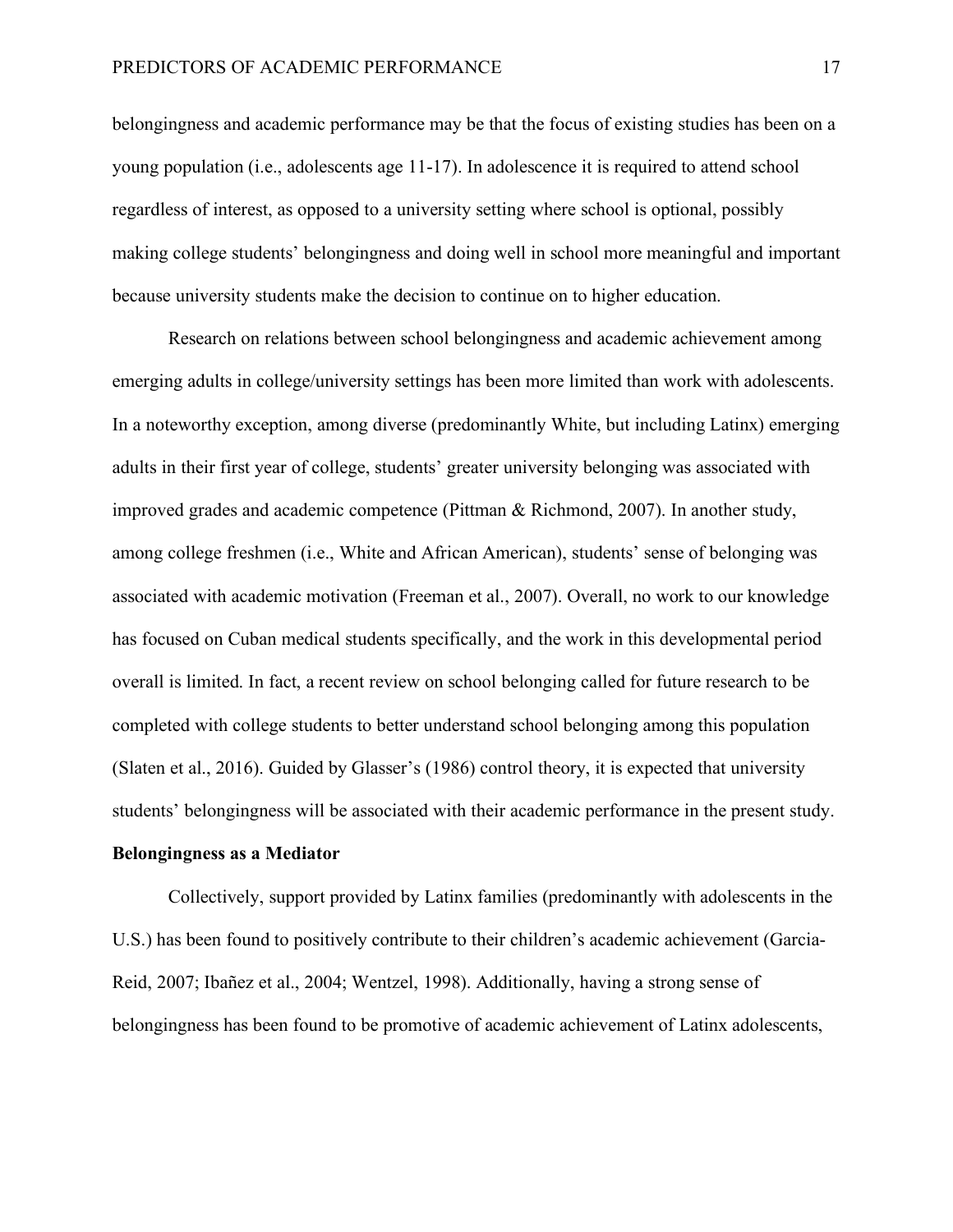with some work also supporting these relations among emerging adults (Anderman, 2002; LeCroy & Krysik, 2008; Pittman & Richmond, 2007).

Despite support for these relations with adolescents, little attention has been given to Cuban emerging adults, and no study has tested the mediational process by which family relationships may be associated with perceptions of academic performance *through* school belonging in the medical field. A related study provides support for the mediational role of school belonging in the relation between parental involvement and academic adjustment of Latinx middle and high school students with immigrant parents (i.e., from Mexico, El Salvador Guatemala, Honduras, Nicaragua, Costa Rica, Cuba, Dominican Republic, Puerto Rico, Colombia, Peru, Paraguay, and Venezuela; Kuperminc et al., 2008). Specifically, Kuperminc et al. (2008) found that parental involvement contributed indirectly to academic competence through school belonging of Latinx middle and high school students (Kuperminc et al., 2008). The current study builds on this work by testing belongingness to medical school as a mediator of family relationships and academic performance among Cuban emerging adults.

#### **Family Legacy and Sex Differences as Moderators**

**Family legacy differences.** In addition to exploring how belongingness mediates the association between family relationships and academic performance, it is important to explore whether this process varies by other factors, such as students' family legacy. Family legacy refers to having psychological capital as a guiding and stabilizing influence on current generations of family (Baldwin et al., 2020). Having family members in one's field is helpful for students because information is passed down from one generation to another via shared practices, beliefs, and resources, giving the student a place in physical and social spaces outside of the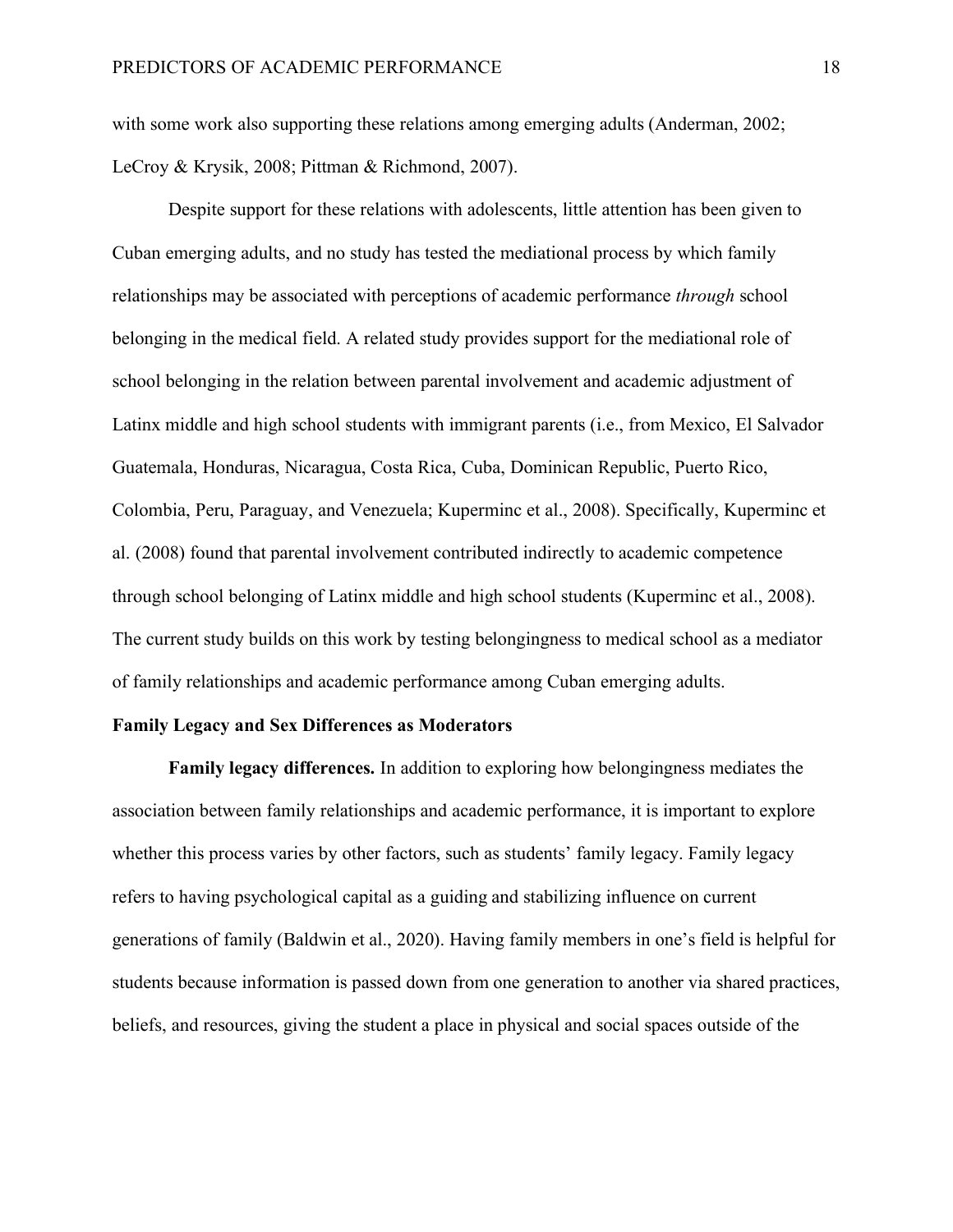family context, such as in a university (Baldwin at el., 2020). In the current study, family legacy is assessed by having family members working in the field of medicine.

Two qualitative studies with adolescents and college students indicated that family legacy is an important factor that students identify regarding their comfortability toward obtaining a university degree and their belonging to school (Langenkamp & Shifrer, 2018; Slaten et al., 2014). Specifically, adolescents (who identified as Latinx, White, African American, Asian American, Native American/Pacific Islander) expressed a predestined future, in which students who had parents who obtained a university degree assumed they would also obtain a similar degree, and thought everyone went on to higher education after high school (Langenkamp & Shifrer, 2018). This study lends support for the sense of comfortability in school that is felt by students who have family with college degrees. Further, their parents' career influenced their choice of career that they wanted to pursue. In another qualitative study, White, Black, and Asian university students who had family members who had gone to a university expressed feeling more comfortable, and as though they belonged more in the university setting (Slaten et al., 2014).

Similarly, a quantitative study with college students also demonstrated that diverse undergraduate participants (who predominantly identified as White, Black, Hispanic, Asian, or American Indian) that reported having family legacy had stronger university identification and were more likely to express familial reasons for attending college (Baldwin et al., 2020). Literature on family legacy lends support to the expectation that having family members who attended college plays an important role in students' belongingness and expectations around obtaining a degree. Although no prior studies to our knowledge tested family legacy in terms of having family members working in the medical field as a moderator among Cuban medical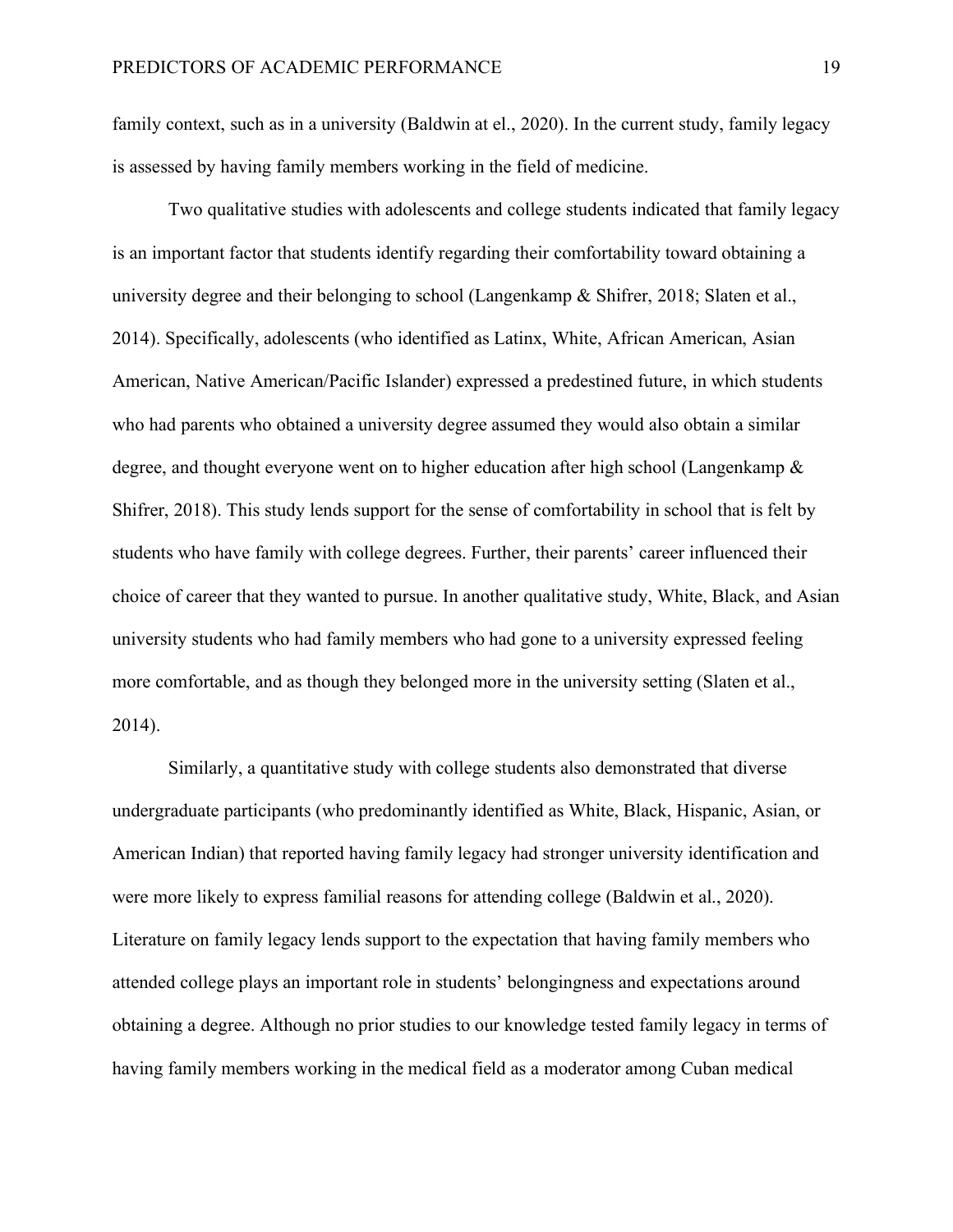students, family legacy may play a moderating role. Specifically, it is possible that the relations between family relationships and academic performance mediated by belongingness may be stronger for medical students with high family legacy (i.e., students who have family members working in the field of medicine) than students with no family legacy.

**Sex Differences.** No empirical work to date has tested sex differences in the proposed mediation process. However, sex differences have been observed among Latinx adolescents and emerging adults in various components of the mediation process. For example, studies have found that Latinx (i.e., Mexican, Puerto Rican, Honduran) female college students have stronger relationships with their parents than do Latinx male college students (Barajas & Pierce, 2001). Further, Latinx female college students tend to rely more on friends at school and form tighter connections with school personnel (Barajas & Pierce, 2001). Also, Latinx (i.e., primarily Mexican, Mexican American, Puerto Rican) female high school students have been found to have a higher GPA than Latinx males (López et al., 2002; Sanchez et al., 2005).

When considering sex differences in how school belonging informs academic performance, one study found no sex differences in the relationship between school belonging and academic performance among Latinx adolescents (i.e., Mexican and Dominican; Sanchez et al., 2005). Similarly, another study found that although female students reported a higher sense of belonging, school belonging was not associated with Latinx, Asian, and European high school students' GPA for either female or male students (Neel & Fuligni, 2013).

Overall, there are some sex differences in family relationships, school belongingness, and academic performance, but few studies have tested the moderating role of sex in the associations between these variables. The limited work that has been done on parts of this mediation process (e.g., relations between belongingness and academic performance) has tended not to find any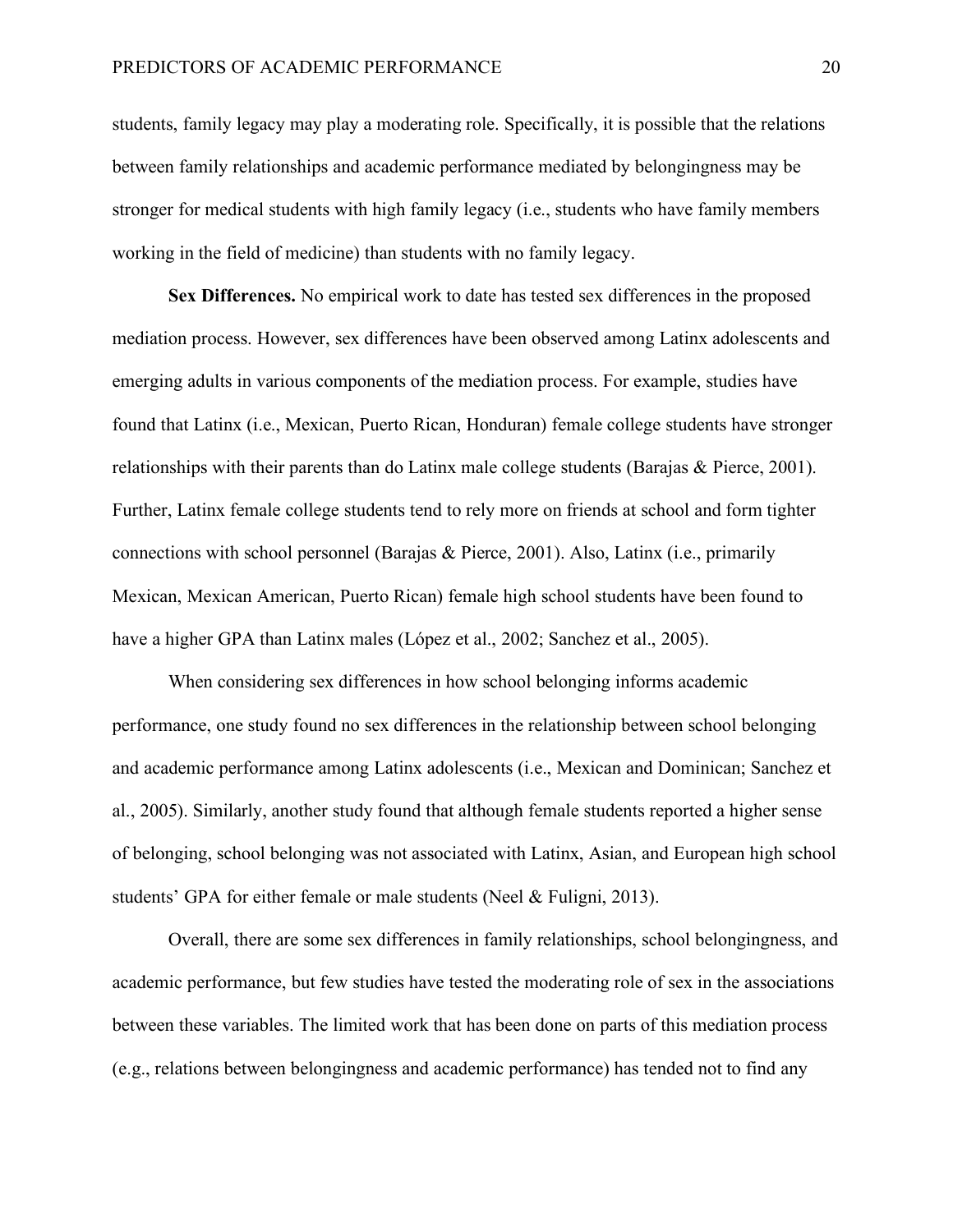significant sex differences. However, given that this work has not tended to include Cuban individuals, and has tended to focus on adolescents, it is unclear whether different or similar findings would emerge among Cuban medical students. The current study aimed to address the gap in this area by testing whether there were sex differences in these relations. Based on empirical findings that females tend to have stronger family relationships, belongingness, and academic performance (e.g., Barajas & Pierce, 2001; Rong & Brown, 2001; Sanchez et al., 2005), it is expected that the relations between family relationships predicting belongingness and, in turn, academic performance will be stronger among female Cuban medical students than male medical students.

#### **The Current Study and Hypotheses**

We have yet to understand the role that family and belongingness play in the academic performance of Cuban medical students residing in Cuba. Grounded in theory and previous literature with Latinxs in the U.S. (predominantly Mexican, Dominican, and Puerto Rican) and variables of interest, the goal of the present study is to examine how belongingness to the school of medicine mediates the association between family relationships after starting medical school and perceptions of academic performance. Given that students have variability in their ages that may affect processes, all analyses will control for students' age. Based on theoretical and empirical work, it is hypothesized that improved family relationships will be positively associated with belongingness and, in turn, academic performance. Additionally, it is hypothesized that this mediational pathway will be stronger for students with high family legacy and for female students.

#### **Method**

#### **Participants**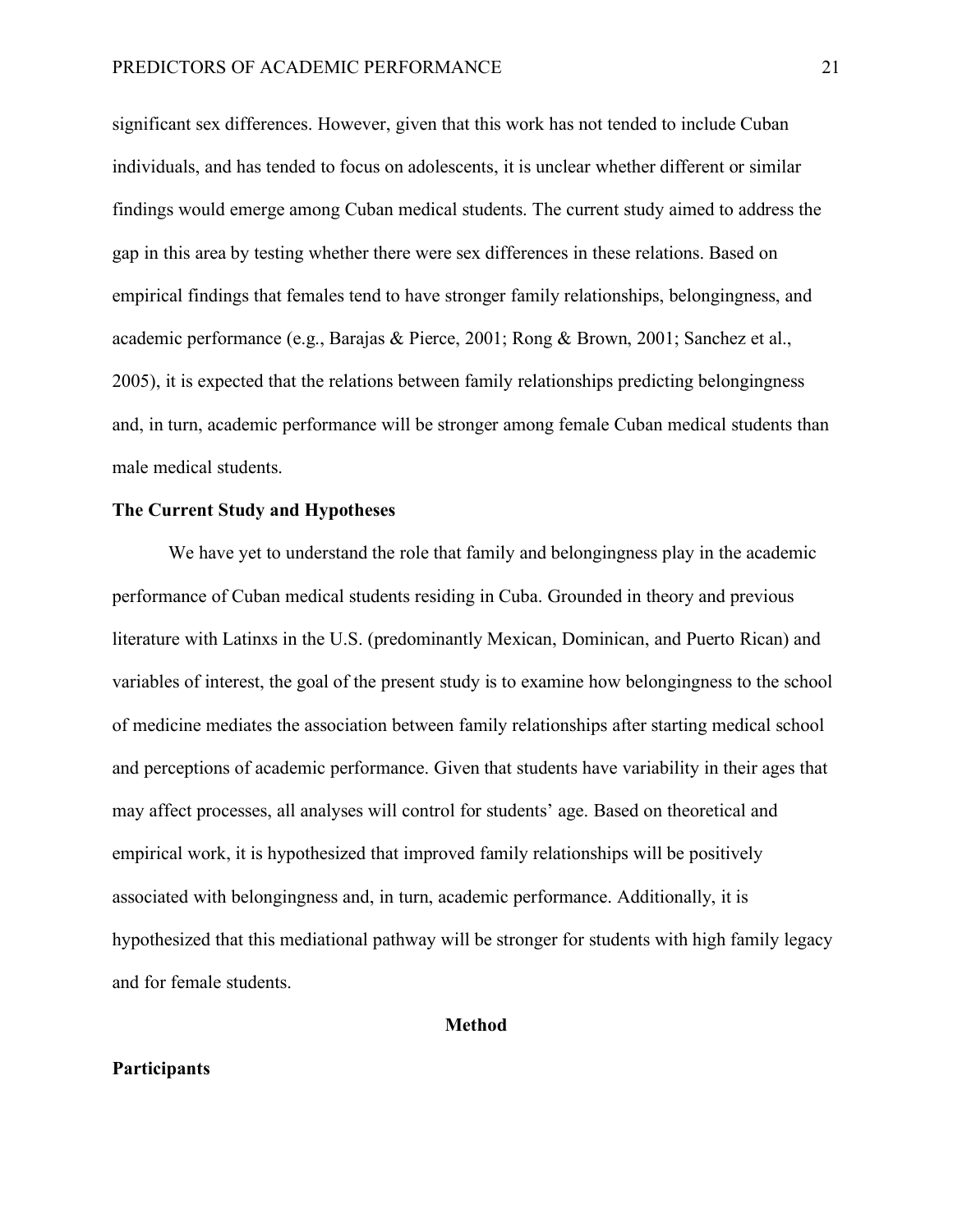The current study used data from a study called the Cuban Medical Student Motivation Project (CMSMP). CMSMP was a community partnership collaboration between a U.S. west coast university, and a Cuban research team comprised of two Cuban medical doctors/instructors, one instructor/community member, two Cuban medical students, and one Cuban community member. The goal of the study was to understand motivational processes among medical students in Cuba and identify key features of cultural mechanisms. The study consisted of 886 students who were enrolled in a Cuban medical school program at a university in Cuba during 2019. Given our focus on the experiences of Cuban individuals, the current study focused on the 637 medical students in the larger study who identified as Cuban. Students' age ranged from 17 to 32 ( $M = 21.36$ ,  $SD = 2.04$ ). A majority of students identified as female  $(54.6\%)$ .

#### **Procedure**

The larger CMSMP study was approved by the Cuban Review Board at the Cuban university. The CMSMP study used a mixed methods approach, starting with focus groups and interviews to create surveys that were distributed in schools by the Cuban research team. The data for this study came from five schools of medicine in the surrounding vicinities of Havana, Cuba. Medical students in Cuba age 18 and older were invited to participate in the study by completing a paper and pen survey. Prior to completing a survey, participants were provided an explanation of the study and students who chose to participate provided consent. Participants completed the survey in approximately 20 minutes. Participants' involvement was voluntary, but they could not receive compensation due to government policy.

#### **Measures**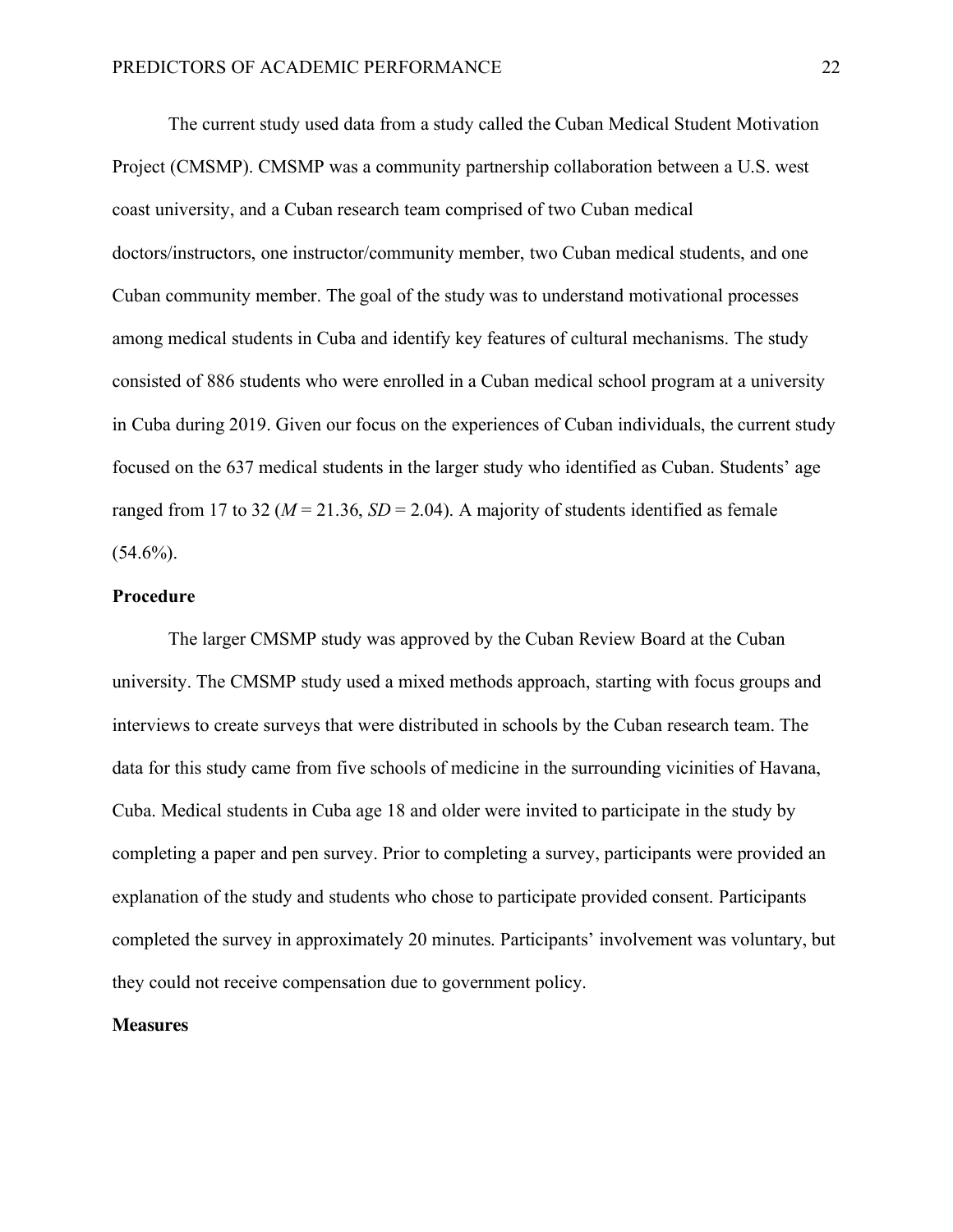*Relationship with family*. One item created for the purpose of the current study will be used to assess the change of perceived family support (e.g., "How has the relationship with your family changed since starting medical school?"). Participants responded based on how much their relationship changed with their family on a 3-point Likert Scale of (1) *Worsened,* (2) *Stayed the same*, or (3) *Improved*. Higher scores indicate better family relationships since starting medical school.

*Belongingness to the field of medicine***.** One item will be used to assess participants' perceptions of their belonging to the field of medicine (e.g., "I feel like I belong in the field of medicine"). Participants responded based on how much they agreed or disagreed with the statement on a 5-point Likert Scale ranging from (1) *Very much disagree* to (5) *Very much agree.* Higher scores indicate greater belongingness to the field of medicine.

*Academic performance*. One item will be used to assess participants' perceptions of academic performance (e.g., "How would you rate your overall academic performance from the previous school year?"). Participants responded based on whether they perceived an increase of their past academic performance on a 4-point Likert Scale ranging from (1) *Very low* to (4) *High*. Higher scores indicated greater perceived past academic performance.

*Family legacy*. One item will be used to assess participants' reports of having family members working in the field of medicine (e.g., "How many family members work in the field of medicine?"). Participants responded based on whether they had family members working in the field of medicine on a 4-point Likert Scale ranging from  $1 = "None (0)", 2 = "Few (1-2)", 3 =$ "Some  $(3-4)$ ", or  $4 =$  "Many  $(5 \text{ or more})$ ". Higher scores indicated having more family members working in the field of medicine. Given that one of the goals in the current study is to test for differences in the hypothesized model based on family legacy, there must be enough participants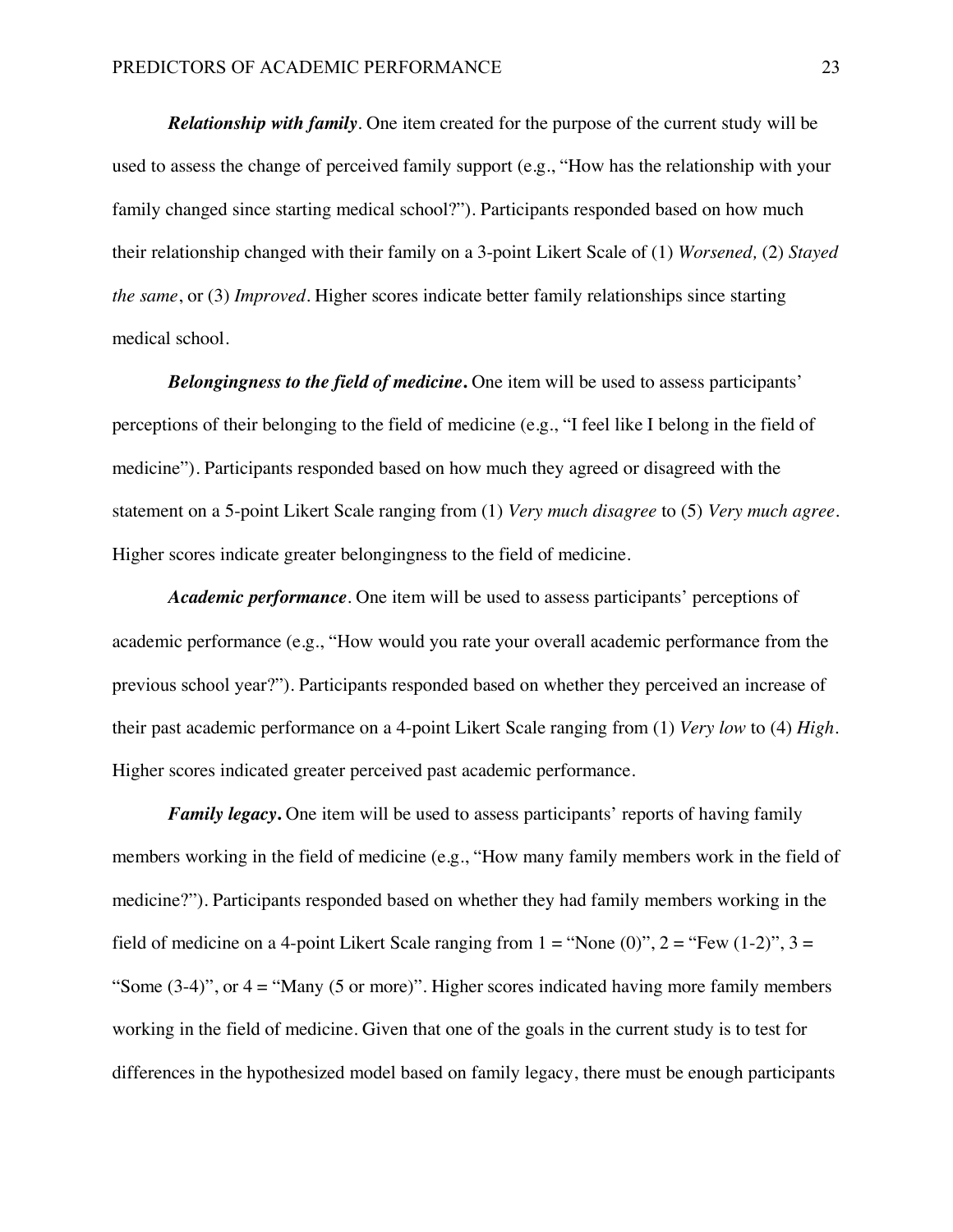in each group to run multigroup models. There were 241 participants who responded "none". Further, 275 students responded with "few", 87 participants responded with "some", and 34 students indicated that they had "many" family members working in the field of medicine. Thus, we created two groups: one group of students with no family legacy (241 students who indicated that they had no family members working in the field of medicine), and one group of students who had family legacy  $(n = 396)$ , which included anyone who responded "few" "some" or "many".

Sex. Participants' report of their sex will be used in this study. Participants reported either (0) *Female* or (1*) Male*.

#### **Data Analytic Plan**

**Power analysis.** To determine the ability to detect significant effects, a Monte Carlo computer simulation online application was used for determining power and sample size for mediation models (Schoemann et al., 2017). The Monte Carlo approach generates a large number of random samples from a population using existing parameter values. However, because the model proposed has not been previously tested, these parameter values are unknown. As a best approximation, power analyses were conducted using parameter values that corresponded to a medium effect size (i.e., approximately greater than or equal to .25; Cohen, 1988). The simulation analysis indicated that with one mediator and effect sizes of .25 for the paths in the model, the sample would need to include at least 155 participants to achieve power of .80 for each parameter. Given that the current study includes 637 participants, we had enough power for analyses.

**Preliminary analyses.** Descriptive statistics, including correlations, means, and standard deviations, were calculated for all study variables. Skewness and kurtosis were used examined to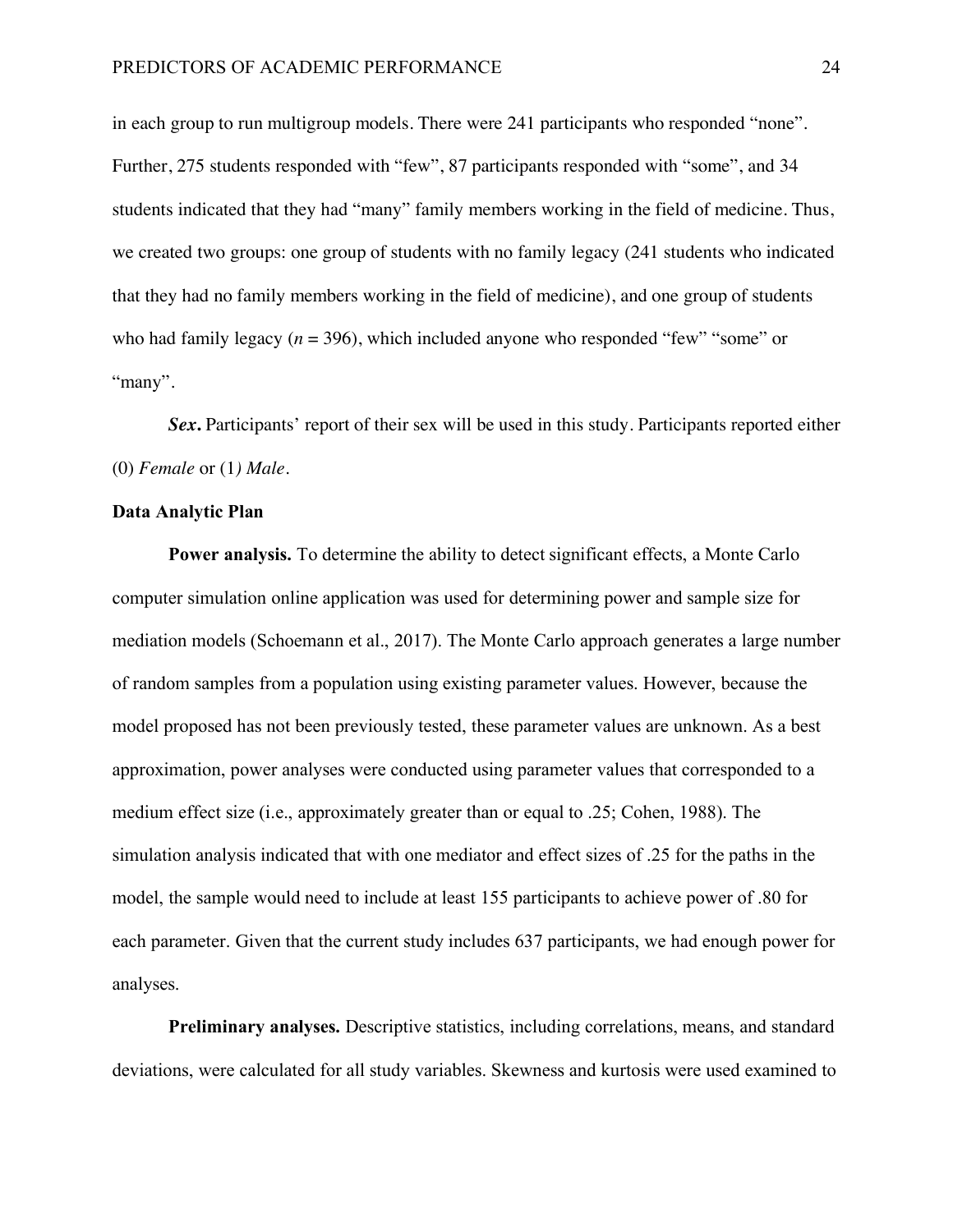ensure normal distribution among the variables (i.e., skewness less than two and kurtosis less than seven; Tabachnick & Fidell, 2006). No variables violated normality.

**Analytic approach.** Path analyses using structural equation modeling was conducted in *Mplus* version 7.2 (Muthén & Muthén, 1998–2014) using full information maximum likelihood to handle missing data (Arbuckle, 1996). Three primary fit indices were be used to examine model fit: the comparative fit index (CFI), the root-mean-square-error of approximation (RMSEA), and the standardized root-mean-square residual (SRMR). Model fit was considered to be good (acceptable) if the CFI is greater than or equal to .95 (.90), the RMSEA is less than or equal to .05 (.08), and the SRMR is less than or equal to .05 (.08; Hu & Bentler, 1999).

**Research questions**. To test hypothesized associations, multigroup models were used, each with a separate moderator. In all models, family relationships was specified to predict belongingness, and belongingness was specified to predict academic performance. The direct effect from family relationships to academic performance was included. Further, age was included as a control by modeling it as a predictor of academic performance (see Figure 1 for a conceptual model).

First, a multigroup mediation model with family legacy as a grouping variable was tested. Family legacy differences were assessed by comparing two nested models, and examining the differences between them using a chi-square difference test. In this method, the first model allowed all paths estimates to be freely estimated across the group without family legacy and the group with family legacy, (i.e., an unconstrained model), and the second model was constrained for the path estimates to be equal across family legacy groups (i.e., fully constrained model). A significant chi-square difference test, suggests that there are significant differences based on family legacy; in this case, subsequent models were sequentially constrain paths, one path at a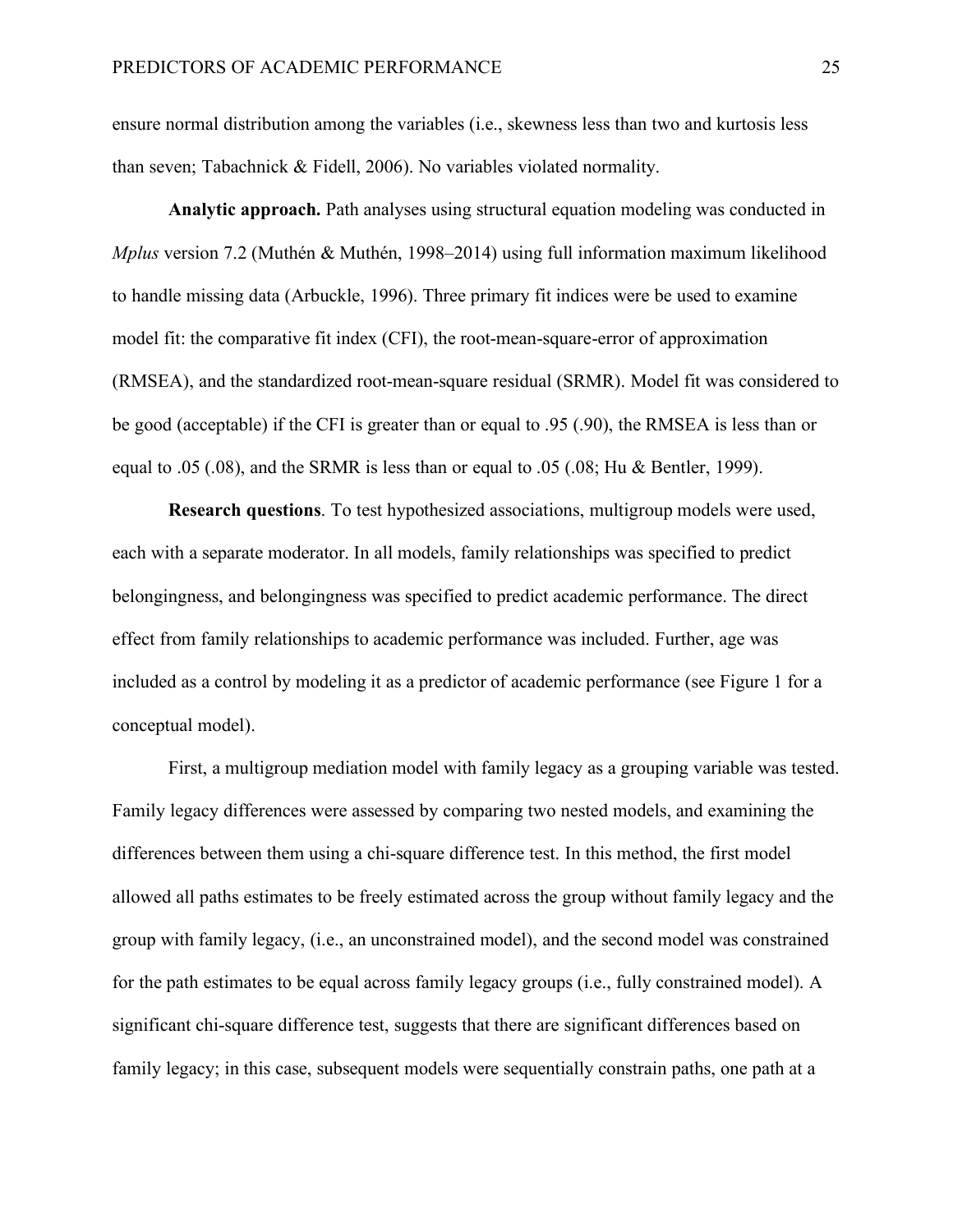time, and test which path differed between family legacy groups. A non-significant chi-square difference test, suggests that there were no significant differences by family legacy, and the fully constrained model would be accepted as the final model.

Second, a multigroup mediation model of family relationships predicting academic performance via belongingness was tested with sex as a grouping variable. Identical to the approach I used for testing family legacy differences, sex differences were assessed by comparing two nested models, and conducting a chi-square difference test. The first model allowed all estimates to be freely estimated across males and females, and the second model constrained the path estimates to be equal across males and females (i.e., fully constrained model). A significant chi-square difference test suggests that there are significant differences based on sex, and subsequent models will constrain paths one path at a time to test which path differs by sex. If the chi-square difference test was not significant, it suggests that there are no significant sex differences, and the fully constrained model would be accepted as the final model.

**Mediation.** After the final models were obtained for family legacy as the moderator and sex as the moderator, significant mediation pathways were tested to determine if mediation was significant. To formally test for mediation, the RMediation web application was utilized to compute confidence intervals for any significant mediated effects (Tofighi & MacKinnon, 2011). Using this method, mediation was significant if the confidence interval did not contain zero.

#### **Results**

Means, standard deviations, and bivariate correlations were computed for all variables among our full sample (Table 1), as well as separately for female and male students (Table 2). Findings indicated that for females and males, belongingness was positively correlated with family relationships  $(r = .12, p = .002)$ . For females and males, belongingness was positively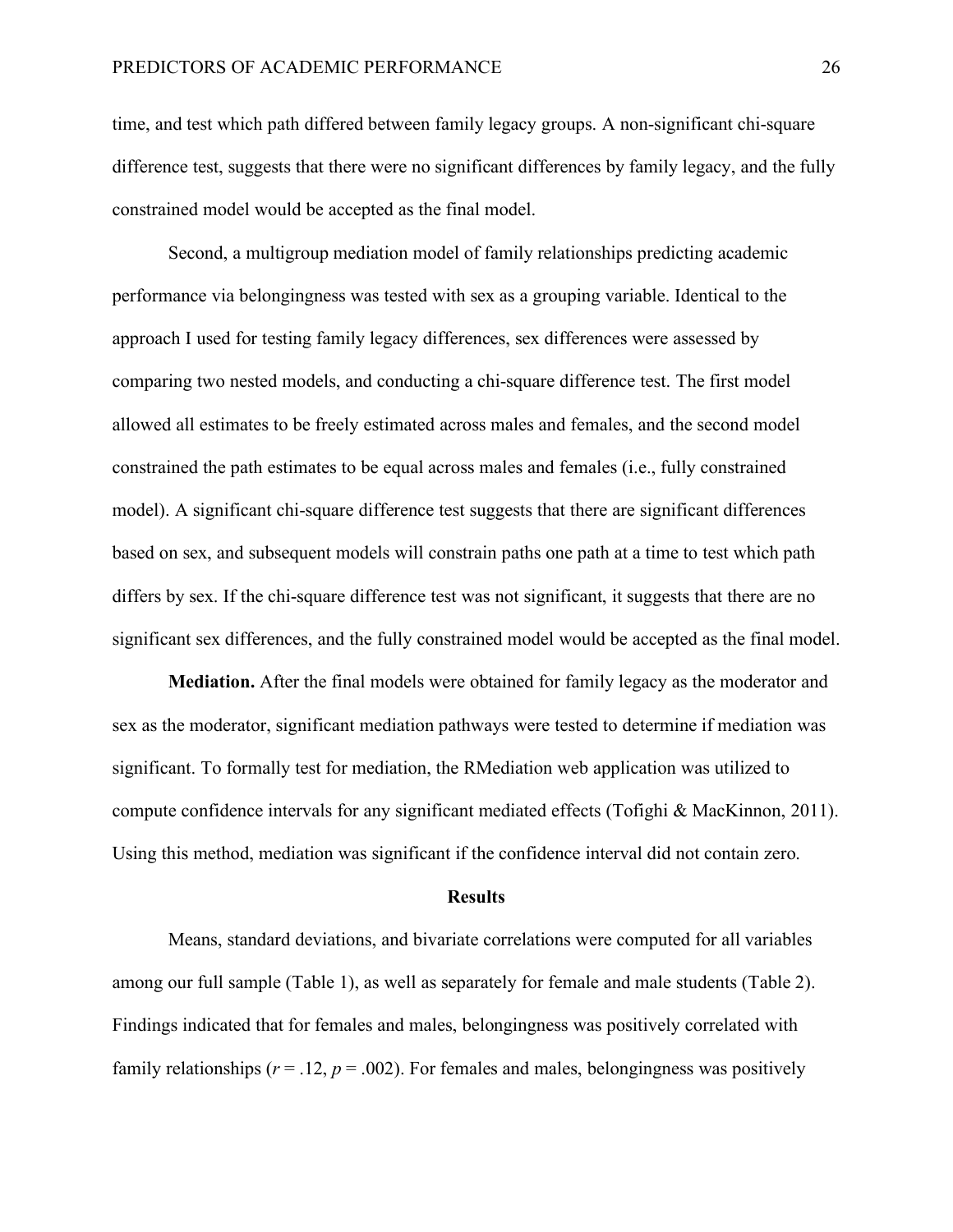correlated with academic performance ( $r = .24$ ,  $p < .001$ ). For females and males, academic performance was positively correlated with age  $(r = .12, p = .002)$ .

Additionally, when considering bivariate correlations separately by females and males, findings indicated that for females, age was positively correlated with academic performance  $(r =$ .14,  $p = 0.01$ ). For males, belongingness was positively correlated with academic performance ( $r =$ .38,  $p < .001$ ). Also, for males academic performance was positively correlated with age ( $r = .13$ ,  $p = .03$ ).

Results for the first nested model comparison to test for family legacy group differences using chi-square difference test was not significant, indicating that the relations did not vary by students' family legacy. Given that there were no significant differences in relations by family legacy; we then moved into testing for sex differences. Results for the nested model comparisons to test for sex group differences using chi-square difference tests are presented in Table 3. Results indicated that some paths in the model varied significantly by sex and other paths in the model did not vary significantly by sex. The final partially constrained model had good fit:  $\chi^2$  (*df*  $(5) = 5.04$ ,  $p = .41$ ; CFI = .99; RMSEA = .01 (90% C.I.: .00 - .08); SRMR = .03 (see Figure 2) for unstandardized coefficients and below for standardized coefficients). Results indicated that, as expected, improved family relationships significantly predicted more belongingness for male and female students ( $\beta$  = .10,  $p$  = .03) and, in turn, greater academic performance for male students ( $\beta = .36$ ,  $p < .001$ ), but not for female students ( $\beta = .08$ ,  $p = .16$ ).

Further, the direct effect was not significant for improved family relationships predicting academic performance. Age significantly predicted greater academic performance for both females and males ( $\beta$  = .12,  $p$  = .01).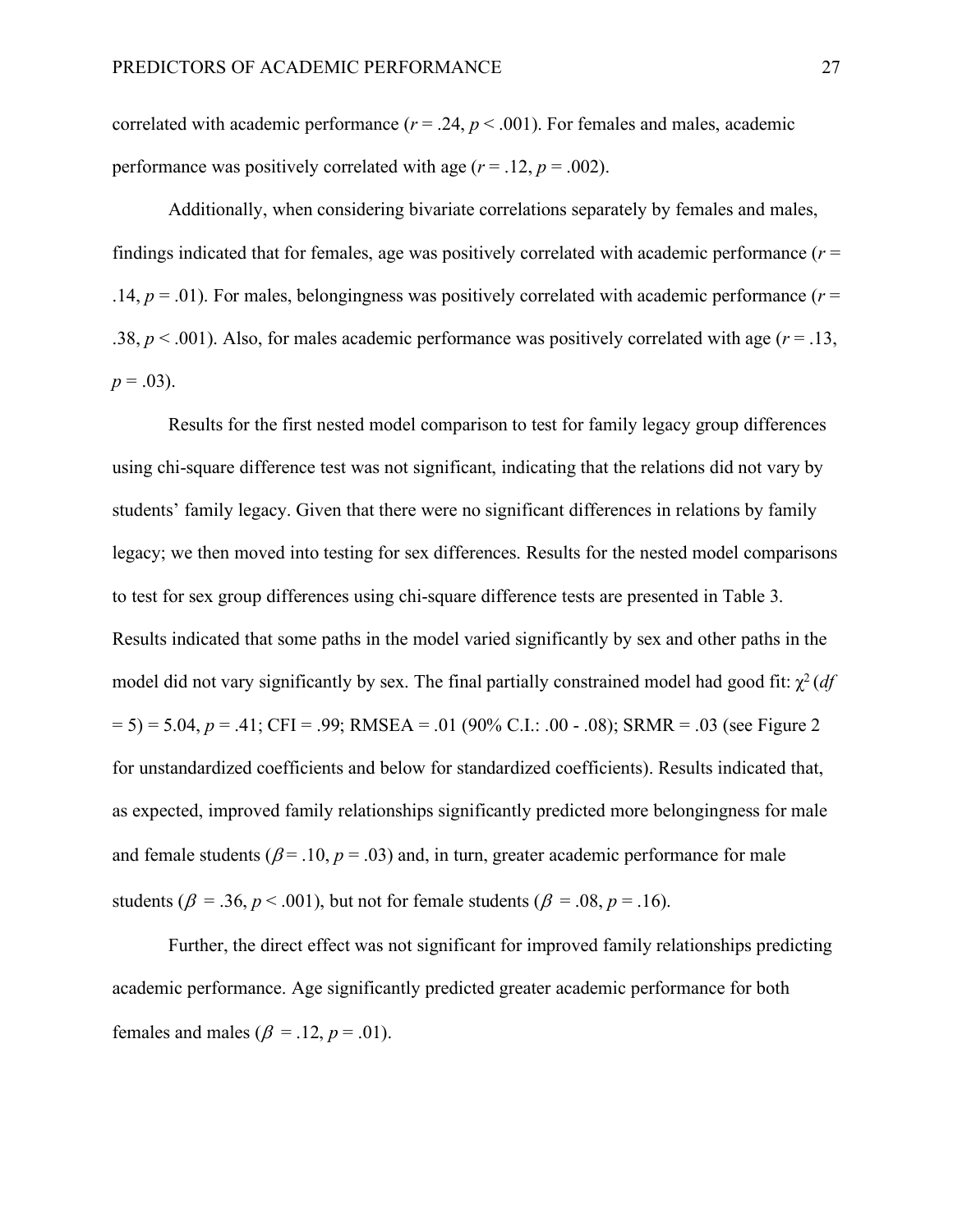Last, regarding mediation, there was a mediation pathway, but only for male medical students. Specifically, for male medical students, the relation between family relationships and academic performances was significantly mediated by belongingness (unstandardized 95% confidence interval for the mediated effect = .004, .069).

#### **Discussion**

Cuba has made a significant impact with its well-established healthcare system. The government in Cuba recognizes that the future of their society is intricately tied to the health and education of their youth (Steinmetz, 2005). Yet, studies assessing Cuban life are limited, particularly with respect to the lived experiences of Cuban medical students. The primary goal of the present study was to test how Cuban medical students' family relationships informed their sense of belonging to the school of medicine, and how feelings of belongingness, in turn, informed student's academic performance. Further, we aimed to examine how these relations varied by students' family legacy (i.e., students with 1 or more family member working in the field of medicine and students with no family members working in the field of medicine) and students' sex (i.e., female or male). Based on theoretical and empirical work (Garcia-Reid, 2007; Ibañez et al., 2004; Kuperminc et al., 2008), it was hypothesized that improved family relationships would be associated with greater belongingness and, in turn, greater academic performance. Additionally, it was hypothesized that this mediational pathway would be stronger for students with high family legacy (compared to students with no family legacy) and for female students (compared to male students). Overall, some findings were supported and some findings were unexpected.

#### **Relations between Family Relationships and Belongingness**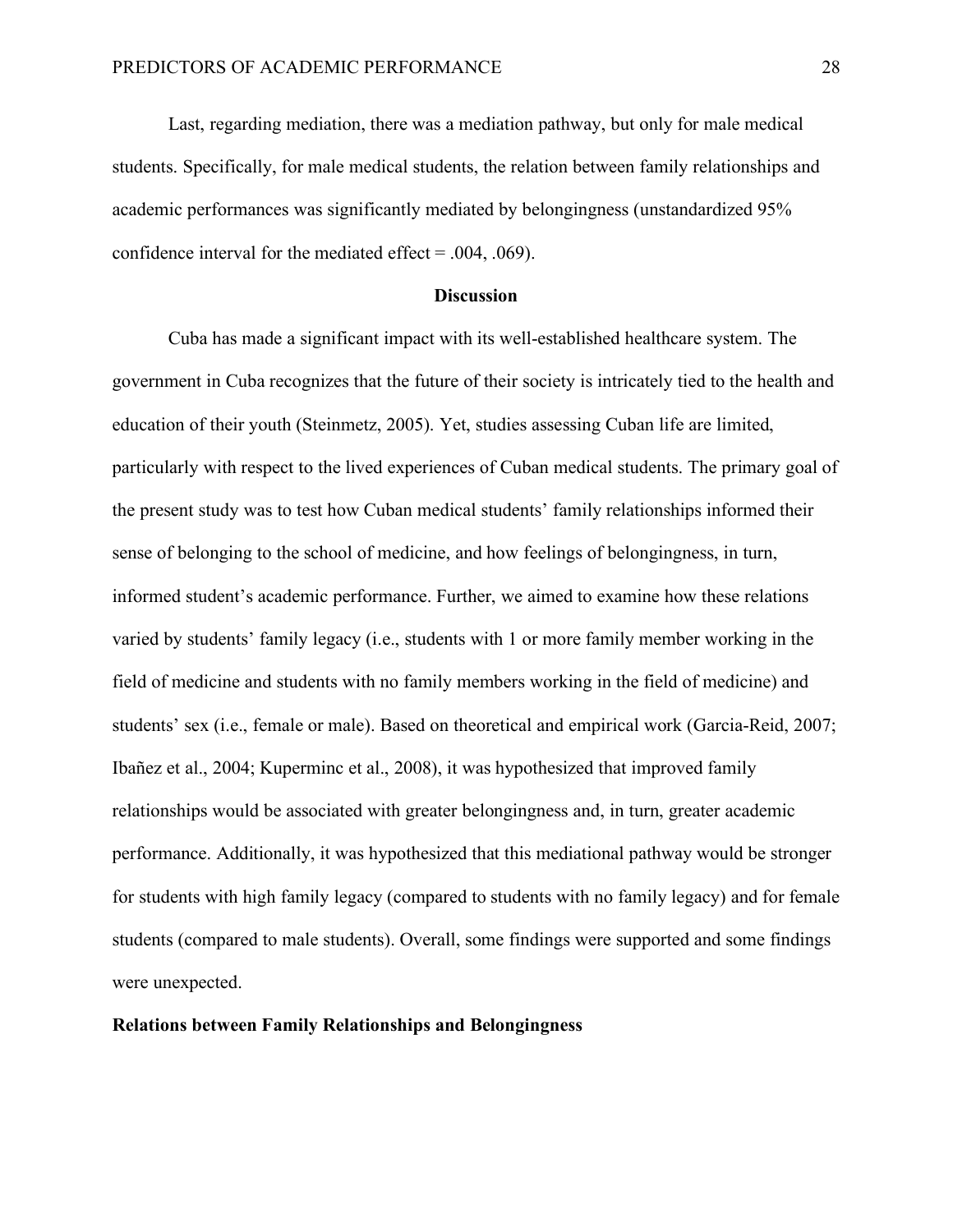Regarding the first part of the mediation process, based on social capital theory (Bourdieu, 1986; McNeal, 1999) improved family relations was hypothesized to be associated with increased belongingness, and this relation would be strong for females than males. Somewhat consistent with expectations, we found that family relationships significantly predicted more belongingness, but the finding was significant for both female and male medical students. Existing work provides some support for these findings among Latinx youth in early to late adolescence. For example, research has found that when parents provided support to their adolescents, it was associated with more school belongingness for both male and female students (Garcia-Reid, 2007; Ibañez et al., 2004). Additionally, consistent with literature with non-Latinx youth, family support was related to school involvement and identification (Wang & Eccles, 2012; Wentzel, 1998). Collectively, this past literature points to the importance of family support specifically promoting positive feelings of belonging to school.

The current study builds on the knowledge in this area by assessing Cuban students' perceived change in the relationship with their family after starting medical school. The current study shows that in addition to having family support more generally, it is also essential to continue to have increasingly improved relations with family members after starting medical school, which promotes feelings of belonging to the school of medicine. Thus, it is important to consider not just how support is provided by family at a time, but how family relationships improve after entering medical school. There seems to be cross-context effects in which the strengths within the family context pour into students' school context for males and females. Cuban families tend to center the family, and so this finding highlights the important role that families play in students' lives.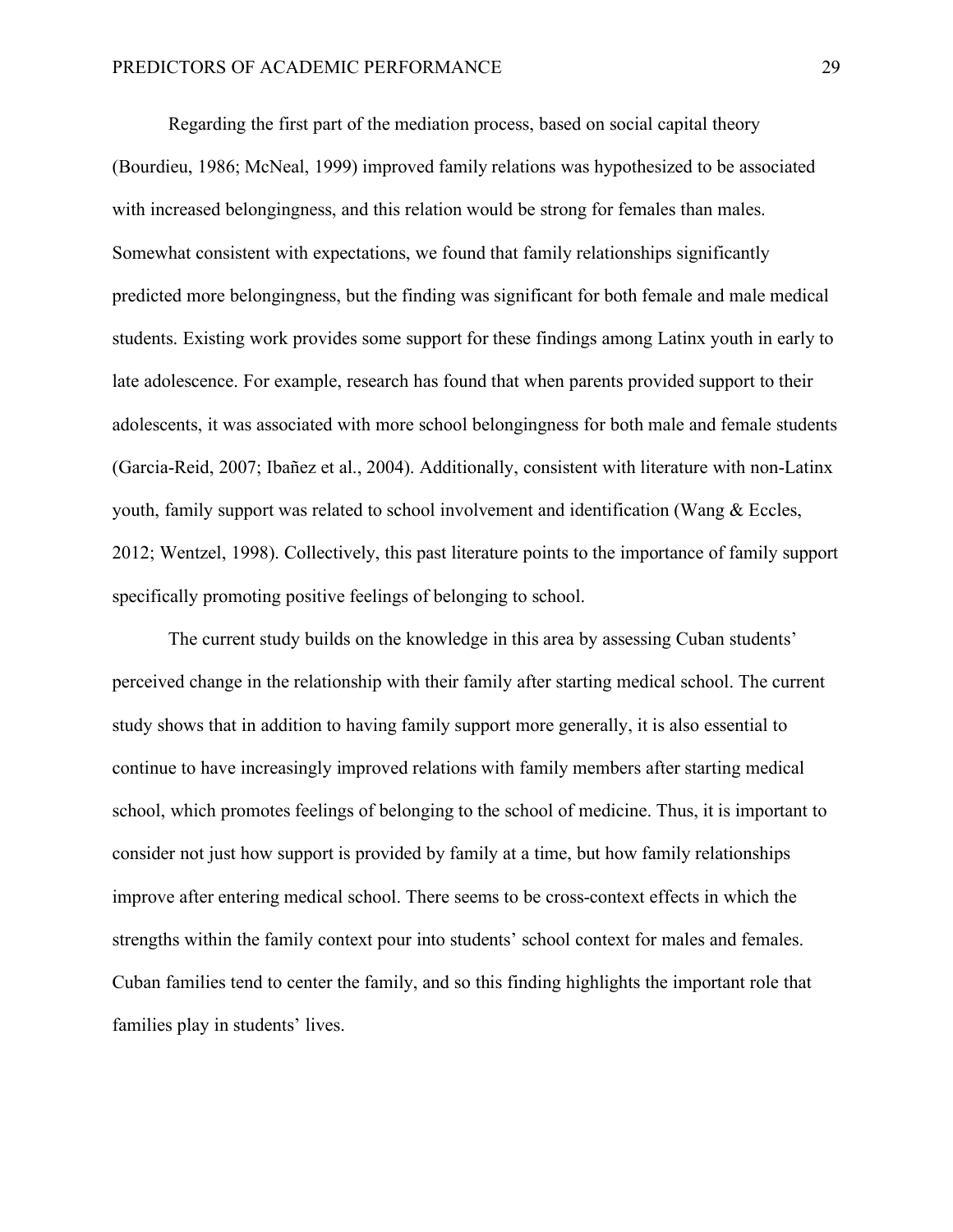Importantly, however, the current study was cross-sectional. It will be important for future research to assess family relationship changes across multiple time points, rather than retrospective views of change. This study provides initial support for the value in assessing changes in relationships, but the longitudinal studies are warranted to more clearly understand the relation between family relationships and belongingness over time.

The current study also extends the literature by focusing on individuals in emerging adulthood and who live in Cuba. Literature with Cubans living in Cuba is very limited as a result of Cuban policies and U.S.-Cuban relations. Emerging adulthood is a transition stage into adulthood where a person (18-25 years of age) experiences various changes, including going on to higher education (Arnett, 2000). For Latinx college students, including Cuban Americans, family is central to their social support during this developmental period, as students are often still connected emotionally and financially with their families (Freeberg & Stein, 1996; Moilanen & Raffaelli, 2010). Latinx emerging adults have been found to engage in frequent interactions with their family system and rate their parental support higher than peer support (Freeberg  $\&$ Stein, 1996; Moilanen & Raffaelli, 2010). Findings highlight previous literature in the role that family plays in Cuban emerging adults' feelings of belonging to school.

#### **Relations between Belongingness and Academic Performance**

Regarding the latter part of the model, based on Glasser's (1986) control theory, an increase in belongingness was hypothesized to be associated with increased academic performance of Cuban female medical students, however, findings were partially supported. Consistent with expectations, belongingness was positively associated with academic performance, however, this finding only emerged for Cuban male medical students. Our findings for male students align with existing research. Having a strong sense of belongingness to school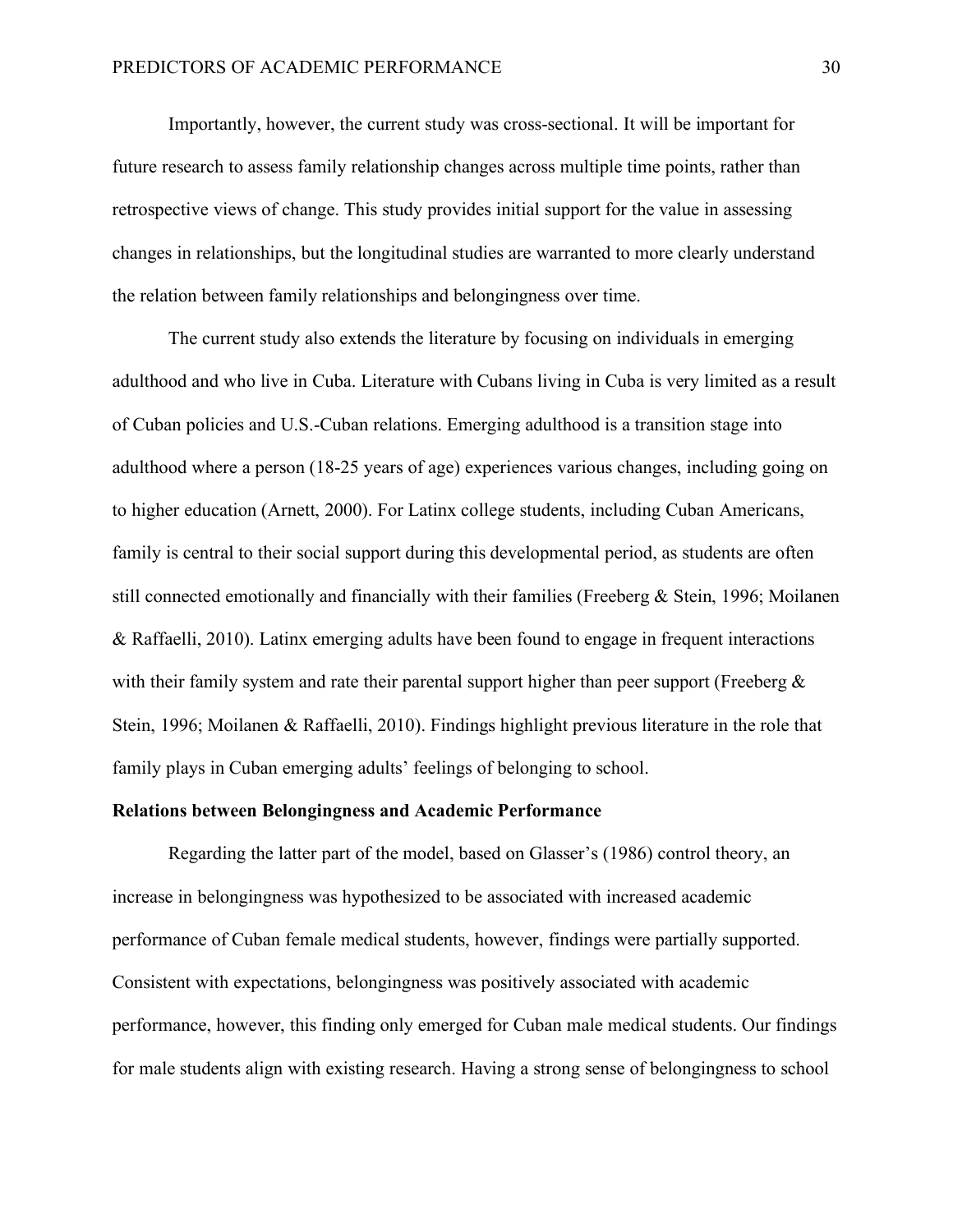has been found to be promotive of academic outcomes among diverse adolescents, including Latinx adolescents (Anderman, 2002; Gonzalez & Padilla, 1997; Ibañez et al., 2004; LeCroy & Krysik, 2008). Further, among diverse (predominantly White, but including Latinx) emerging adults in college, students' greater university belonging was associated with improved grades and academic competence (Pittman & Richmond, 2007). Findings highlight Cuban male medical education experiences align with previous literature conducted in the U.S. with Latinx adolescents' and emerging adults' sense of belongingness related to greater academic performance.

Contrary to expectations, an increase in belongingness did not predict academic performance of Cuban female medical students. Our findings run counter to some previous work assessing sex differences, which has generally found Latinx female college students have more school belongingness than Latinx male college students (Barajas & Pierce, 2001). Further, Latinx female high school students (i.e., primarily Mexican, Mexican American, Puerto Rican) have been found to have higher GPA than Latinx male high school students (López et al., 2002; Sanchez et al., 2005). Findings are also inconsistent with previous literature considering sex differences in the relation between school belonging and academic performance. For example, one study found no sex differences in this relation among Latinx adolescents (i.e., Mexican and Dominican; Sanchez et al., 2005). Similarly, another study with Latinx, Asian, and European high school students found that although female students reported a higher sense of belonging, school belonging was not associated with GPA for either female or male students (Neel  $\&$ Fuligni, 2013). This prior work has focused predominantly on adolescents across diverse backgrounds, but not Cuban emerging adults specifically.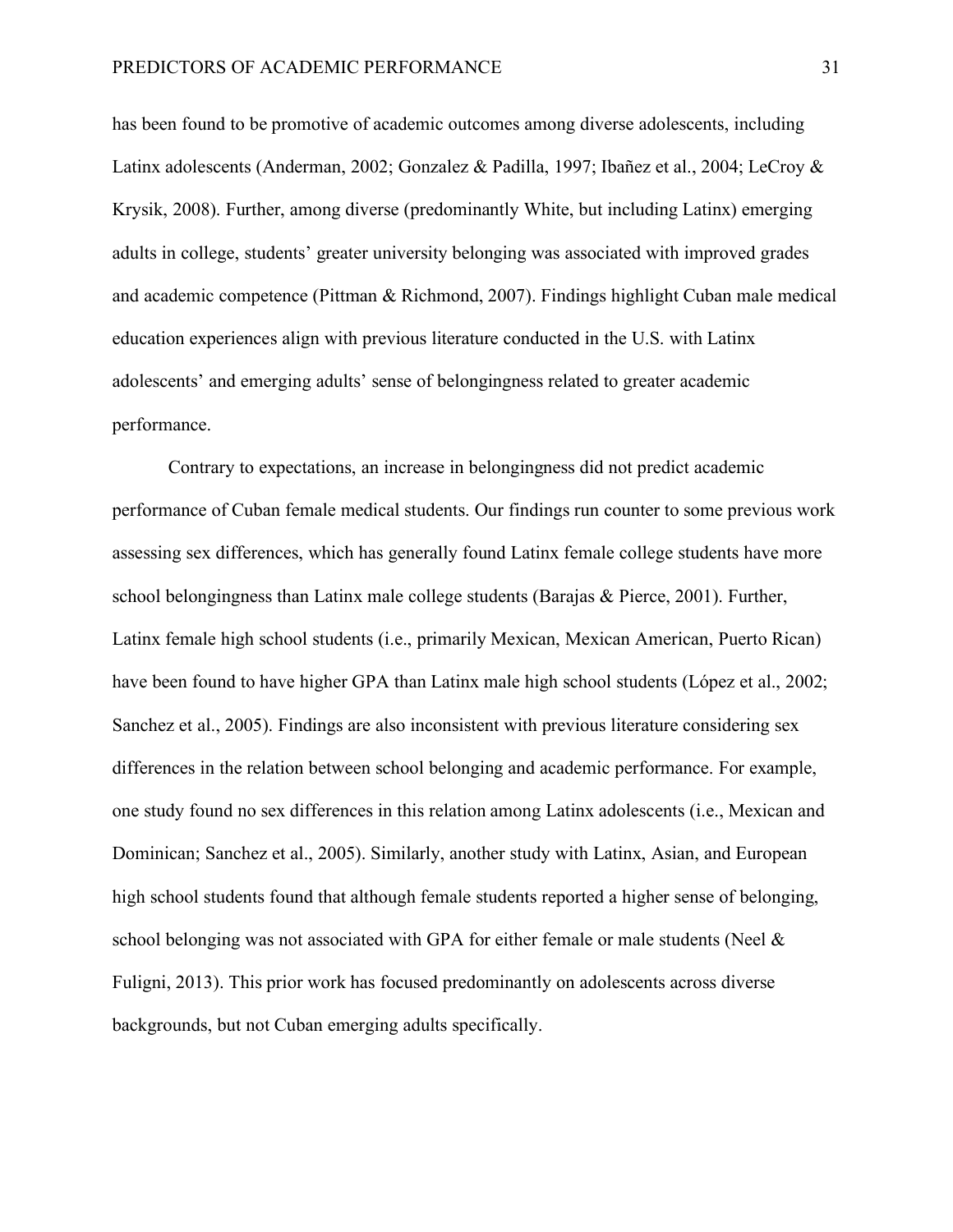Our finding is important because it points to a possible difference in medical school connection for male and female medical students. Although sex differences in medical school experiences have received limited attention in Cuba, it is possible to draw from findings in the U.S. medical education system that has traditionally been a male dominated field in the U.S., with the majority of senior faculty and leadership roles being given to males, while females express difficulties reaching such roles (Yedidia & Bickel, 2001). This phenomenon is explained as a fundamental paradox in U.S. medical education, where women have gained parity with men in enrollment in medical school, yet women remain highly underrepresented in leadership positions in academic medicine (Ludmerer, 2020). Consequences of such a paradox include lack of mentorship by senior professors, the tendency of others to take credit for the work of women in lower positions, frequency of women having to do time consuming tasks that do not directly advance their career, and withholding opportunities from women for institutional resources and collaborations (Ludmerer, 2020).

Although not examined specifically pertaining to medical school in Cuba, a similar phenomenon seems to be present in the broader society. Cuban women have criticized the rhetoric and practice of womens' rights in Cuba, such that they speak about a gender paradox existing in Cuban society, where the nation has legally committed to equality for women but is attached to a historic structure of patriarchy (Torregrosa, 2012). Further, there is a glass ceiling for women in Cuba in obtaining leadership roles (Torregrosa, 2012). International female medical doctors have expressed constantly dealing with machismo (i.e., male superiority) in their daily lives in Cuba (Perez & da Silva).

Another possibility is that though family relationships improve after starting medical school, the institution of medical education is not receptive of female medical students who are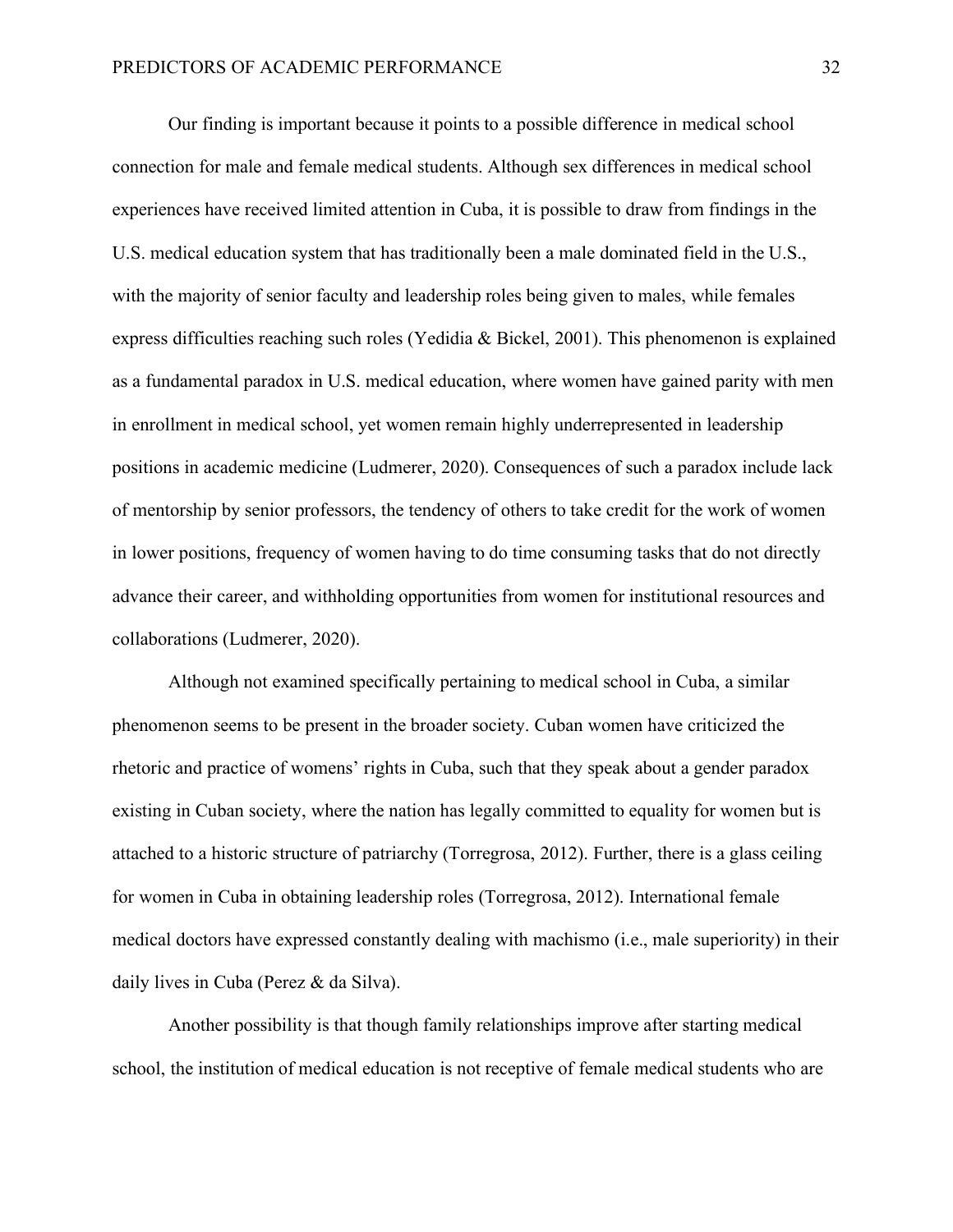raised in a society of traditional gender roles and are approaching the age of childbearing (e.g., current sample age 17 to 32 ( $M = 21.36$ ,  $SD = 2.04$ ) Cuba childbearing average age is 26.35 (World Data Atlas, 2020), therefore female medical students are less likely to develop feelings of belonging to an institution that is not receptive to motherhood and children. Cuban female doctors who completed medical missions internationally were interviewed and stated that when going abroad their children cannot go with them and are left in the care of their mothers, sisters, or aunts and in some cases when they do not have family to care for their kids they are left with their neighbors. A depiction of the distresses faced by Cuban women in the medical field are understood by the words of a Cuban female doctor "What leads us to all these places is the economy, because you abandon your children, your husbands, men leave their wives and all of this has brought a series of difficulties for the Ministry of Public Health where the majority of marriages have separated, in other words, it destroys us socially" (Perez & da Silva, 2019). Cuba has a surplus of doctors, with 61.7% of doctors and 70.8% of health-care workers who are women (Perez & da Silva, 2019).

Future research should focus on how to better support Cuban female medical students in their medical education by creating an environment of inclusivity for female students, recognizing the extra burden that females take-on when traditional gender roles are in place, and putting in place resources such as daycares in education settings. Further, traditional gender roles should be addressed in a country that is clearly producing a large proportion of professionals that are females, by supporting the family unit as a whole in understanding the changes in gender roles, and to avoid the detriment of the family unit in the long-term when female medical doctors are having to work to support their family and representing Cuba internationally.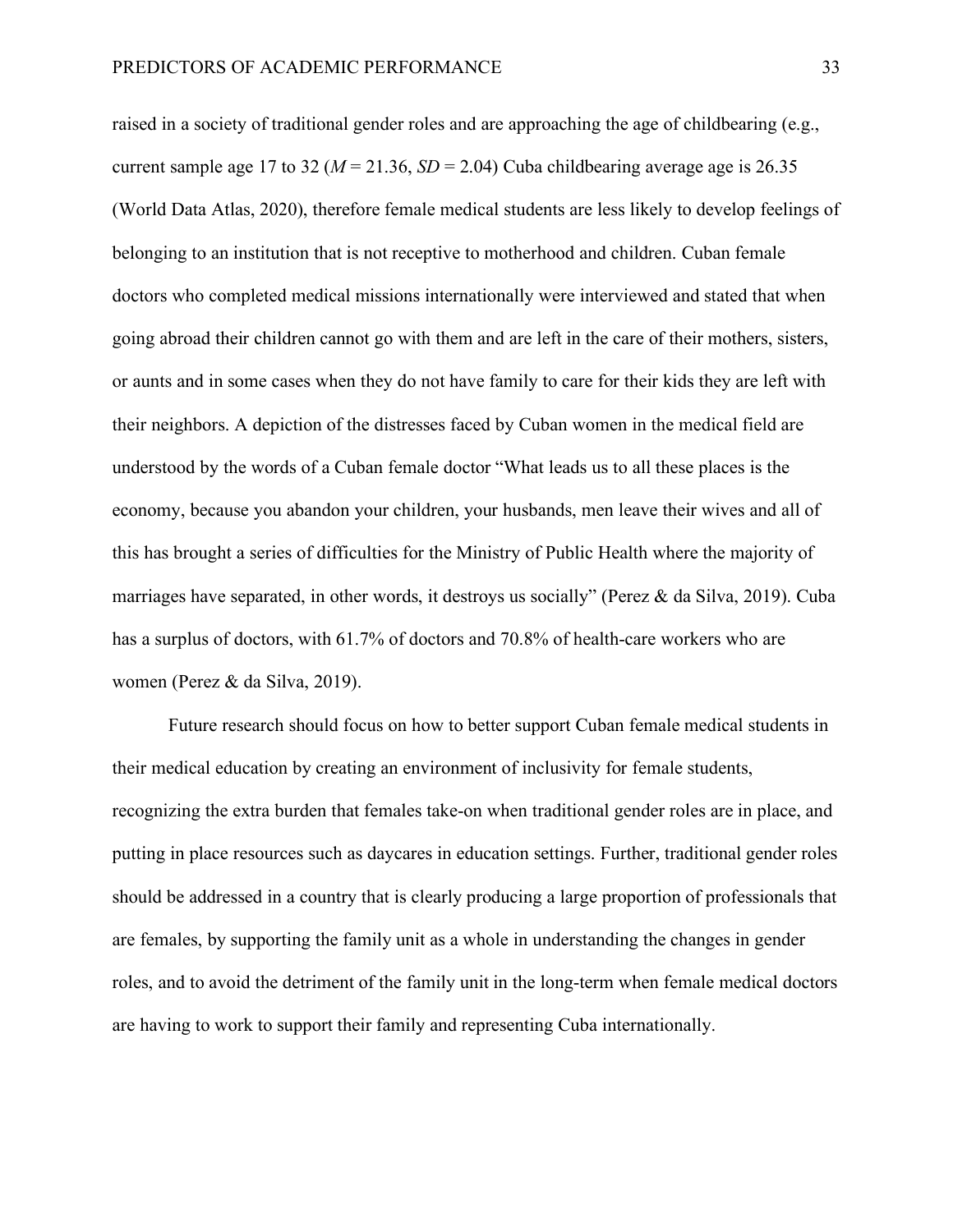Drawing from these experiences and challenges faced by women, it is possible that the findings in the current study emerged because female medical students have to differentially navigate medical school in a patriarchal system that disadvantages them. Thus, although female medical students may not feel like they belong in medical school, they still work to maintain their grades so that they can continue pursing their education. Due to the patriarchal system, they have less flexibility or freedom to struggle. Therefore, regardless of whether or not females feel that they belong in medical school, they may still work to maintain their grades out of increased pressure they experience navigating the patriarchal system of medical school to be successful. Mixed-methods work is warranted that assesses female medical students' perceived pressure to maintain their academic outcomes, their feelings of belongingness, and experiences navigating machismo and patriarchy in medical systems. A mixed-methods approach would provide an opportunity to delve into these topics more closely to understand the nuances in the finding, in the current study, female medical students' sense of belonging to medical school did not inform their academic performance, although the finding was significant for male students.

Relatedly, the findings may also have emerged because we assessed *perceptions* of academic performance by asking students to rate how well they perceived that they performed in medical school. In navigating machismo in medical school and more broadly, female students may also be harder on themselves than males in rating their own performance. In other words, female students may have actually been performing well academically, but because of internalized notions, they may have felt that the success was not good enough. While perceptions of academic performance provide important information, it will be valuable for future research to also include assessments that are not reported by individuals, such as grades during the most recent semester or cumulatively.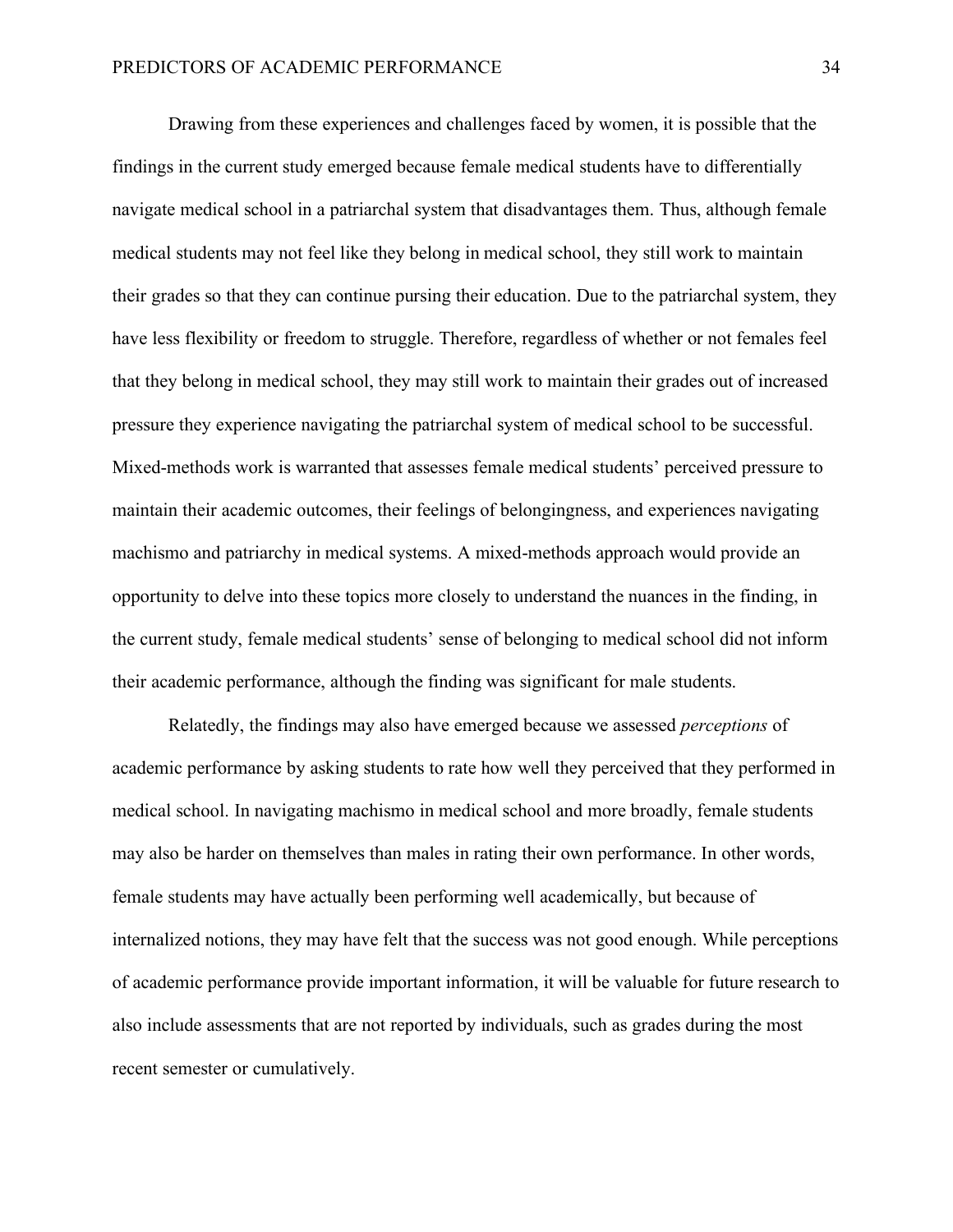#### **Belongingness as a Mediator**

Considering social capital theory (Bourdieu, 1986; McNeal, 1999), control theory (Glasser, 1986), and prior empirical support (Kuperminc et al., 2008), it was hypothesized that improved family relationships would be associated with increased belongingness to the field of medicine which would, in turn, increase perceptions of academic performance for Cuban medical students. Additionally, it was hypothesized that this mediational pathway would be stronger among students with greater family legacy and among female students. Hypotheses were partially supported, such that there were no differences by family legacy but were differences by sex. Specifically, it was expected that findings would be stronger for females, but actually mediation results only existed for males. This finding is important because it indicates that there is an important process that exists for Cuban male medical students, which is that having improved family relationships after starting medical school helps them feel like they belong more in medical school, which then helps them perform well academically.

As noted, Cuba is committed to gender equality, but a male dominated patriarchal structure still exists, where traditional gender roles persist (Leonard, 2021). It may be more typical for families to encourage males to go on to higher education, therefore, fulfillment of these expectations may facilitate improved family relations. The institution of medicine that is male-led may make male medical students feel more connected to medical school, which therefore leads to positive impacts on their perceptions of their academic performance. Overall, findings highlight that family plays an important role for emerging adult males that helps them feel more successful in medical school. The current study was cross-sectional, which limits the ability to make inferences about causality. The results do shed light on the importance of this topic, and suggest that it would be fruitful to focus on Cuban medical students' experiences at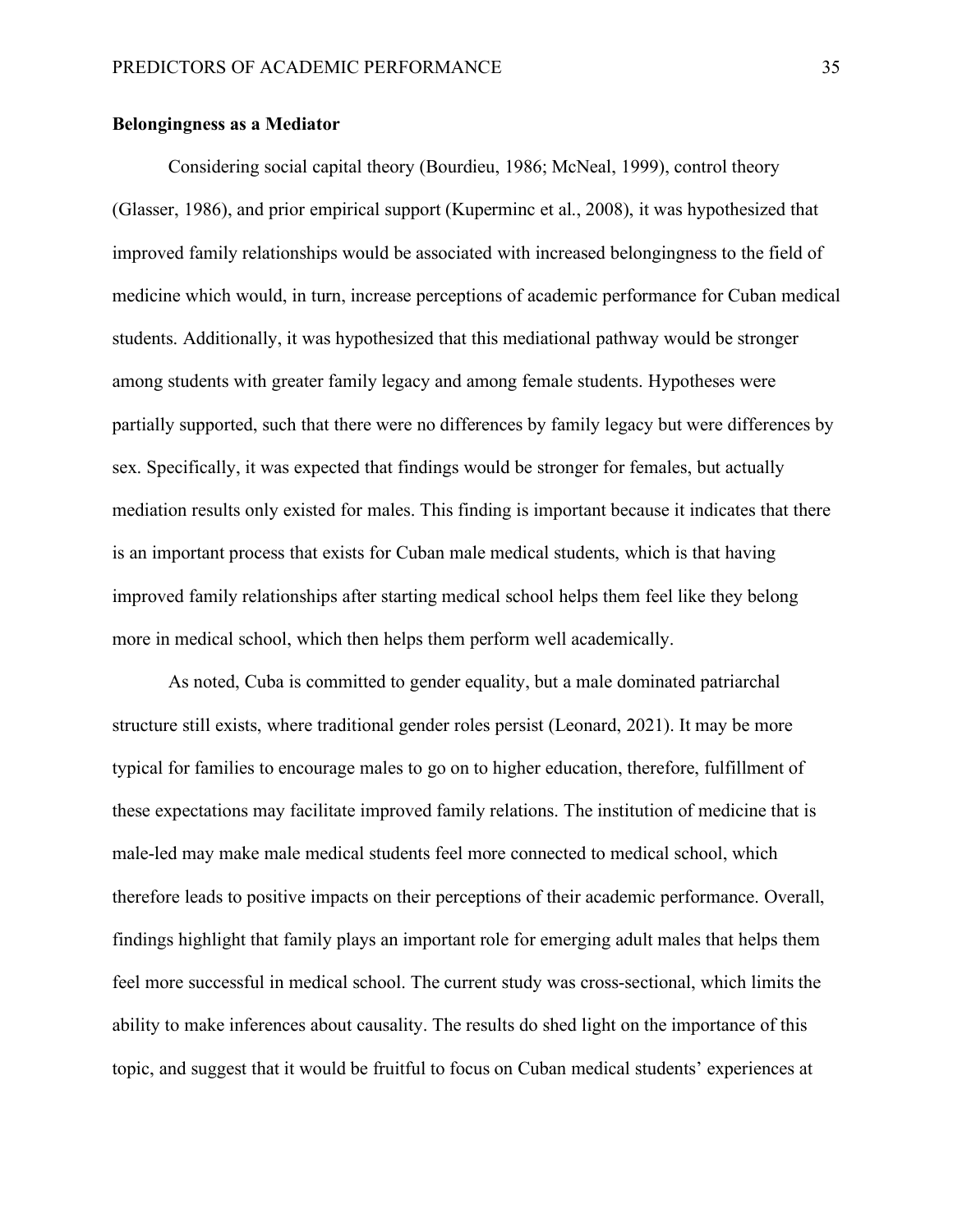multiple time points in medical school. By better understanding the nuanced reasons underlying why this mediation process exists over time, it may help ensure more success across all Cuban medical students.

#### **Family Legacy as a Non-Significant Moderator**

Although sex differences emerged in the model, no differences were found in the model based on family legacy. Based on empirical work (Baldwin et al., 2020), it was hypothesized that the relations between family relationships and academic performance mediated by belongingness may be stronger for medical students with family legacy (i.e., students who have family members working in the field of medicine) than students with no family legacy. Inconsistent with expectations no differences with family legacy were found. Our findings run counter to previous work that has found having family legacy (i.e., having family who attended university) promotes university identification for college students. Our findings also run counter to qualitative work with adolescents, which indicates having family legacy (i.e., having family members who attended higher education) cultural frame would ease the transition into college, than adolescents with a family pioneer (i.e. having no family members who attended higher education) cultural frame which would diminish the likelihood of making the transition to college or even their persistence once in college (Langenkamp & Shifrer., 2018).

It is important to note that the way in which family legacy was assessed in past studies (e.g., family member who attended university) is different from how it is assessed in the current study (e.g., students who have family members working in the field of medicine). The current study assessed whether family members were working in the field of medicine, a broad questions which could encompass family members who are working in the field of medicine but did not necessarily attend medical school, such as a receptionist working at a clinic, a caregiver, home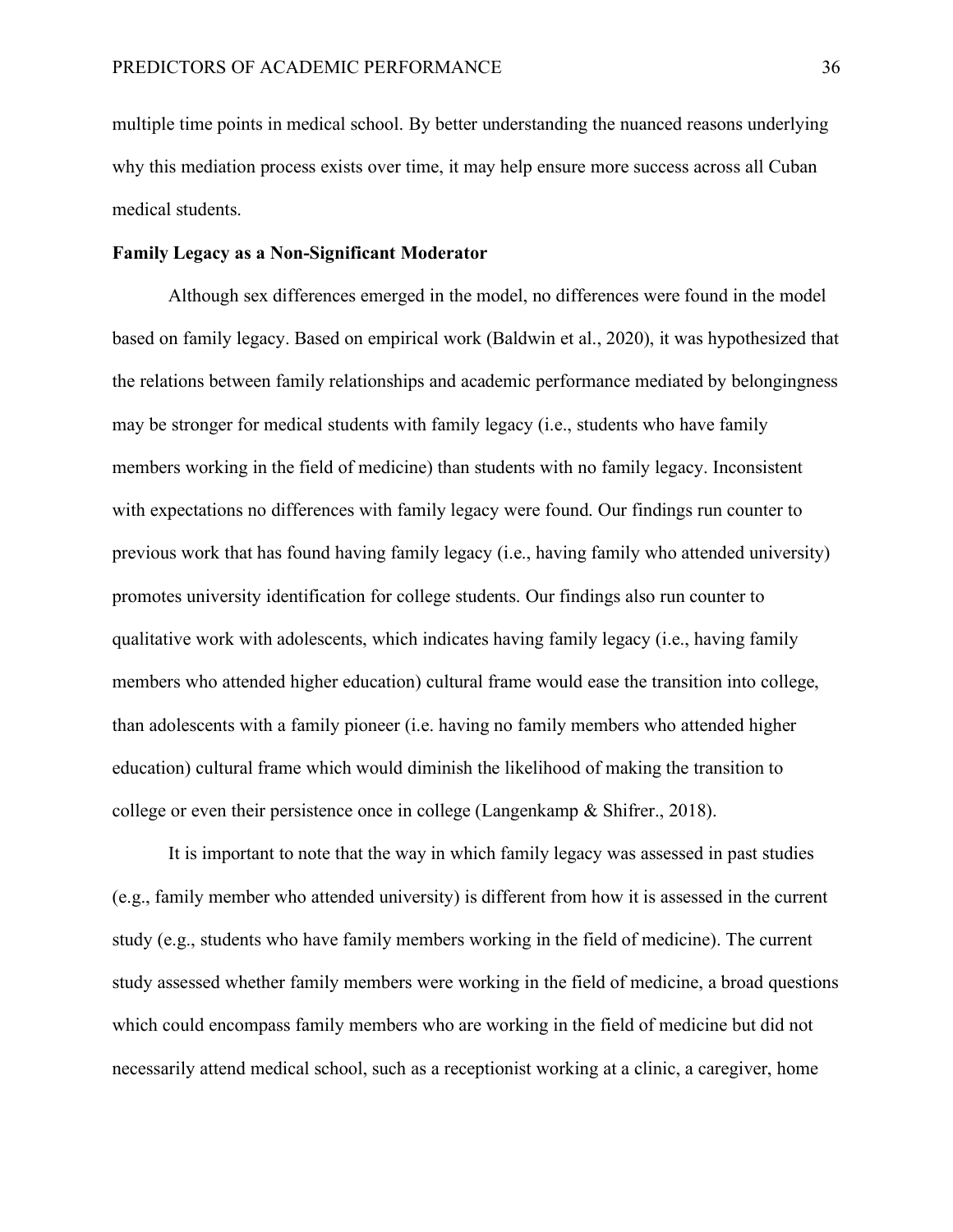health-aid, medical equipment technician, medical transcriptionist, patient care technician, massage therapist (this list of occupations is not exhaustive and is based on positions traditionally available in the U.S.). Therefore, failing to accurately tap the navigational capital (i.e., skills and abilities to navigate social institutions, including educational spaces and unsupportive or hostile environments; Yosso, 2005) that family members who have gone through Cuban medical education could provide. Future research could assess family legacy as having family members who have attended medical school to better assess Cuban medical students' family legacy influence.

#### **Limitations, Future Directions, and Conclusions**

While the current study contributes to our gendered understanding of Cuban medical students' academic performance via their family relationships and feelings of belonging to medical school, there are various limitations to acknowledge. First, to reduce participant burden and due to Cuban policies in collaborating in the current study, measures were shortened to one item assessments. Although one-item assessments provide valuable information, they do limit the capacity to assess the measures of interest robustly. For example, belongingness was assessed using one item measure (i.e., I feel like I belong to the school of medicine) this measure could have been assessed more comprehensibly by assessing the two main features of belongingness which include the need for frequent personal contact with others and the perception of a stable relationship (Baumeister & Leary, 1995). Therefore, future studies should attempt to include full measures of belongingness that assess the concept more robustly.

Additionally, all of the measures in the current study were self-report assessments provided by students, which is subject to reporter bias. Future research should include additional reporters. For example, the academic performance measure assessed retrospective accounts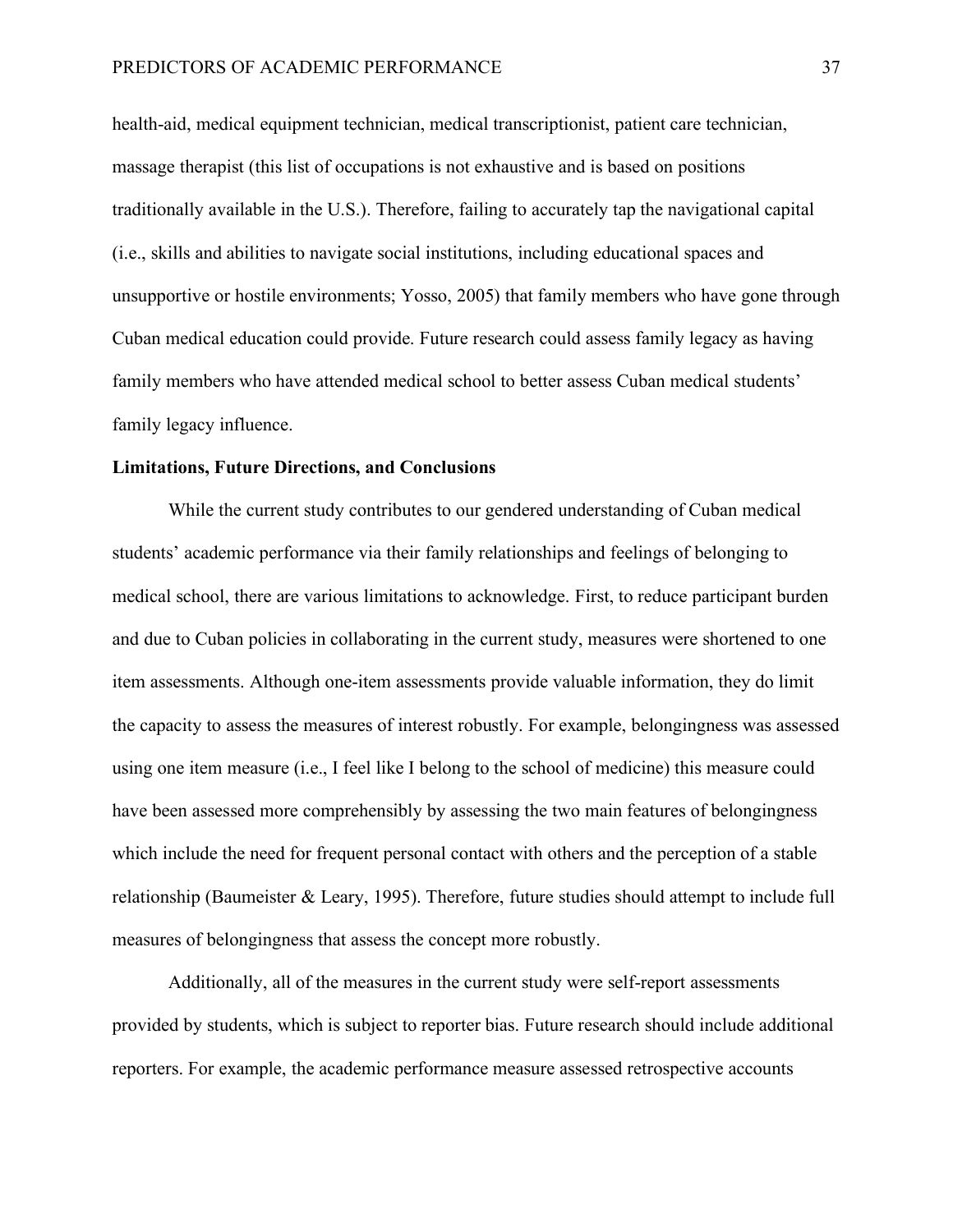provided by Cuban medical students themselves, but future studies may consider assessing professors and/or mentors' reports of students' performance in medical school. Further, it is possible that family relationships may vary based on the individual that is reporting the relationship. It would be valuable to also include family members' (e.g., caregivers, siblings) reports of their relationships with students to examined differences and similarities across reporters.

Despite limitations, the current study attempts to provide insight into experiences of Cubans living in Cuba, particularly Cuban medical students whose experiences are scarce in the literature. In doing so, the present study highlights the mediation process that occurs for medical students regarding the relations between family relationships, belongingness, and academic performance. The present study provides initial support for the role family relationship change has on feelings of belongingness to medical school for both female and male students. Moreover, this study provides evidence for Cuban male medical students' feelings of belongingness to medical school informing their academic performance, but not for female medical students. This pattern suggests there is a possible difference in medical school connection for male and female medical students. Overall, mediation findings suggest that there is an important process that exists for Cuban male medical students, which is that having improved family relationships after starting medical school helps them feel like they belong more in medical school, which then helps them perform well academically, but not for female medical students. Future work should build upon this work by assessing various individuals in the family unit regarding family relationships and changes across multiple time points should be assessed, rather than retrospective views of change. It is important to understand the benefits that family relationships and belongingness has on the academic performance of Cuban medical students and how it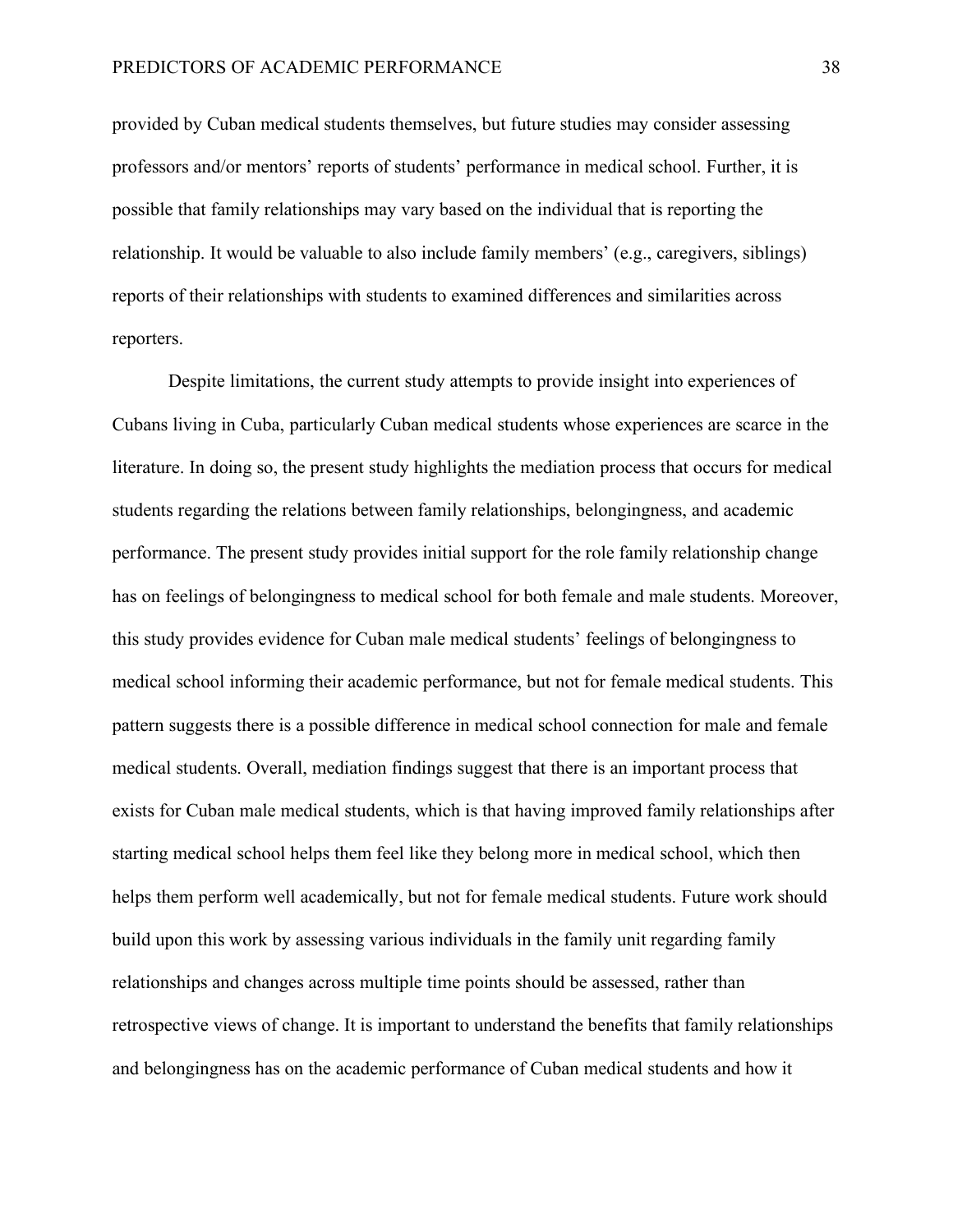varies by sex to be able to understand the societal implications Cuban students encounter and how it can potentially promote or hinder academic perceptions.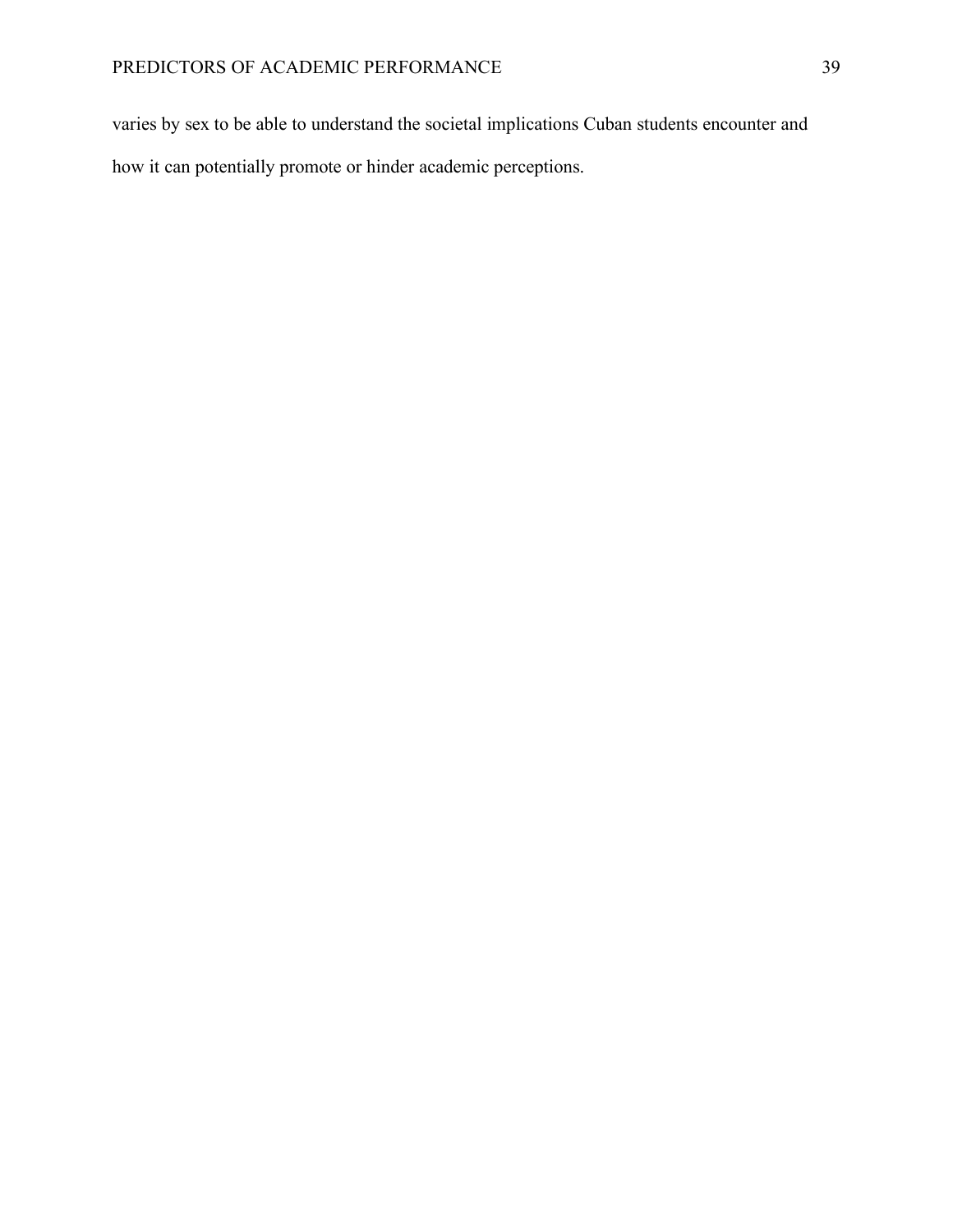#### References

- Anderman, E.M. (2002). School effects on psychological outcomes during adolescence. *Journal of Educational Psychology, 94*, 795–809. http://dx.doi.org/10.1037/0022-0663.94.4.795
- Arbuckle, J. L. (1996). Full information estimation in the presence of incomplete data. In G.A. Marcoulides & R.E. Schumacker (Eds.), *Advanced structural equation modeling: Issues and techniques* (pp. 243-277). Hillsdale, NJ: Erlbaum
- Arnett, J. J. (2000). Emerging adulthood: A theory of development from the late teens through the twenties. *American Psychologist*, *55*(5), 469–480. https://dx.doi.org/10.1037/0003- 066X.55.5.469
- Aron, A., Aron, E. N., & Smollan, D. (1992). Inclusion of Other in the Self Scale and the structure of interpersonal closeness. *Journal of Personality and Social Psychology*, *63*(4), 596–612. https://doi-org.proxy.library.vcu.edu/10.1037/0022-3514.63.4.596
- Baldwin, M., Molina, L. E., & Naemi, P. (2020). Family ties: Exploring the influence of family legacy on self and identity. *Self & Identity*, *19*(1), 64–84. https://dx.doi.org/10.1080/15298868.2018.1526820
- Barajas, H., & Pierce, J. (2001). The significance of race and gender in school success among Latinas and Latinos in college. *Gender and Society, 15*, 859– 878.http://dx.doi.org/10.1177/089124301015006005
- Baumeister, R.F., & Leary, M.R. (1995). The need to belong: Desire for interpersonal attachments as a fundamental human motivation. *Psychological Bulletin*, 11, 497–529. http://dx.doi.org/10.1037/0033-2909.117.3.497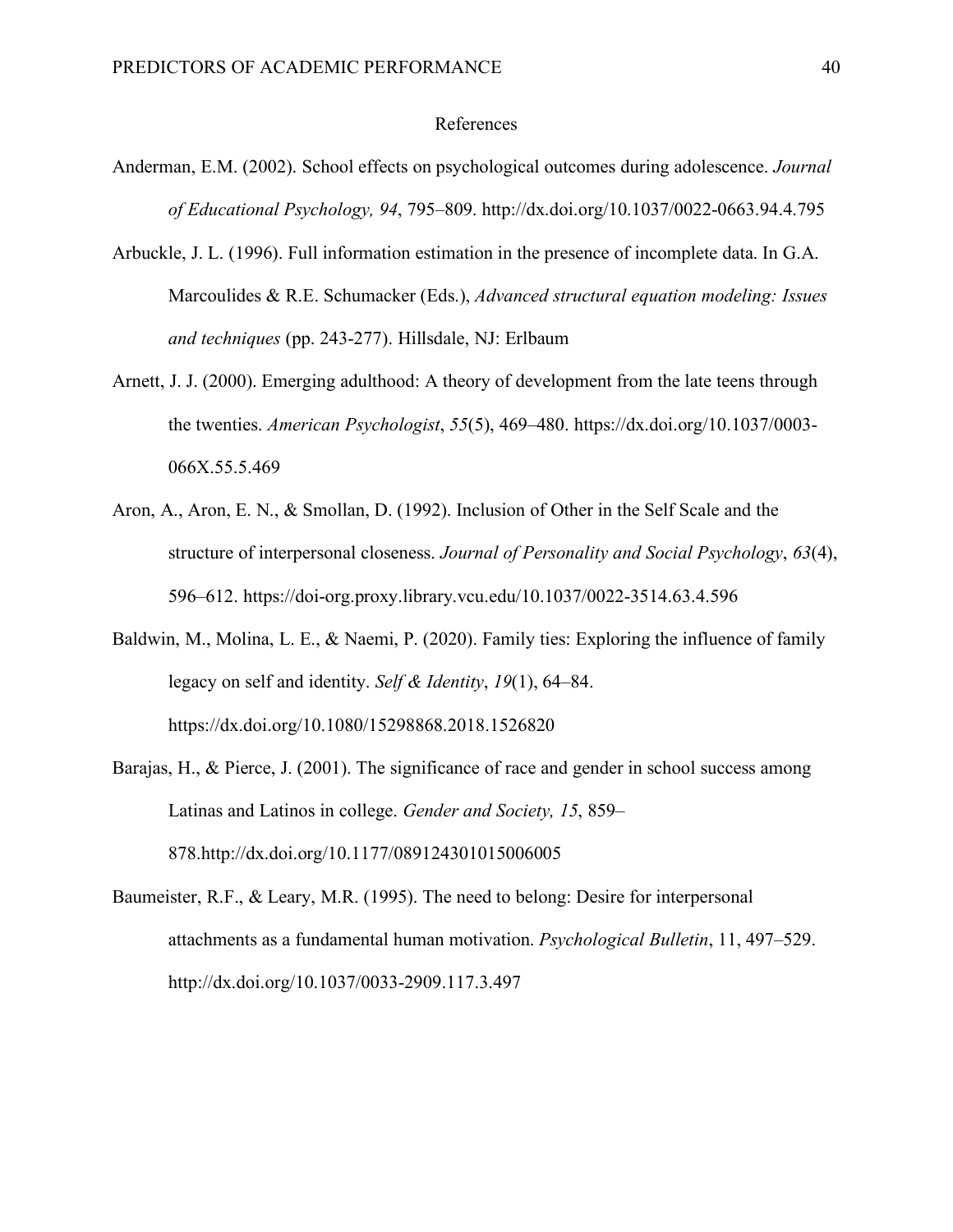- Bourdieu, P. (1986). "The Forms of Capital". Pp.241-258 in *Handbook of Theory and Research for the Sociology of Education*, edited by the J.G. Richardson, New York: Greenwood Press.
- Cohen, J. (1988). Set correlation and contingency tables. *Applied psychological measurement*, *12*(4), 425-434.http://dx.doi.org/10.1177/014662168801200410

Cole, C., Di Fabio, J. L., Neil, S., Chalkidou, K., Ebrahim, S. (2018). Cuban medical education: 1959 to 2017. *Journal of Medical Education and Training.* https://www.researchgate.net/publication/325127608

- Council of Foreign Relations. (2021, November). *U.S.-Cuba Relations*. Council on Foreign Relations. Retrieved April 22, 2022, from https://www.cfr.org/backgrounder/us-cubarelations
- Cowles, M., & Davis, C. (1982). On the origins of the. 05 level of statistical significance. *American Psychologist*, *37*(5), 553.http://dx.doi.org/10.1037/0003-066X.37.5.553
- Cruz, G. (2017, April 28). A Look at Cuba's Education System. Retrieved November 19, 2021, from https://www.questar.org/2017/04/28/look-cuba-education-system/
- Cutrona, C. E., Cole, V., Colangelo, N., Assouline, S. G., & Russell, D. W. (1994). Perceived parental social support and academic achievement: an attachment theory perspective. *Journal of personality and social psychology*, *66*(2), 369.http://dx.doi.org/10.1037/0022- 3514.66.2.369
- Delgado, M. Y., Ettekal, A. V., Simpkins, S. D., & Schaefer, D. R. (2016). How do my friends matter? Examining Latino adolescents' friendships, school belonging, and academic achievement. *Journal of Youth and Adolescence*, *45*(6), 1110–1125. https://dx.doi.org/10.1007/s10964-015-0341-x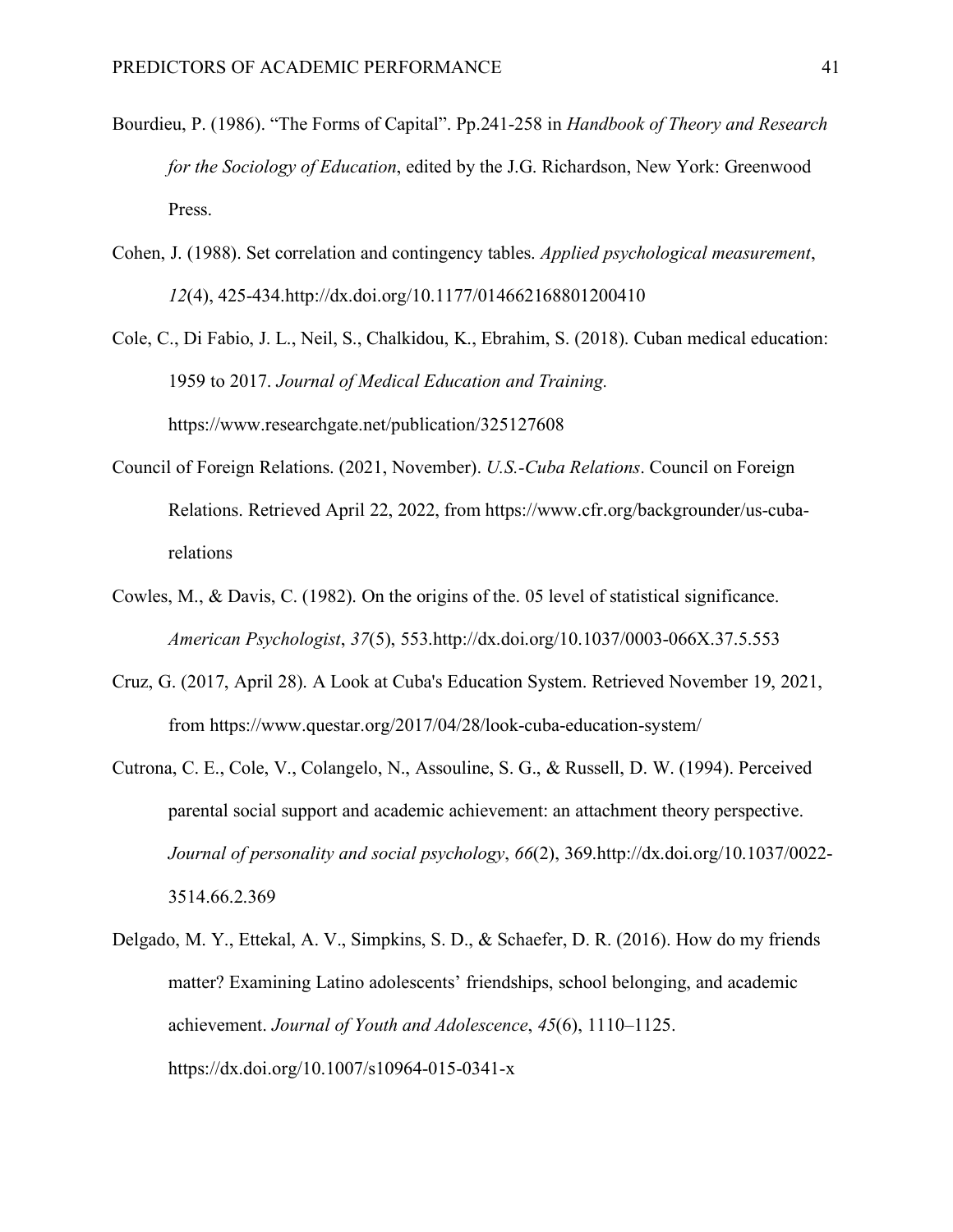- Faul, F., Erdfelder, E., Buchner, A., & Lang, A. G. (2009). Statistical power analyses using G\* Power 3.1: Tests for correlation and regression analyses. *Behavior research methods*, *41*(4), 1149-1160.http://dx.doi.org/10.3758/BRM.41.4.1149
- Feinsilver, J. M. (2010). Fifty years of Cuba's medical diplomacy: from idealism to pragmatism. *Cuban Studies*, 85-104.https://www.jstor.org/stable/2448722
- Freeberg, A. L., & Stein, C. H. (1996). Felt obligation towards parents in Mexican-American and Anglo-American young adults. *Journal of Social and Personal Relationships,13*(3), 457– 471. https://dx.doi.org/10.1177/0265407596133009
- Freeman, T. M., Anderman, L. H., & Jensen, J. M. (2007). Sense of belonging in college freshmen at the classroom and campus levels. *Journal of Experimental Education, 75*, 203-220.http://dx.doi.org/10.3200/JEXE.75.3.203-220
- Fritz, M. S., & MacKinnon, D. P. (2007). Required sample size to detect the mediated effect. *Psychological science*, *18*(3), 233-239.http://dx.doi.org/10.1111/j.1467- 9280.2007.01882.x
- Gabriel, Z., & Bowling, A. (2004). Quality of life from the perspectives of older people. *Ageing & Society, 24*, 675–691.http://dx.doi.org/10.1017/S0144686X03001582
- Galati, D., Manzano, M., Roca, M., Sotgiu, I., & Fassio, O. (2004). Emotions and everyday life in Cuba. *Psychology and Developing Societies*, *16*(2), 139-157. http://dx.doi.org/10.1177/097133360401600204
- Garcia-Reid, P. (2007). Examining social capital as a mechanism for improving school engagement among low income Hispanic girls. *Youth & Society, 39*, 164– 181.http://dx.doi.org/10.1177/0044118X07303263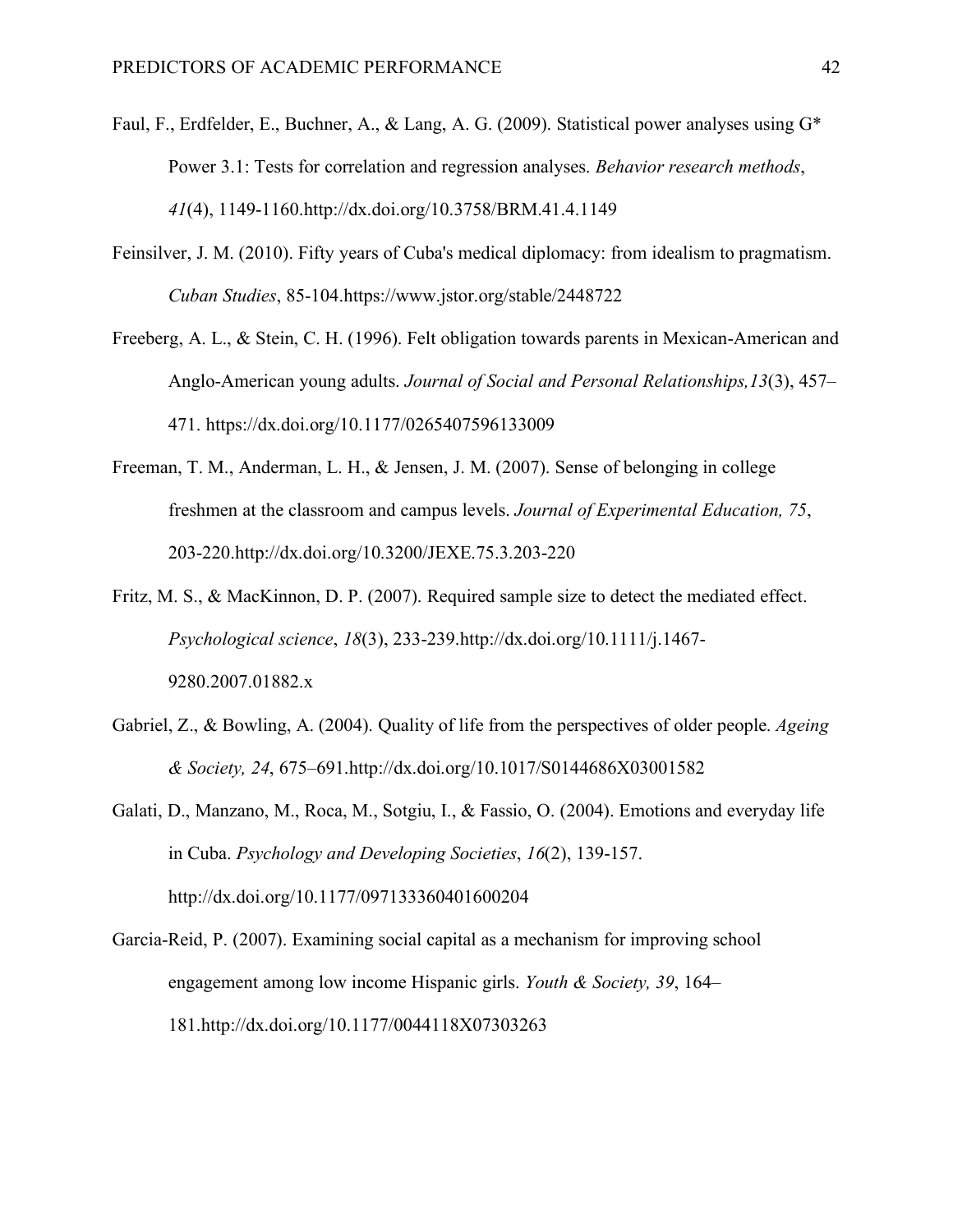- Gateway to Health Communication. (2021, August 16). Retrieved November 19, 2021, from https://www.cdc.gov/HealthCommunication/
- Glasser, W. (1986*). Control theory in the classroom*. New York, NY: Perennial Library/Harper & Row
- Gonzalez, R., & Padilla, A. M. (1997). The academic resilience of Mexican American high school students. *Hispanic Journal of Behavioral Sciences, 19*, 301– 317.http://dx.doi.org/10.1177/07399863970193004
- Goodenow, C., & Grady, K. E. (1993). The relationship of school belonging and friends' values to academic motivation among urban adolescent students*. Journal of Experimental Education, 62*, 60–71.http://dx.doi.org/10.1080/00220973.1993.9943831
- Gottlieb, B. H., & Bergen, A. E. (2010). Social support concepts and measures. *Journal of psychosomatic research*, *69*(5), 511-520.

http://dx.doi.org/10.1016/j.jpsychores.2009.10.001

- Hand, A. M. (2020). Qualitative Comparison of Rural Healthcare in the United States of America, Ecuador, and Cuba. Proceedings of The National Conference On Undergraduate Research (NCUR) 2020 Montana State University, Bozeman MT March 26-28, 2020.http://libjournals.unca.edu/ncur/wp-content/uploads/2020/12/3153-Hand-Anthony-FINAL-1.pdf
- Hong, P., Cui, M., Ledermann, T., & Love, H. (2021). Parent-child relationship satisfaction and psychological distress of parents and emerging adult children. *Journal of Child & Family Studies*, *30*(4), 921–931. https://dx.doi.org./10.1007/s10826-021-01916-4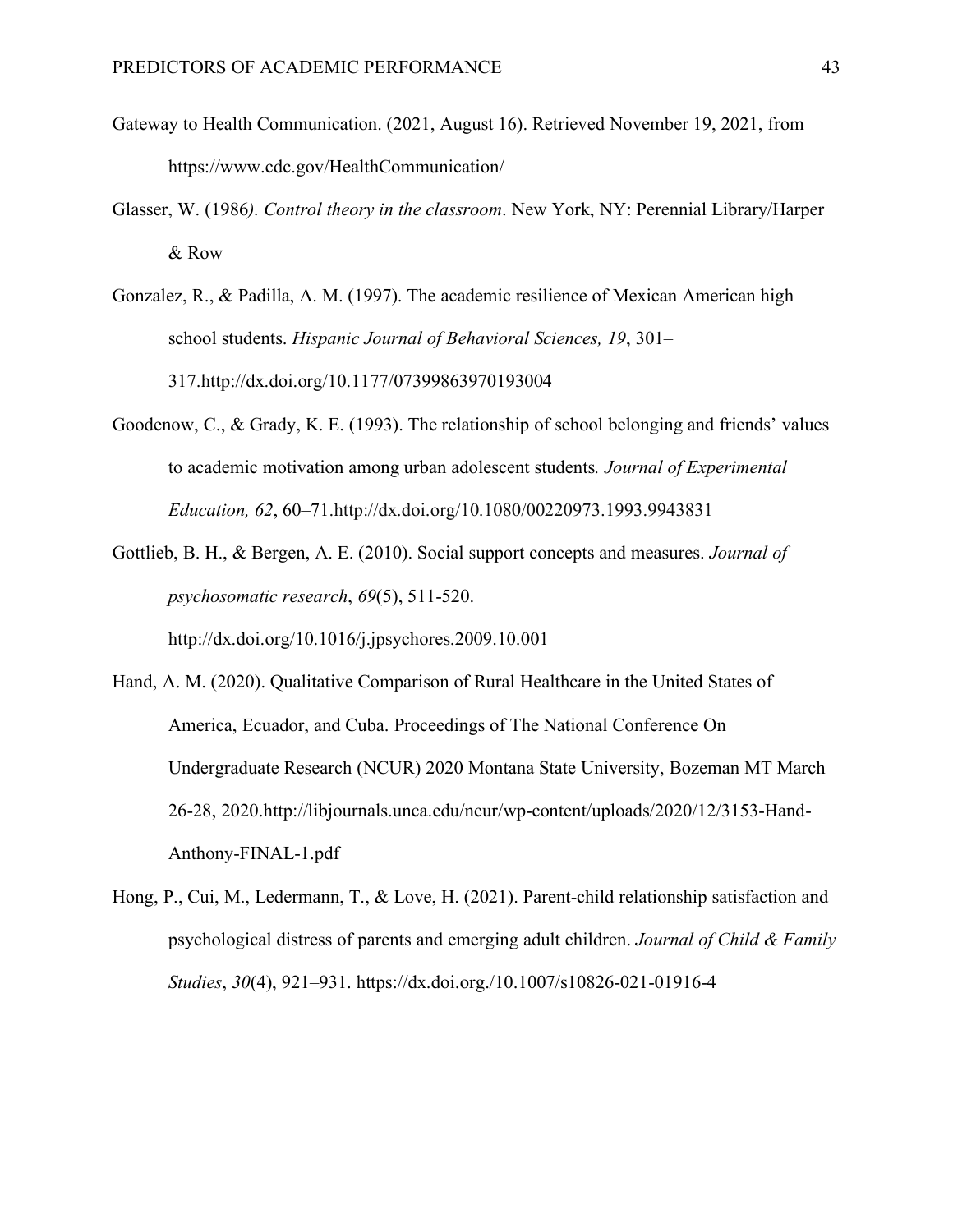- Hu, L. T., & Bentler, P. M. (1999). Cutoff criteria for fit indexes in covariance structure analysis: Conventional criteria versus new alternatives. *Structural Equation Modeling: A Multidisciplinary Journal*, *6*(1), 1-55.http://dx.doi.org/10.1080/10705519909540118
- Ibañez, G. E., Kuperminc, G. P., Jurkovic, G., & Perilla, J. (2004). Cultural attributes and adaptations linked to achievement motivation among Latino adolescents. *Journal of Youth and Adolescence, 33*(6), 559–568.

http://dx.doi.org/10.1023/B:JOYO.0000048069.22681.2c

- Kuperminc, G.P., Darnell, A.J., & Alvarez-Jimenez, A. (2008). Parent involvement in the academic adjustment of Latino middle and high school youth: Teacher expectations and school belonging as mediators. *Journal of Adolescence, 31*, 469– 483.http://dx.doi.org/10.1016/j.adolescence.2007.09.003
- Langenkamp, A. G., & Shifrer, D. (2018). Family legacy or family pioneer? Social class differences in the way adolescents construct college-going. *Journal of Adolescent Research*, *33*(1), 58-89.http://dx.doi.org/10.1177/0743558416684951
- LeCroy, C. W., & Krysik, J. (2008). Predictors of academic achievement and school attachment among Hispanic adolescents. *Children & Schools*, *30*(4), 197– 209.http://dx.doi.org/10.1093/cs/30.4.197
- Levinson, S. H. & Knight, F. W. (2021, April 29). Cuba. Encyclopedia Britannica. Retrieved November 19, 2021, from https://www.britannica.com/place/Cuba

Leonard, E. L. (2021). *Cuban women and their role in society: between progress, persistent inequalities, and the rise of feminism (1/2)*. Institut Du Genre En Géopolitique. Retrieved April 10, 2022, from https://igg-geo.org/?p=5226&lang=en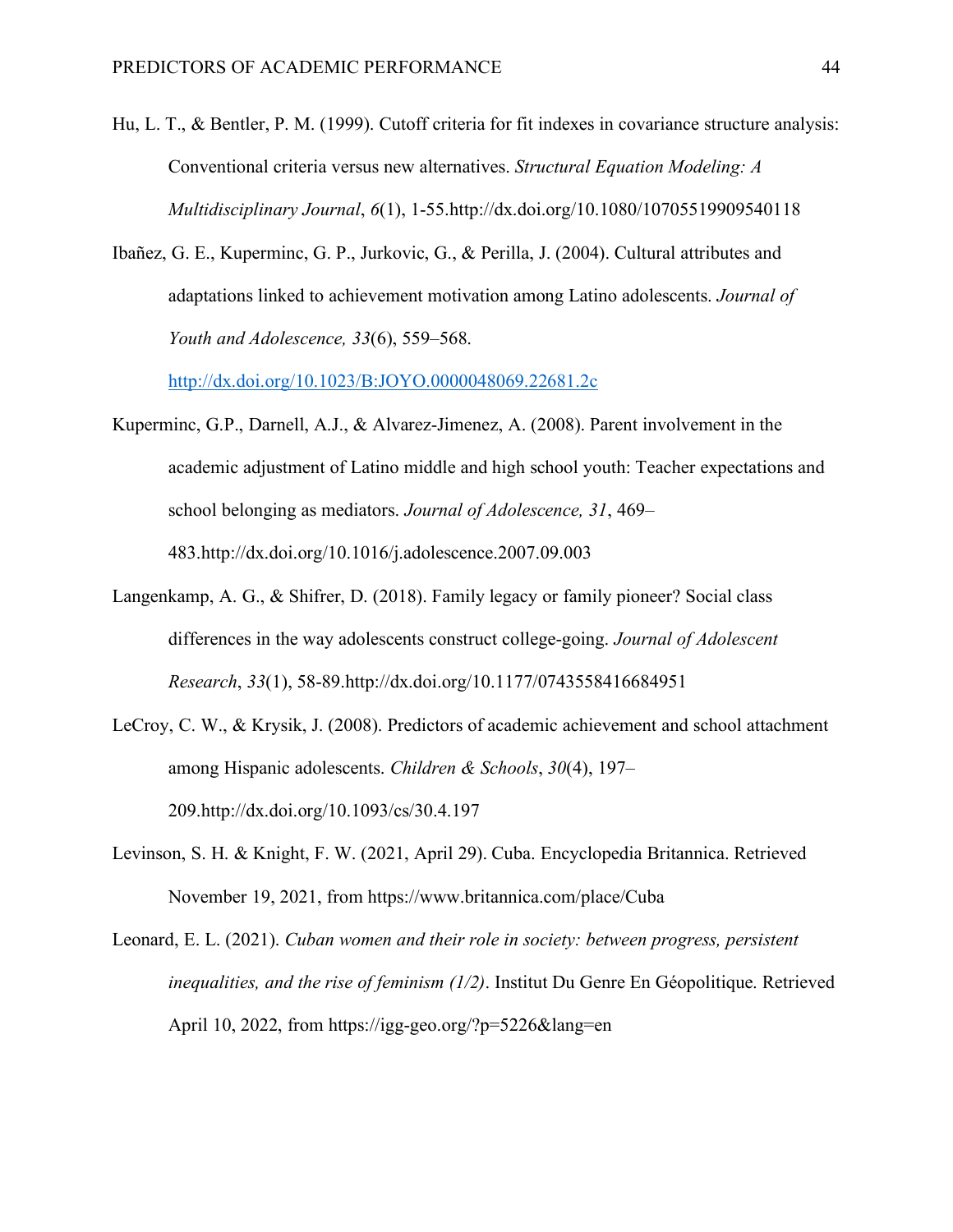- Li, Y., Allen, J., & Casillas, A. (2017). Relating psychological and social factors to academic performance: A longitudinal investigation of high-poverty middle school students. *Journal of Adolescence*, *56*, 179–189. https://dx.doi.org./10.1016/j.adolescence.2017.02.007
- López, E. J., Ehly, S., & García-Vásquez, E. (2002). Acculturation, social support and academic achievement of Mexican and Mexican American high school students: An exploratory study. *Psychology in the Schools*, *39*(3), 245-257.http://dx.doi.org/10.1002/pits.10009
- Ludmerer, K. M. (2020). Seeking parity for women in academic medicine: a historical perspective. *Academic Medicine*, *95*(10), 1485-1487. http://dx.doi.org/10.1097/ACM.0000000000003556
- Maslow, A. H. (1943). A theory of human motivation. Psychological Review, *50*(4), 370-96.
- McNeal Jr., R. B. (1999). Parental involvement as social capital: Differential effectiveness on science achievement, truancy, and dropping out. *Social Forces*, *78*(1), 117–145. http://dx.doi.org/10.1093/sf/78.1.117
- Moilanen, K. L., & Raffaelli, M. (2010). Support and conflict in ethnically diverse young adults' relationships with parents and friends. *International Journal of Behavioral Development,34*(1),46–52. https://doi.org/10.1177/0165025409348553
- Muthén, L. K., & Muthén, B. O. (1998-2014). Mplus: Statistical analysis with latent variables. User's guide (Version 7.2). Muthén and Muthén.
- Neel, C., & Fuligni, A. (2013). A longitudinal study of school belonging and academic motivation across high school. *Child development*, *84*(2), 678- 692.http://dx.doi.org/10.1111/j.1467-8624.2012.01862.x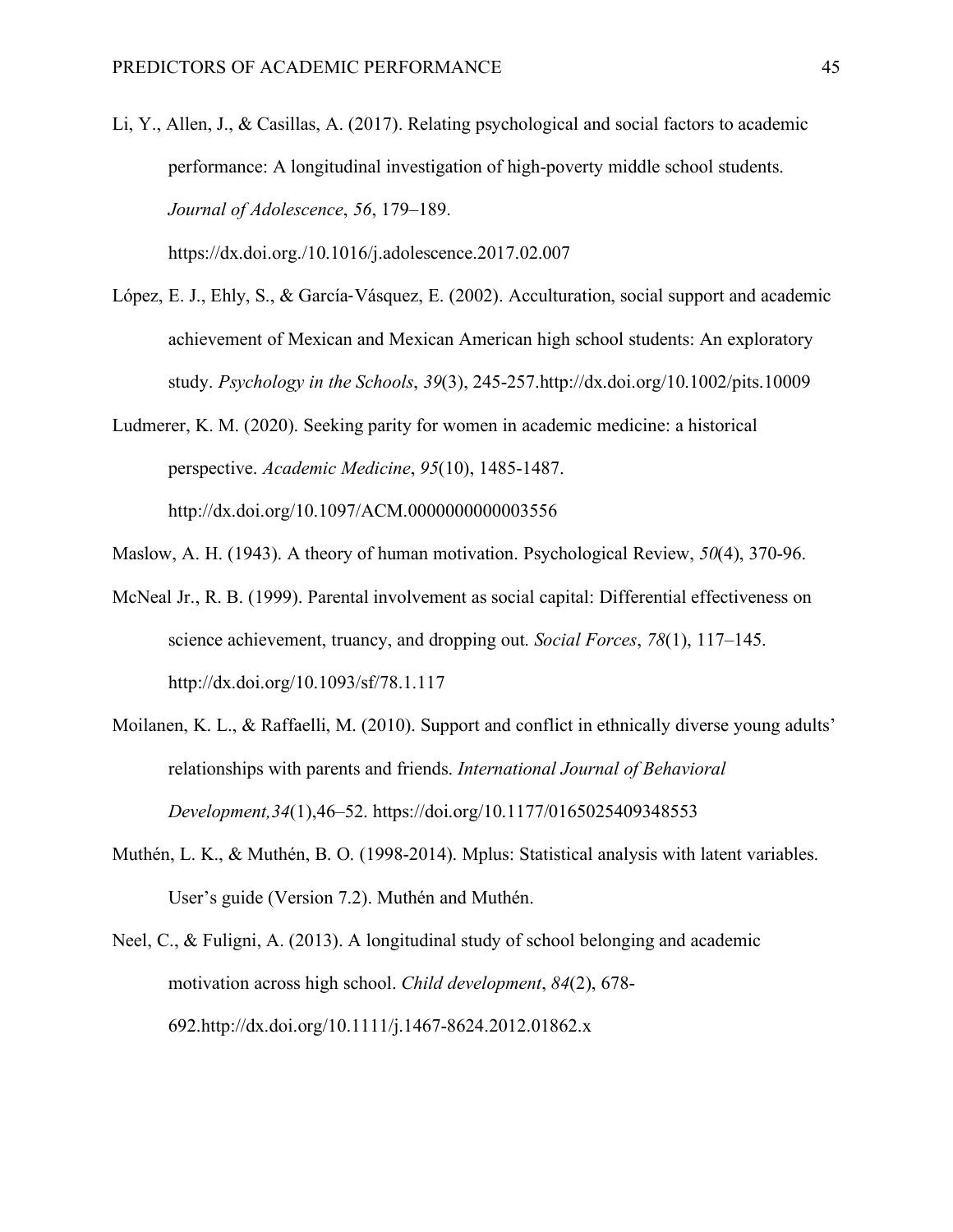- Noe-Bustamante, L. (2020, May 31). Key facts about U.S. Hispanics and their diverse heritage. Retrieved November 19, 2021, from https://www.pewresearch.org/facttank/2019/09/16/key-facts-about-u-s-hispanics/
- Pastrana, S. J. (2015). Science in U.S.-Cuba relations. *Science, 348*(6236).http://doi: 10.1126/science.aaa9542
- Pérez, J. O., & da Silva, A. L. (2019). Cuban Medical Internationalism through a Feminist Perspective. *Contexto Internacional*, *41*, 65-88. http://dx.doi.org/10.1590/s0102- 8529.2019410100004
- Pittman, L. D., & Richmond, A. (2007). Academic and psychological functioning in late adolescence: The importance of school belonging. *Journal of Experimental Education*, *75*(4), 270–290. https://doi.org/10.3200/JEXE.75.4.270-292
- R Core Team (2016). R: A language and environment for statistical computing (version 3.3.0)[Computer software]. Vienna, Austria: R Foundation for Statistical Computing. Retrieved from the comprehensive R archive network (CRAN): https://www.Rproject.org/
- Ronda-Pupo GA (2021) Cuba—U.S. scientific collaboration: Beyond the embargo. *PLOS ONE 16*(7): e0255106. https://doi.org/10.1371/journal.pone.0255106
- Rospenda, K. M., Halpert, J., & Richman, J. A. (1994). Effects of social support on medical students' performances. *Academic medicine: journal of the Association of American Medical Colleges*, *69*(6), 496-500. http://doi.org/10.1097/00001888-199406000-00018
- Sanchez, B., Colón, Y., & Esparza, P. (2005). The role of sense of school belonging and gender in the academic adjustment of Latino adolescents. *Journal of Youth and Adolescence, 34*, 619–628.http://dx.doi.org/10.1007/s10964-005-8950-4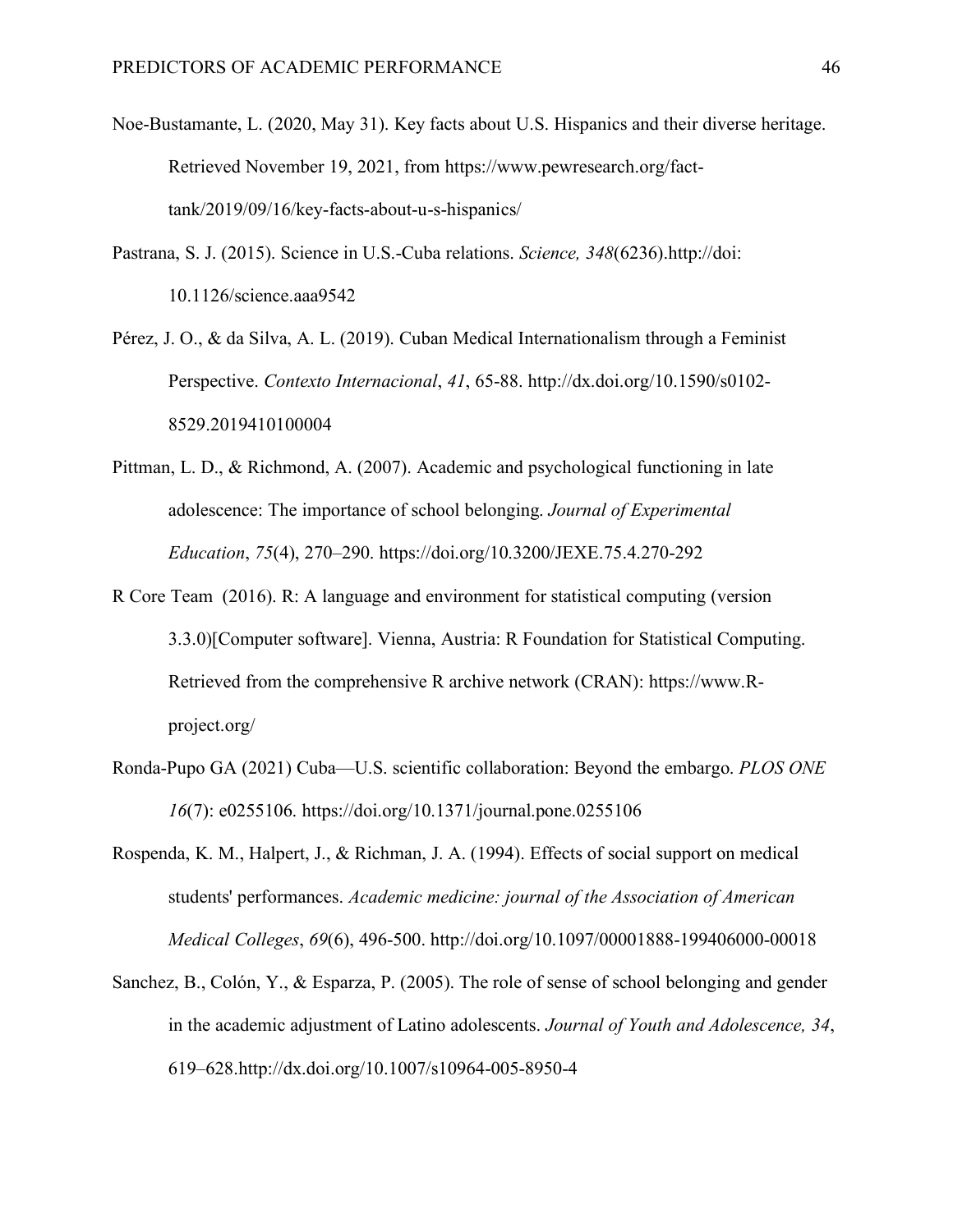- Schoemann, A. M., Boulton, A. J., & Short, S. D. (2017). Determining power and sample size for simple and complex mediation models. *Social Psychological and Personality Science*, *8*(4), 379–386. https://doi.org/10.1177/1948550617715068
- Slaten, C. D., Ferguson, J. K., Allen, K. A., Brodrick, D. V., & Waters, L. (2016). School belonging: A review of the history, current trends, and future directions. *The Educational and Developmental Psychologist*, *33*(1), 1-15.http://dx.doi.org/10.1017/edp.2016.6
- Slaten, C.D., Yough, M.S., Shemwell, D.A., Scalise, D.A., Elison, Z.M., & Hughes, H.A. (2014). Eat, sleep, breathe, study: Understanding what it means to belong at a university from the student perspective. *Excellence in Higher Education, 5*, 1–5. http://dx.doi.org/10.5195/EHE.2014.117
- Steinmetz, S. K. (2005). Parental versus government guided policies: A comparison of youth outcomes in Cuba and the United States. *Marriage & family review*, *36*(3-4), 201- 228.http://dx.doi.org/10.1300/J002v36n03\_10
- Tabachnick, B. G., & Fidell, L. S. (2006). Multivariate analysis of grouped data. In Invited workshop presented to the meeting of the Western Psychological Association, Palm Springs, CA.
- Tabachnick, B. G., Fidell, L. S., & Ullman, J. B. (2007). *Using multivariate statistics* (Vol. 5). Boston, MA: Pearson.

Tofighi, D., & MacKinnon, D. P. (2011). RMediation: An R package for mediation analysis confidence intervals. *Behavior research methods*, *43*(3), 692- 700.http://dx.doi.org/10.3758/s13428-011-0076-x

Torregrosa, L. L. T. (2012, May 4). *Cuba May Be the Most Feminist Country in Latin America | Cubadebate (English)*. Retrieved April 10, 2022, from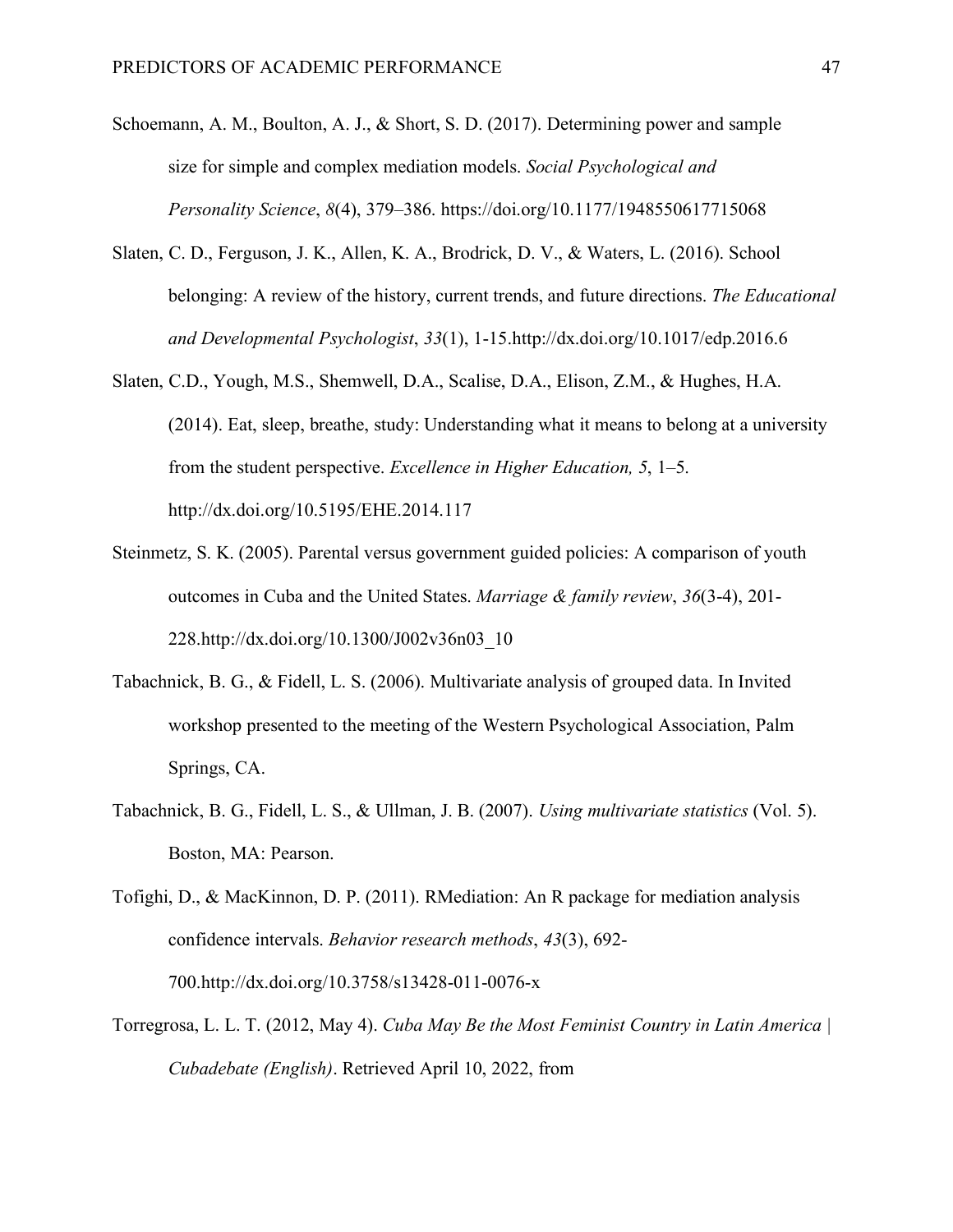http://en.cubadebate.cu/news/2012/05/04/cuba-may-be-most-feminist-country-latinamerica/

- Wang, M., & Eccles, J.S. (2012). Social support matters: Longitudinal effects of social support on three dimensions of school engagement from middle to high school. *Child Development, 83*, 877–895.http://dx.doi.org/10.1111/j.1467-8624.2012.01745.x
- Wang, M. T., Hill, N. E., & Hofkens, T. (2014). Parental involvement and African American and European American adolescents' academic, behavioral, and emotional development in secondary school. *Child Development, 85*(6), 2151e2168. http://dx.doi.org/10.1111/cdev.12284.
- Wentzel, K. R. (1998). Social relationships and motivation in middle school: The role of parents, teachers, and peers. *Journal of Educational Psychology, 90*, 202– 209.http://dx.doi.org/10.1037/0022-0663.90.2.202
- World Atlas. *Cuba Age of childbearing, 1950–2021 - knoema.com*. (2019, August 28). Retrieved April 10, 2022, from https://knoema.com/atlas/Cuba/topics/Demographics/Fertility/Ageof-childbearing
- Yedidia, M. J., & Bickel, J. (2001). Why aren't there more women leaders in academic medicine? The views of clinical department chairs. *Academic Medicine*, *76*(5), 453-465.
- Yosso, T. J. (2005). Whose culture has capital? A critical race theory discussion of community cultural wealth. *Race ethnicity and education*, *8*(1), 69-91. http://dx.doi.org/10.1080/1361332052000341006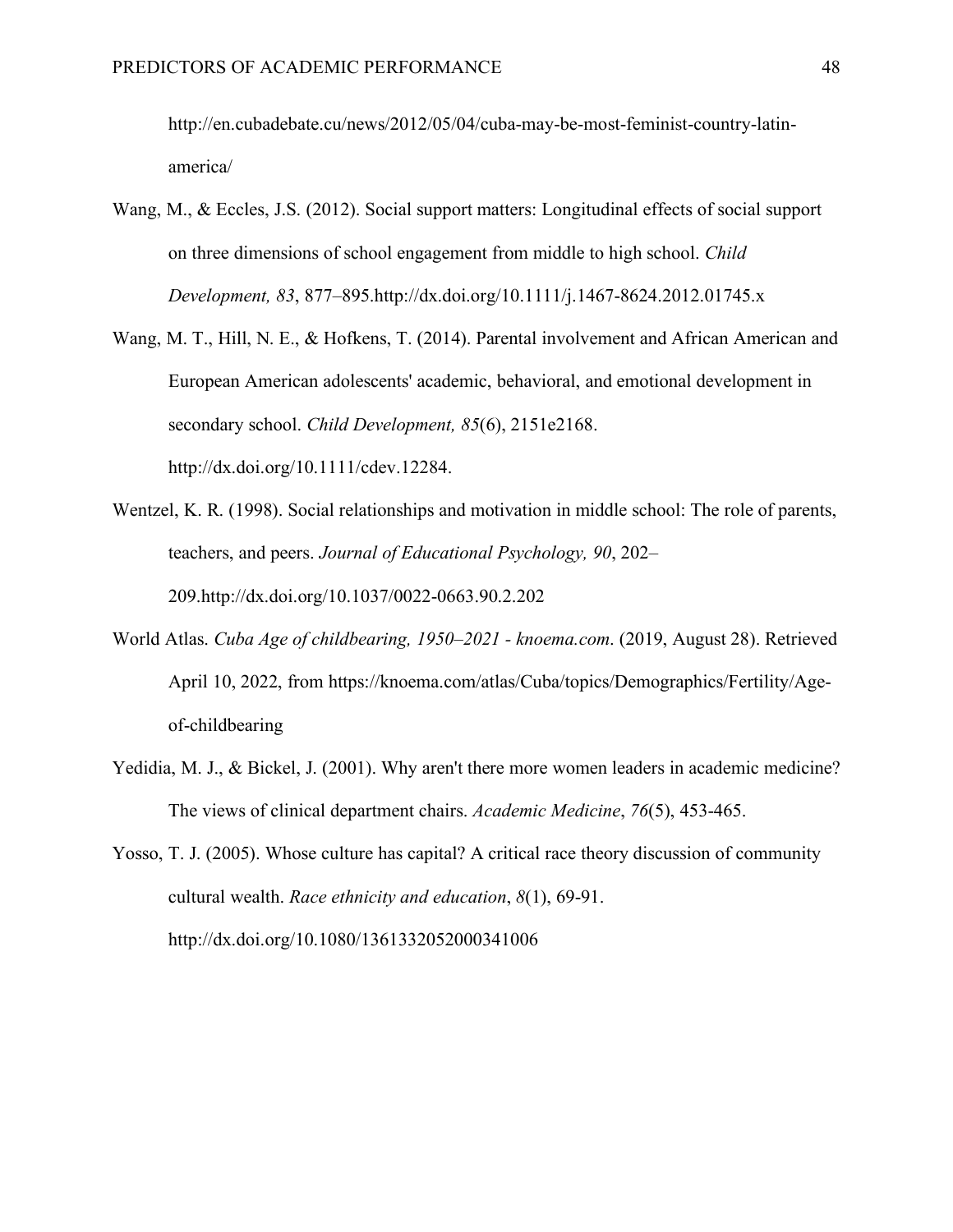## **Figure 1**

*Conceptual model examining the mediating role of belongingness in the association between family relationship on academic performance among Cuban Medical students, with sex and family legacy included as moderators.*

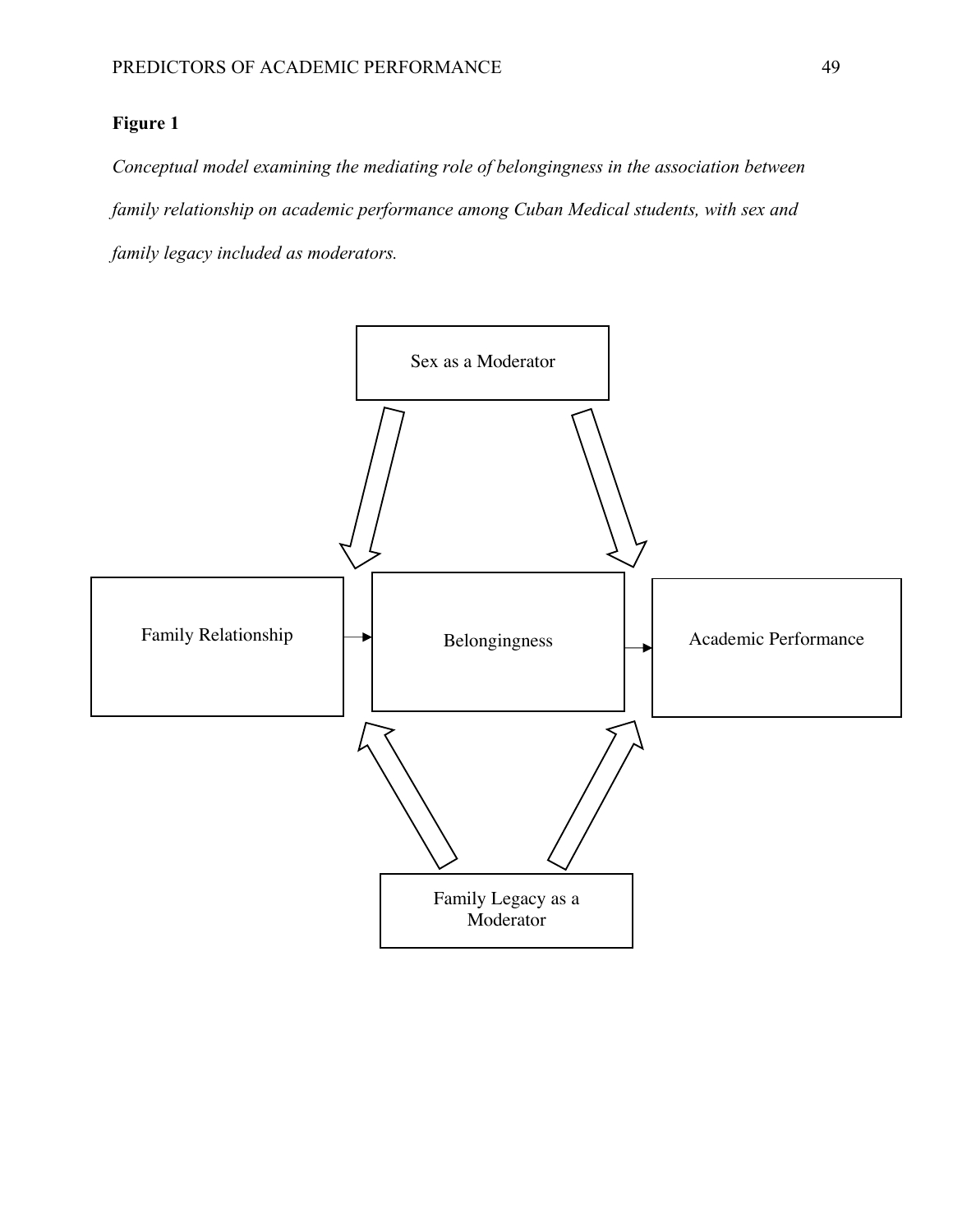#### **Figure 2**

*Final Partially Constrained Multigroup Model of Family Relationships Predicting Academic Performance via Belongingness among Female (n = 335) and Male (n = 278) Medical Students*



*Note.* Findings are presented in the following order. Female/ Male. An unbolded line indicates that the path was constrained to be equal among all students because there was not a significant difference by sex. Coefficients are standardized. Age was included as covariate predicting academic performance, but is not displayed for ease of illustration.

\*  $p < .05$ . \*\*  $p < .01$ , \*\*\*  $p < .001$ .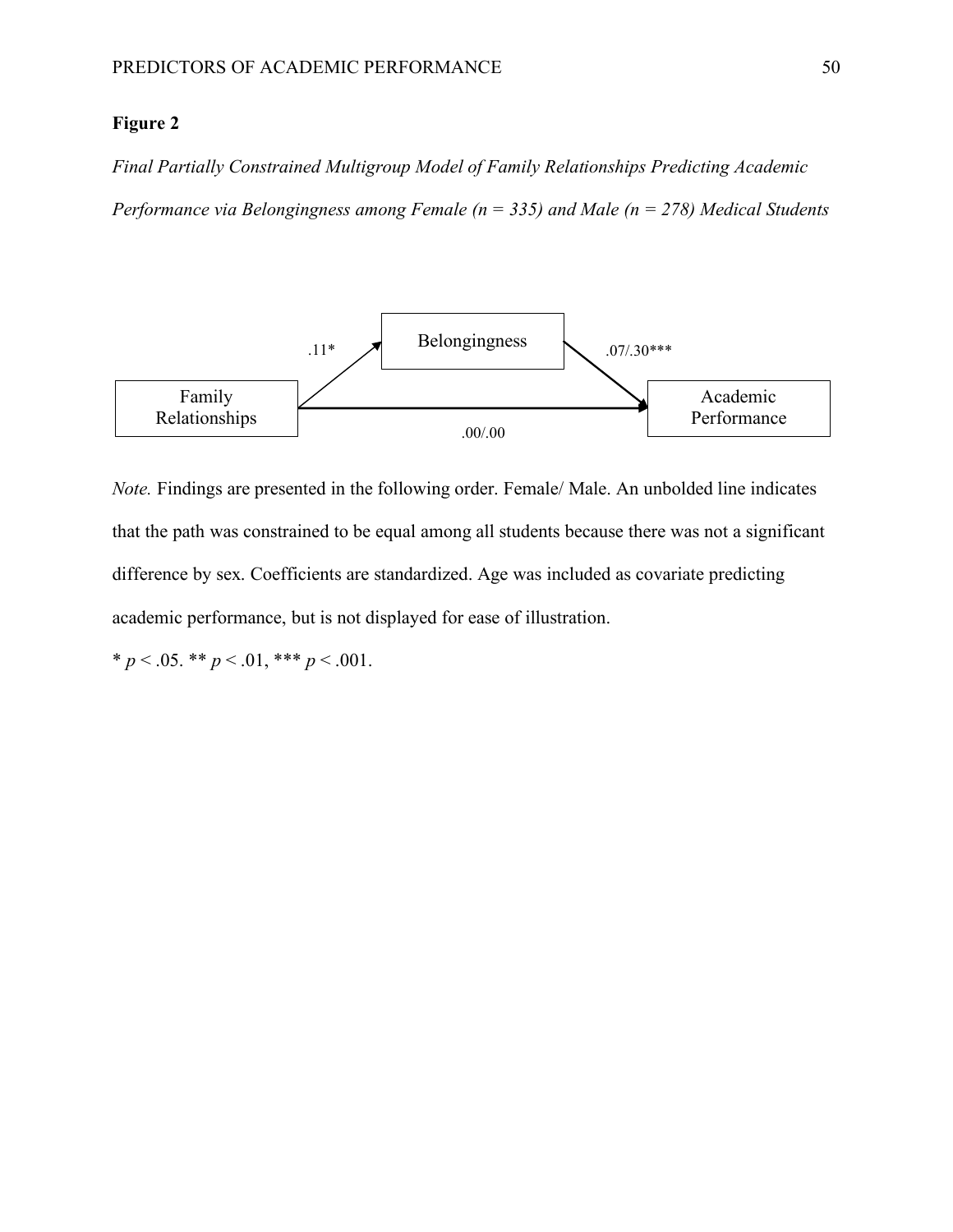## **Table 1**

*Means, Standard Deviations, and Correlations among Study Variables and* 

*Controls for Cuban Medical Students (N = 637).*

| 1. Family Relationships |         |          |         |       |
|-------------------------|---------|----------|---------|-------|
| 2. Belongingness        | $.12**$ | --       |         |       |
| 3. Academic Performance | .03     | $.24***$ |         |       |
| 4. Age                  | .02     | .04      | $.12**$ |       |
| Mean                    | 2 3 4   | 4.49     | 3.33    | 21.36 |
|                         | 0.52    | 0.68     | 0.56    | 2.04  |

*Note.* Sex was coded  $0 =$  female,  $1 =$  male.

\*  $p < .05$ . \*\*  $p < .01$ . \*\*\*  $p < .001$ .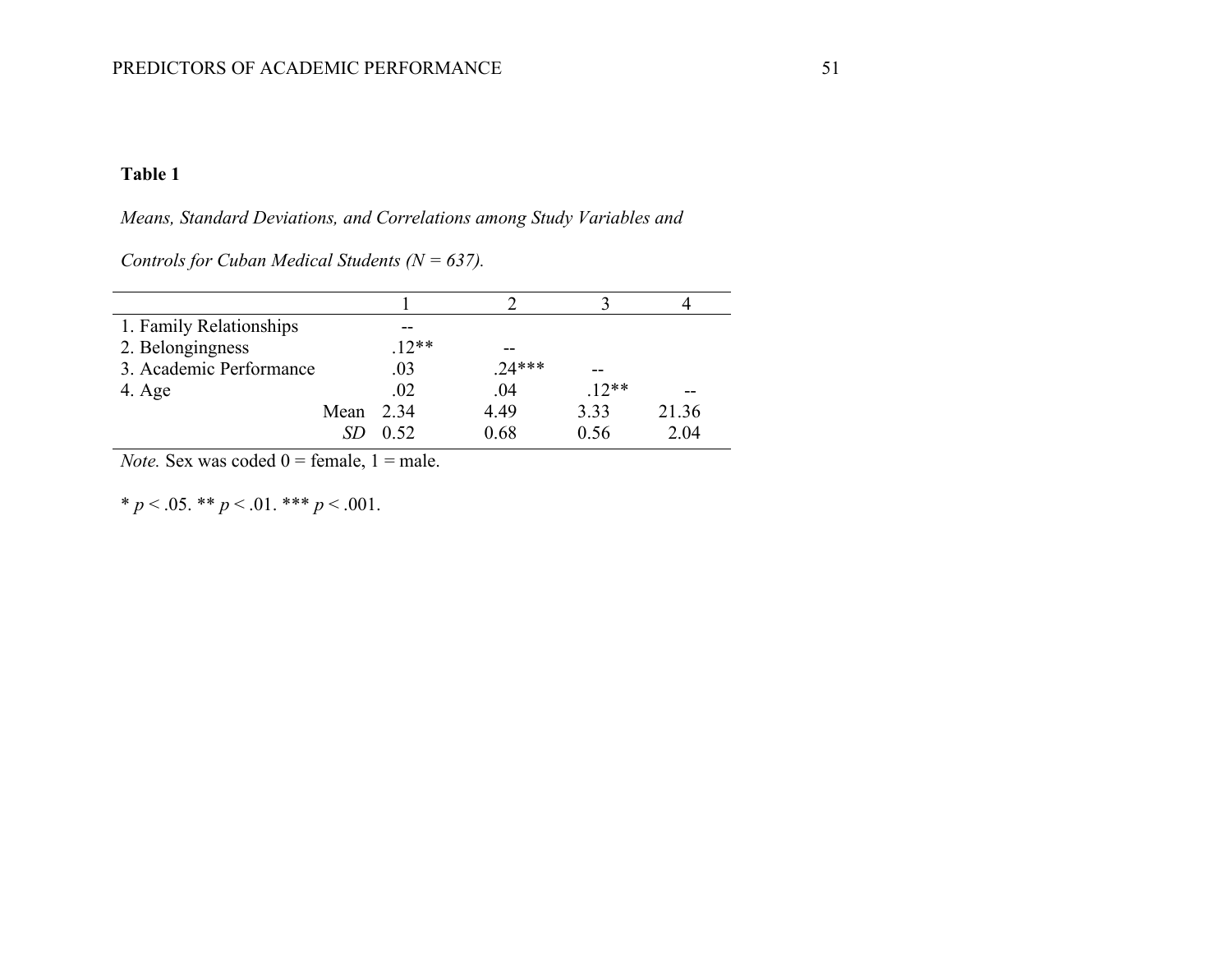### **Table 2**

*Means, Standard Deviations, and Correlations among Study Variables and Controls for* 

*Female (n = 335) and Male Students (n = 278).*

|                            |         | $\overline{2}$    | 3                 | 4      |
|----------------------------|---------|-------------------|-------------------|--------|
| 1. Family Relationships    | --      | .08               | $-.02$            | .02    |
| Belongingness<br>2.        | .11     | $\qquad \qquad -$ | .07               | $-.05$ |
| Academic Performance<br>3. | .09     | $.38***$          | --                | $.14*$ |
| 4.<br>Age                  | .05     | .11               | $.13*$            |        |
| <b>Female Students</b>     |         |                   |                   |        |
| Mean                       | 2.37    | $4.55^{\rm a}$    | 3.39a             | 21.27  |
| SD                         | 0.51    | 0.61              | 0.52              | 1.92   |
| Range                      | $1 - 3$ | $1 - 5$           | $1 - 4$           | 17-32  |
| Male Students              |         |                   |                   |        |
| Mean                       | 2.29    | 4.42 <sup>a</sup> | 3.26 <sup>a</sup> | 21.52  |
| <b>SD</b>                  | 0.54    | 0.73              | 0.61              | 2.19   |
| Range                      | 1-3     | $1 - 5$           | 1-4               | 17-32  |

*Note.* Correlations for female students are shown on the top right of the diagonal and

correlations for male students are shown on the bottom left of the diagonal. Means and

standard deviations are from SPSS and correlations are from Mplus estimates. T-tests were

conducted to test for mean differences.

<sup>a</sup> indicates significant mean difference. Sex was coded  $0 =$  female,  $1 =$  male.

\*  $p < .05$ . \*\*  $p < .01$ . \*\*\*  $p < .001$ .